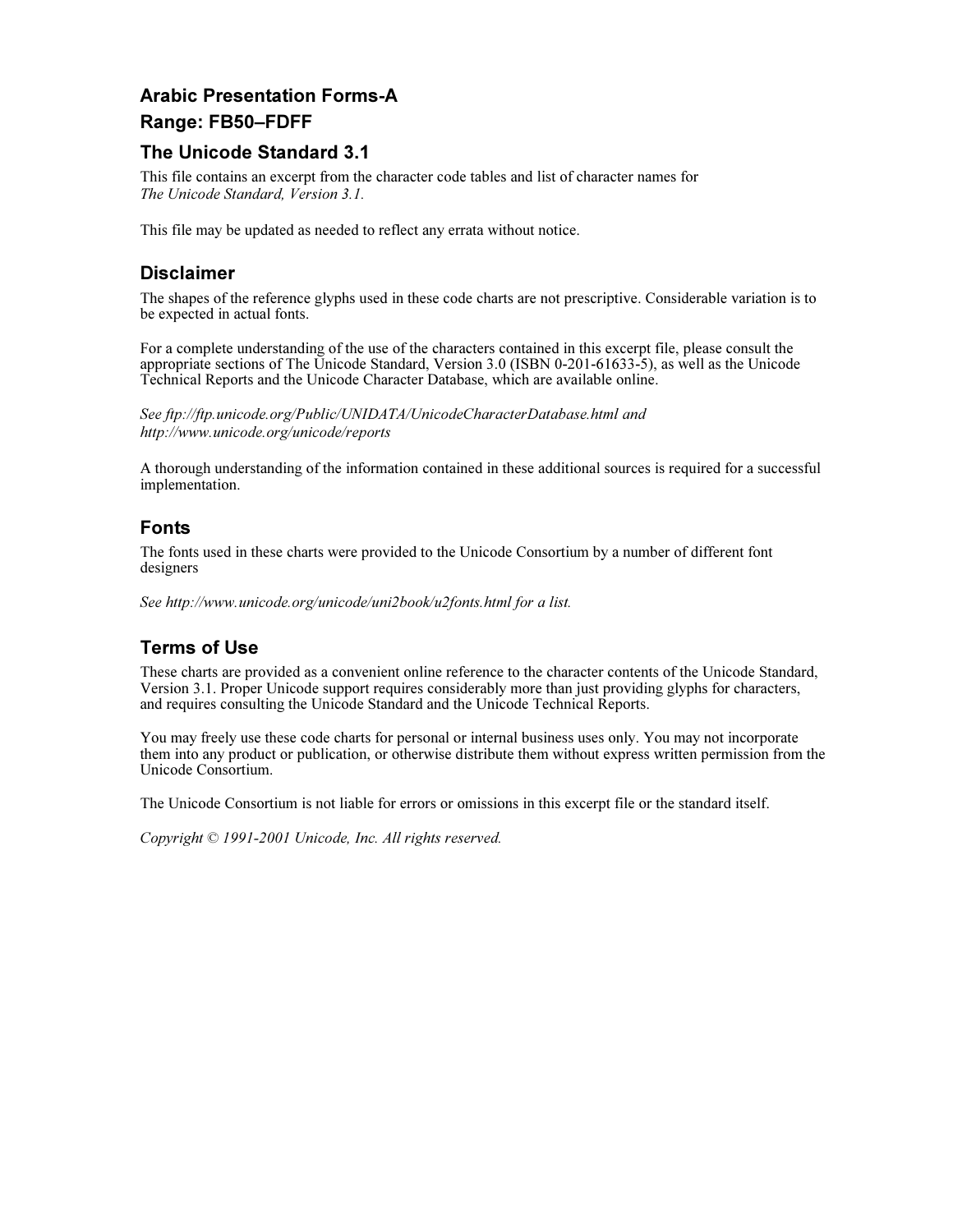|                | FB <sub>5</sub>       | FB <sub>6</sub> | FB7                       | FB8                  | FB9                          | FBA                          | <b>FBB</b> | <b>FBC</b> | <b>FBD</b>                | <b>FBE</b>                | <b>FBF</b>         |
|----------------|-----------------------|-----------------|---------------------------|----------------------|------------------------------|------------------------------|------------|------------|---------------------------|---------------------------|--------------------|
|                |                       |                 |                           |                      |                              |                              |            |            |                           |                           |                    |
| $\mathsf 0$    |                       |                 | ۋ                         |                      |                              | ڻ                            |            |            |                           |                           | ئۇ                 |
|                |                       |                 |                           | $\tilde{\mathbf{z}}$ |                              |                              | مځ         |            |                           | و                         |                    |
|                | FB50                  | FB60            | FB70                      | FB80                 | FB90                         | FBA0                         | FBB0       |            |                           | FBE0                      | FBF0               |
|                |                       |                 |                           |                      |                              |                              |            |            |                           |                           |                    |
|                |                       |                 |                           |                      |                              |                              |            |            |                           |                           |                    |
| $\mathbf{1}$   |                       | 主               | $\ddot{\mathbf{z}}$       | $\tilde{\mathbf{z}}$ | $\leqslant$                  | ِ<br>ل                       | خ          |            |                           | ۅ                         | ئمۇ                |
|                |                       |                 |                           |                      |                              |                              |            |            |                           |                           |                    |
|                | FB51                  | FB61            | <b>FB71</b>               | FB81                 | FB91                         | FBA1                         | FBB1       |            |                           | FBE1                      | FBF1               |
|                |                       |                 |                           |                      |                              |                              |            |            |                           |                           |                    |
|                |                       | ٽ               | $\overline{\mathfrak{C}}$ |                      | $\mathcal S$                 | ط<br>ل                       |            |            |                           |                           | ئۆ                 |
| $\overline{2}$ |                       |                 |                           | ڍ                    |                              |                              |            |            |                           | ۉ                         |                    |
|                | FB52                  | FB62            | FB72                      | FB82                 | FB92                         | FBA2                         |            |            |                           | FBE2                      | FBF2               |
|                |                       |                 |                           |                      |                              |                              |            |            |                           |                           |                    |
|                |                       |                 |                           |                      |                              |                              |            |            |                           |                           |                    |
| $\mathbf{3}$   |                       | ٽ               | $\tilde{C}$               | بڊ                   | Ś                            | ط<br>نام                     |            |            | اڭر                       | ۉ                         | ۂڒ                 |
|                |                       |                 |                           |                      |                              |                              |            |            |                           |                           |                    |
|                | FB53                  | FB63            | FB73                      | FB83                 | FB93                         | FBA3                         |            |            | FBD3                      | FBE3                      | FBF3               |
|                |                       |                 |                           |                      |                              |                              |            |            |                           |                           |                    |
|                |                       |                 |                           |                      | $\widehat{\zeta}$            |                              |            |            | ݳݨ                        |                           |                    |
| 4              | $\ddot{\cdot}$        | $\ddot{ }$      | ᢋ                         | ڌ                    |                              | ة                            |            |            |                           | ې                         | ئۈ                 |
|                | <b>FB54</b>           | FB64            | FB74                      | FB84                 | FB94                         | FBA4                         |            |            | FBD4                      | FBE4                      | FBF4               |
|                |                       |                 |                           |                      |                              |                              |            |            |                           |                           |                    |
|                |                       |                 |                           |                      |                              |                              |            |            | $\ddot{\zeta}$            |                           |                    |
| 5              |                       | v.              |                           | نڌ                   | $\ll$                        | å                            |            |            |                           |                           | تمو                |
|                |                       | Á               |                           |                      |                              |                              |            |            |                           | ې                         |                    |
|                | <b>FB55</b>           | FB65            | FB75                      | FB85                 | FB95                         | FBA5                         |            |            | FBD5                      | FBE5                      | FBF5               |
|                |                       |                 |                           |                      |                              |                              |            |            |                           |                           |                    |
|                |                       |                 |                           |                      | $\mathcal{C}_{\mathcal{A}}$  |                              |            |            | $\ddot{\hat{\bm{\zeta}}}$ |                           | ئې                 |
| 6              |                       | ٹ               | جح                        | ڎ                    |                              | ٥                            |            |            |                           | ٠                         |                    |
|                | ÷                     |                 |                           |                      |                              |                              |            |            |                           | ٠.                        |                    |
|                | FB56                  | FB66            | FB76                      | FB86                 | FB96                         | FBA6                         |            |            | FBD6                      | FBE <sub>6</sub>          | FBF6               |
|                |                       |                 |                           |                      |                              |                              |            |            |                           |                           |                    |
|                |                       |                 |                           | ڒ                    |                              |                              |            |            |                           |                           |                    |
| $\overline{7}$ |                       | کے              | $\overline{\mathbb{C}}$   |                      |                              | ∼                            |            |            | ۇ                         |                           |                    |
|                | $\frac{1}{\sqrt{25}}$ | FB67            | FB77                      | <b>FB87</b>          | FB97                         | FBA7                         |            |            | FBD7                      | $\frac{1}{\sqrt{1}}$ FBE7 | FBF7               |
|                |                       |                 |                           |                      |                              |                              |            |            |                           |                           |                    |
|                |                       |                 |                           |                      |                              |                              |            |            |                           |                           |                    |
| $\bf 8$        | J                     | ط<br>و          |                           | ڈ                    |                              |                              |            |            | ۇ                         | ٥                         |                    |
|                | A,                    |                 | ڿ                         |                      | $\left\langle \right\rangle$ | ί                            |            |            |                           |                           | ئېر                |
|                | <b>FB58</b>           | FB68            | FB78                      | <b>FB88</b>          | FB98                         | FBA8                         |            |            | FBD8                      | FBE8                      | FBF8               |
|                |                       |                 |                           |                      |                              |                              |            |            |                           |                           |                    |
|                |                       | Τ               |                           |                      |                              |                              |            |            |                           |                           |                    |
| 9              | $\hat{\mathbf{v}}$    |                 | چ                         | ݣ                    |                              |                              |            |            |                           |                           |                    |
|                | <b>FB59</b>           |                 |                           |                      | $\leftarrow$                 | $\frac{\gamma}{\text{FBA9}}$ |            |            | FBD9                      |                           | قمی<br>FBF9        |
|                |                       | FB69            | FB79                      | FB89                 |                              |                              |            |            |                           | FBE9                      |                    |
|                |                       |                 |                           |                      |                              |                              |            |            |                           |                           |                    |
| A              |                       | ڤ               | ج<br>ت                    |                      | $\widetilde{\zeta}$          |                              |            |            |                           | ػٵ                        |                    |
|                | $\tilde{\mathbf{r}}$  |                 |                           | ڗ                    |                              | ھ                            |            |            | ۆ                         |                           |                    |
|                | FB5A                  | FB6A            | FB7A                      | FB8A                 | FB9A                         | FBAA                         |            |            | FBDA                      | FBEA                      | منې<br><u>FBFA</u> |
|                |                       |                 |                           |                      |                              |                              |            |            |                           |                           |                    |
|                |                       |                 |                           |                      | $\ddot{\hat{\zeta}}$         |                              |            |            |                           |                           |                    |
| B              |                       | ة<br>ف          | $\widetilde{C}$           | $\ddot{\phantom{0}}$ |                              | ه                            |            |            |                           | عا                        | ئد                 |
|                | ÷.                    |                 |                           |                      |                              |                              |            |            |                           |                           |                    |
|                | FB5B                  | FB6B            | FB7B                      | FB8B                 | FB9B                         | FBAB                         |            |            | FBDB                      | FBEB                      | FBFB               |
|                |                       |                 |                           |                      |                              |                              |            |            |                           |                           |                    |
|                |                       | ۋ               |                           |                      | $\ddot{\zeta}$               |                              |            |            |                           |                           |                    |
| $\mathsf C$    | $\frac{3}{12}$        |                 | ڿ                         | ڑ                    |                              | ھ                            |            |            | ۈ                         | ئە                        | ى                  |
|                | FB5C                  | FB6C            | FB7C                      | FB8C                 | FB9C                         | <b>FBAC</b>                  |            |            | FBDC                      | FBEC                      | FBFC               |
|                |                       |                 |                           |                      |                              |                              |            |            |                           |                           |                    |
|                |                       |                 |                           |                      | $\ddot{\leqslant}$           |                              |            |            |                           |                           |                    |
| D              |                       | ۼ               |                           | ط<br>مر              |                              | ≏                            |            |            | ۇر                        | یمر                       |                    |
|                | $\hat{\mathfrak{r}}$  |                 | چ                         |                      |                              |                              |            |            |                           |                           |                    |
|                | FB <sub>5</sub> D     | FB6D            | FB7D                      | FB8D                 | FB9D                         | <b>FBAD</b>                  |            |            | FBDD                      | FBED                      | FBFD               |
|                |                       |                 |                           |                      |                              |                              |            |            |                           |                           |                    |
|                |                       |                 |                           |                      |                              |                              |            |            |                           |                           |                    |
| E              | ٺ                     | ڦ               | $\widetilde{C}$           |                      | ں                            | ∠                            |            |            | ۋ                         | ئۈ                        |                    |
|                |                       |                 |                           |                      |                              |                              |            |            |                           |                           |                    |
|                | FB5E                  | FB6E            | FB7E                      | FB8E                 | FB9E                         | FBAE                         |            |            | FBDE                      | FBEE                      | FBFE               |
|                |                       |                 |                           |                      |                              |                              |            |            |                           |                           |                    |
|                |                       | ة               |                           |                      |                              |                              |            |            |                           |                           |                    |
| F              | ÷.                    |                 | ۜٙ؊                       |                      |                              | C                            |            |            | ۋ                         |                           |                    |
|                | FB <sub>5F</sub>      | FB6F            | FB7F                      | FB8F                 | FB9F                         | FBAF                         |            |            | FBDF                      | FBEF                      | FBFF               |
|                |                       |                 |                           |                      |                              |                              |            |            |                           |                           |                    |

476 The Unicode Standard 3.1, Copyright © 1991-2001, Unicode, Inc. All rights reserved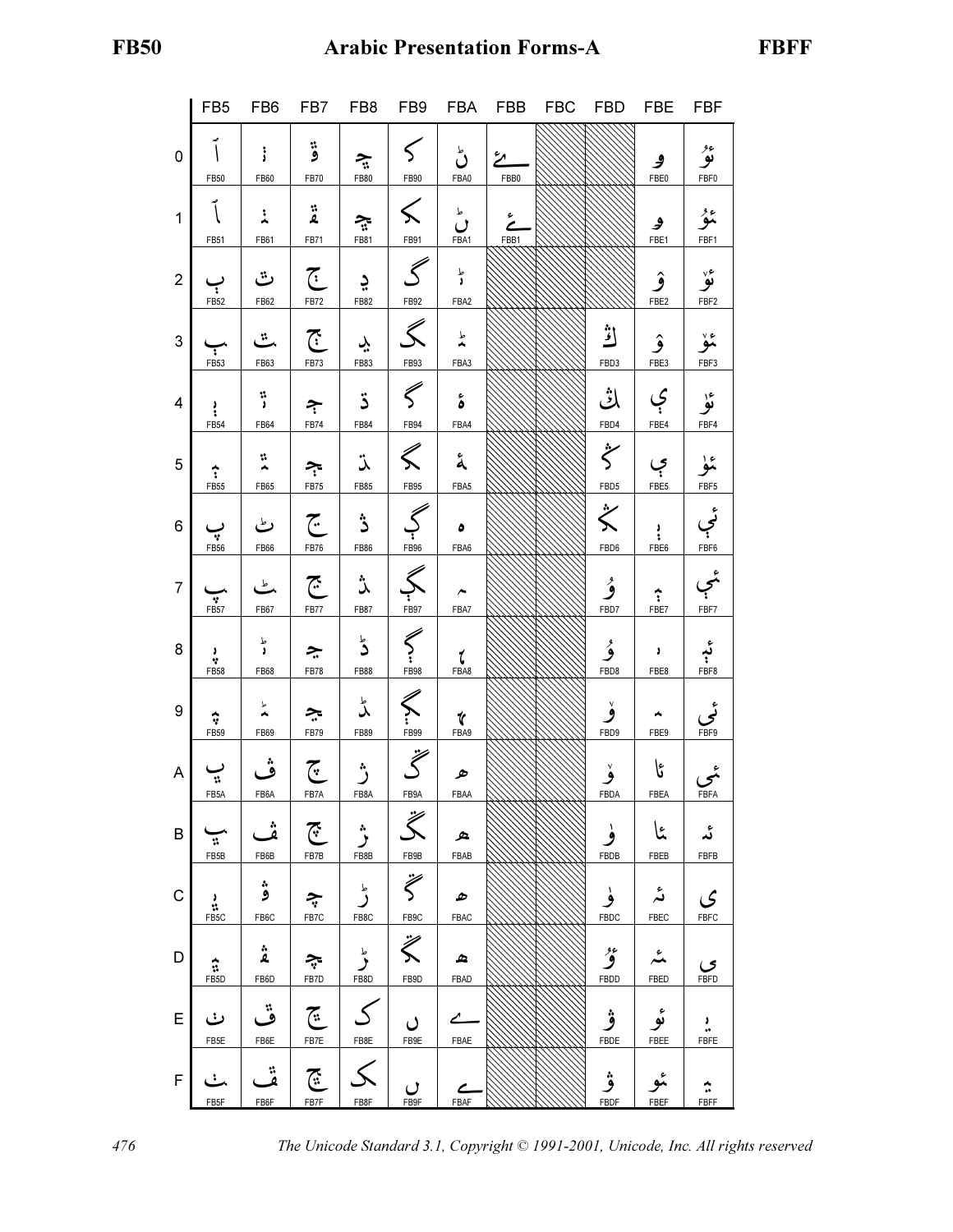|                | FC <sub>0</sub>               |                                           | FC1 FC2 FC3 FC4 FC5 FC6              |                        |                                   |                                      |                               | FC7 FC8                       |                       |                                   | FC9 FCA                      |
|----------------|-------------------------------|-------------------------------------------|--------------------------------------|------------------------|-----------------------------------|--------------------------------------|-------------------------------|-------------------------------|-----------------------|-----------------------------------|------------------------------|
| $\mathbf{0}$   | يځ<br>ج<br>FC00               | تى<br>FC10                                | صح<br>FC20                           | فم<br>م<br>FC30        | FC40                              | ىي<br>FC50                           | نهَ<br>FC60                   | تمر<br><b>FC70</b>            | $\ltimes$<br>FC80     | ئ<br>FC90                         | 饣<br>FCA0                    |
| $\mathbf{1}$   | ځ<br>FC01                     | شخ<br>جخ<br>FC11                          | FC21                                 | ڨ<br>FC31              | FC41                              | هج<br>FC51                           | $\mathcal{Z}$<br>FC61         | تنز<br>FC71                   | FC81                  | ベ<br>FC91                         | تج<br>FCA1                   |
| $\overline{2}$ | ء<br>تحم<br>FC02              | ÷,<br>b<br>FC <sub>12</sub>               | ضج<br>FC22                           | ڣۣ<br>FC32             | FC42                              | P<br>FC52                            | بو<br>FC62                    | $\bullet\bullet$<br>∕<br>FC72 | FC82                  | ېز<br>FC92                        | تح<br>FCA <sub>2</sub>       |
| 3              | ݩ<br>FC03                     | ݩ<br>FC <sub>13</sub>                     | ضح<br>FC <sub>23</sub>               | $\ddot{\zeta}$<br>FC33 | لى<br>FC43                        | هي<br>FC53                           | بد<br>FC63                    | تن<br>FC73                    | FC83                  | چم<br>FC93                        | ÿ<br>FCA3                    |
| $\overline{4}$ | ئی<br>FC04                    | ݩ<br>FC14                                 | ضخ<br>FC <sub>24</sub>               | ۊۭ<br>FC34             | لى<br>FC44                        | هي<br>FC54                           | ېر<br>نگر<br>FC64             | بنې<br><sub>FC74</sub>        | FC84                  | ېن<br>:ب<br>FC94                  | تم<br>FCA4                   |
| 5              | $\hat{\mathfrak{C}}$<br>FC05  | $\tilde{\mathcal{F}}$<br>FC <sub>15</sub> | ضم<br>FC <sub>25</sub>               | قى<br>FC35             | خ<br>FC45                         | $\hat{\mathfrak{E}}$<br>FC55         | بمز<br>FC65                   | تي<br>FC75                    | <b>FC85</b>           | چي<br>FC95                        | r<br>FCA5                    |
| 6              | $\hat{\tau}$ .<br>FC06        | جم<br>FC16                                | FC26                                 | قي<br>FC36             | $\zeta$<br>FC46                   | $\hat{\tau}$<br>FC56                 | ثم<br>FC66                    | ثمر<br>FC76                   | ょ<br>FC86             | ۑپ<br>FC96                        | ۂ<br>نگر<br>FCA6             |
| $\overline{7}$ | $\tilde{\mathcal{L}}$<br>FC07 | $\tilde{\mathcal{F}}$<br>FC17             | <b>FC27</b>                          | К<br>FC37              | $\tilde{\zeta}$<br>FC47           | $\ddot{\tilde{\mathcal{E}}}$<br>FC57 | ېنې<br>FC67                   | ئمز<br>FC77                   | <b>FC87</b>           | ئج<br>FC97                        | ξ.<br>FCA7                   |
| 8              | بم<br>FC08                    | FC18                                      | ظ<br>FC <sub>28</sub>                | FC38                   | $\blacktriangle$<br>FC48          | ۴<br><b>FC58</b>                     | $\mathring{\mathcal{S}}$ FC68 | ثم<br>FC78                    | FC88                  | ء<br>∠<br>FC98                    | جم<br>FCA8                   |
| 9              | بي<br>FC09                    | فحج<br>FC19                               | $\sum_{i=1}^{n}$<br>FC <sub>29</sub> | FC39                   | مى<br>FC49                        | ىجى<br>FC59                          | ئبي<br>FC69                   | ښ.<br>ان<br>FC79              | FC89                  | ݞ<br>FC99                         | $\tilde{\mathbf{z}}$<br>FCA9 |
| A              | بي<br>FC0A                    | خ<br>FC <sub>1</sub> A                    | عم<br>FC <sub>2</sub> A              | FC3A                   | مي<br>FC4A                        | يي<br>FC5A                           | ᄉ<br>FC6A                     | ئى<br>FC <sub>7</sub> A       | نمر<br>FC8A           | ݣە<br>FC9A                        | ≽<br>FCAA                    |
| B              | بخ<br>FC0B                    | FC <sub>1</sub> B                         | خ<br>ج<br>FC2B                       | FC3B                   | $\dot{\hat{\epsilon}}$<br>FC4B    | ذ<br>FC5B                            | ېز<br>FC6B                    | ؿٛ<br>FC7B                    | أثر<br>FC8B           | $\mathring{\mathfrak{r}}$<br>FC9B | خ<br>FCAB                    |
| $\mathsf C$    | $\ddot{\zeta}$<br>FCOC        | سمج<br>FC1C                               | غ<br>FC2C                            | FC3C                   | $\dot{\hat{\mathcal{E}}}$<br>FC4C | رٰ<br>FC5C                           | جم<br>FC6C                    | فى<br>FC7C                    | $\mathcal{F}$<br>FC8C | Ş.<br>FC9C                        | خمر<br>FCAC                  |
| D              | $\ddot{\zeta}$<br>FCOD        | سح<br>FC1D                                | $\frac{1}{2}$<br>FC <sub>2</sub> D   | FC3D                   | $\ddot{\hat{\xi}}$<br>FC4D        | ؽۢ<br>FC5D                           | بن<br>FC6D                    | في<br>FC7D                    | ݩن<br>FC8D            | ≤.<br>FC9D                        | ڛۭ<br>FCAD                   |
| E              | $\ddot{\zeta}$<br><b>FC0E</b> | سخ<br>FC1E                                | $\frac{1}{2}$<br>FC <sub>2E</sub>    | FC3E                   | نم<br>FC4E                        | مپه<br>FC5E                          | $\sum_{\text{FCE}}$           | فی<br><sub>FC7E</sub>         | خې<br>FC8E            | 幺<br>FC9E                         | グ<br>FCAE                    |
| $\mathsf F$    | تى<br><b>FC0F</b>             | FC1F                                      | $\frac{1}{2}$<br>FC <sub>2F</sub>    | لج<br>FC3F             | نی<br>FC4F                        | $\stackrel{u}{\geqslant}$<br>FC5F    | بي<br>FC6F                    | في<br><sub>FC7F</sub>         | ني<br>FC8F            | <u>م</u><br>FC9F                  | سخة<br>FCAF                  |

The Unicode Standard 3.1, Copyright © 1991-2001, Unicode, Inc. All rights reserved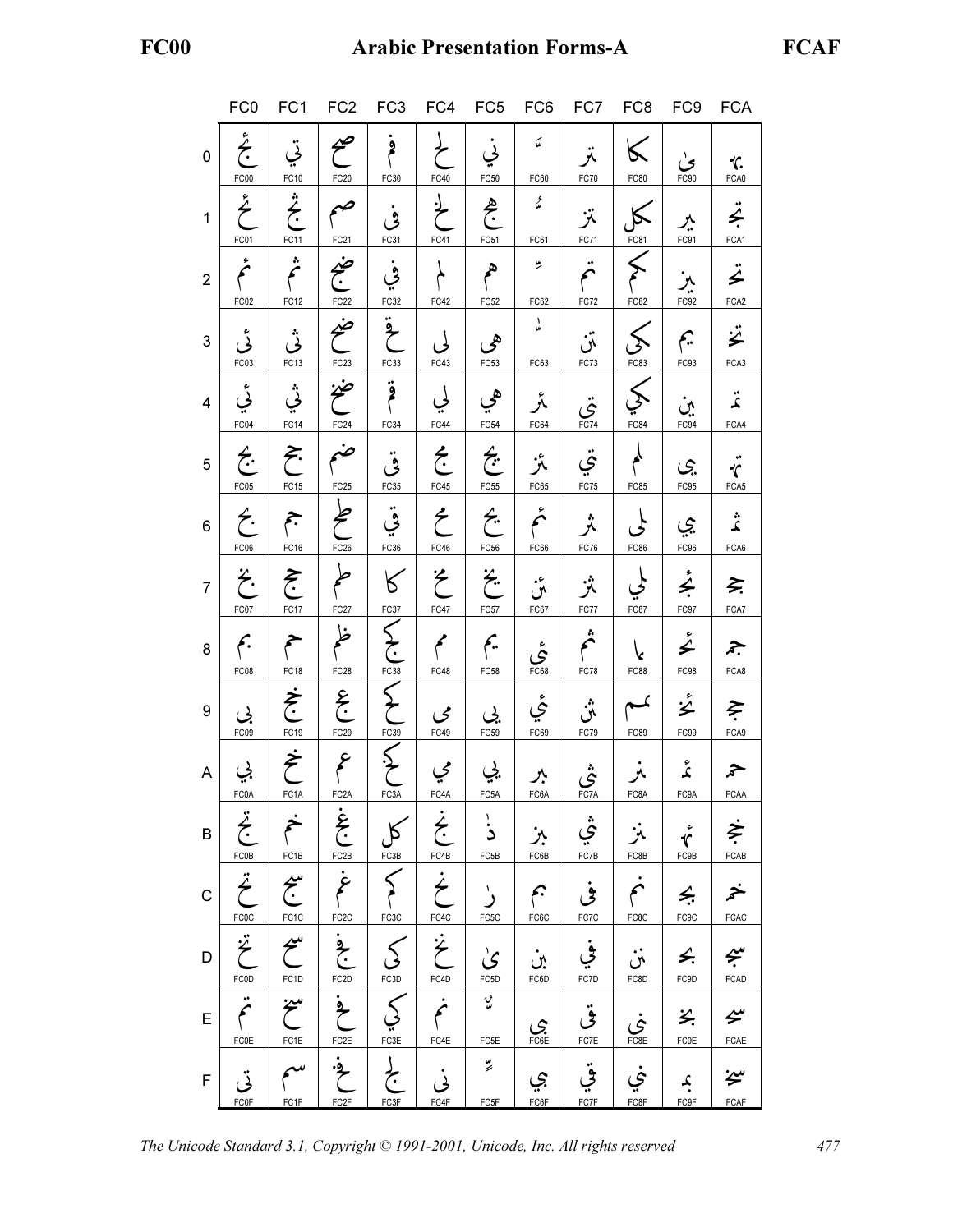# FCB0 Arabic Presentation Forms-A FD5F

|                | <b>FCB</b>                     |                                | FCC FCD FCE FCF                  |                                                                           |                                      | FD <sub>0</sub>   | FD <sub>1</sub>                                | FD <sub>2</sub>                          | FD <sub>3</sub>           | FD4 | FD <sub>5</sub>          |
|----------------|--------------------------------|--------------------------------|----------------------------------|---------------------------------------------------------------------------|--------------------------------------|-------------------|------------------------------------------------|------------------------------------------|---------------------------|-----|--------------------------|
| 0              | سم<br>FCB0                     | ٷ<br>FCC0                      | ゙゚゙゚゚<br>FCD <sub>0</sub>        | $\mathring{\mathfrak{c}}$<br>FCE0                                         | $\mathcal{L}_{\cdot}$<br>FCF0        | حى<br>FD00        | ضہ<br>FD10                                     | خجي<br>FD20                              | شم<br>FD30                |     | F.                       |
| $\mathbf{1}$   | $\boldsymbol{\varphi}$<br>FCB1 | ۏ<br>FCC1                      | $\boldsymbol{\zeta}$<br>FCD1     | $\mathcal{L}% _{0}^{\ast }=\mathcal{L}_{\mathcal{L}_{0}}^{\ast }$<br>FCE1 | $\hat{C}$<br>FCF1                    | جي<br>FD01        | طی<br>FD11                                     | حبى<br>FD21                              | سه<br>FD31                |     | FD50<br><br>FD51         |
| $\overline{2}$ | ڝخ<br>FCB <sub>2</sub>         | ۼ<br>FCC <sub>2</sub>          | $\leq$<br>FCD <sub>2</sub>       | t.<br>FCE <sub>2</sub>                                                    | $\acute{\omega}$<br>FCF <sub>2</sub> | جي<br>FD02        | على<br>FD12                                    | صي<br>FD22                               | شه<br>FD32                |     | خِ<br>FD52               |
| 3              | صم<br>FCB3                     | ۊ<br>FCC3                      | $\dot{\hat{z}}$<br>FCD3          | $\ddot{\hat{z}}$<br>FCE3                                                  | و<br>مە<br>FCF3                      | خى<br>FD03        | حمى<br>FD13                                    | ضى<br>FD23                               | طمر<br>FD33               |     | $\ddot{\hat{z}}$<br>FD53 |
| 4              | ۻج<br>FCB4                     | $\sum_{i=1}^{n}$<br>FCC4       | 之<br>FCD4                        | $\ddot{\mathbf{r}}$<br>FCE4                                               | بو<br>FCF4                           | خي<br>FD04        | حمي<br>FD <sub>14</sub>                        | ضي<br>FD24                               | بىيە<br>.<br>FD34         |     | ;<br>*<br><b>FD54</b>    |
| 5              | ضح<br>FCB5                     | $\sum$<br>FCC5                 | $\mathbf{r}$<br>FCD5             | $\ddot{\hat{\mathcal{L}}}$<br>FCE5                                        | FCF5                                 | صى<br>FD05        | مني<br>FD15                                    | $\overbrace{\frac{1}{1025}}^{\text{th}}$ | $\Leftrightarrow$<br>FD35 |     | تج<br>FD55               |
| 6              | ضخ<br>FCB6                     | $\lessgtr$<br>FCC6             | $\mathcal{C}$<br>FCD6            | $\dot{\hat{\mathbf{r}}}$<br>$FCE6$                                        | طی<br>FCF6                           | صى<br>FD06        | فحي<br>FD16                                    | شح<br>FD26                               | سمز<br>FD36               |     | تح<br>FD56               |
| $\overline{7}$ | ضمر<br>FCB7                    | $\kappa$<br>FCC7               | ڲٜ<br>FCD7                       | سم<br>$FCE7$                                                              | عی<br>FCF7                           | ضي<br>FD07        | سى $\mathcal{C}^{\mu}$<br>FD17                 | شخ<br>FD27                               | شم<br>منجع<br>FD37        |     | تخ<br>FD57               |
| 8              | と<br>FCB8                      | $\lesssim$<br>FCC8             | <b>R</b><br>FCD8                 | $\sim$<br>$FCE8$                                                          | عي<br>FCF8                           | ضي<br>FD08        | سي<br><b>FD18</b>                              | یشم<br>FD <sub>28</sub>                  | ݽخ<br>FD38                |     | تجمج<br>FD58             |
| 9              | ظهر<br>FCB9                    | FCC9                           | ۿ<br>FCD9                        | شىم<br>FCE9                                                               | غي<br>FCF9                           | شع<br>خ<br>FDO9   | شى<br>FD19                                     | یڈ<br>FD <sub>29</sub>                   | ݽݗ<br>FD39                |     | جج<br>FD59               |
| A              | عج<br><b>FCBA</b>              | <b>FCCA</b>                    | ÷.<br><b>FCDA</b>                | شم<br>FCEA                                                                | غي<br>FCFA                           | شح<br>FDOA        | شي<br><sup>FD1A</sup>                          | مب <b>ر</b><br>FD2A                      | FD <sub>3</sub> A         |     | $\xi$                    |
| B              | $\mathcal{S}$<br>FCBB          | 尘<br>FCCB                      | $\leq$<br>FCDB                   | FCEB                                                                      | $\vert\mathcal{S}\vert$ سی<br>FCFB   | شخ<br><b>FD0B</b> | گ<br>FD1B                                      | FD <sub>2</sub> B                        | ظم<br>FD3B                |     | $\sum_{\text{FDB}}$      |
| C              | ۼ<br>FCBC                      | $\overline{1}$<br>${\tt FCCC}$ | 头<br>${\tt FCDC}$                | $\leq$<br>FCEC                                                            | سي<br>FCFC                           | شم<br><b>FD0C</b> | عجي<br>FD <sub>1</sub> C                       | FD <sub>2</sub> C                        | ٢<br>FD3C                 |     | $\sum_{FDSC}$            |
| D              | غړ<br>FCBD                     | لم<br>FCCD                     | $\hat{A}$<br>FCDD                | FCED                                                                      | ىثىي<br>FCFD                         | شر<br><b>FD0D</b> | $\frac{2}{\frac{2}{\frac{3}{2}}}{\frac{1}{2}}$ | شیم<br>FD2D                              | ٢<br>FD <sub>3D</sub>     |     | €.<br>FD <sub>5</sub> D  |
| E.             | فج<br>FCBE                     | $\leq$<br>FCCE                 | $\mathcal{C}$<br>FCDE            | $\dot{\bm{\mathcal{L}}}$<br>FCEE                                          | FCFE                                 | FD0E              | کجي<br>FD1E                                    | $\boldsymbol{\hat{\xi}}$ شى              | FD3E                      |     | $F$ <sub>D5E</sub>       |
| F              | ݟ<br>FCBF                      | مح<br>FCCF                     | $\mathring{\mathcal{L}}$<br>FCDF | ŕ<br>FCEF                                                                 | حى<br>FCFF                           | FD0F              | ىخى<br>FD1F                                    | شخ<br>FD <sub>2F</sub>                   | FD3F                      |     | FD <sub>5F</sub>         |

478 The Unicode Standard 3.1, Copyright © 1991-2001, Unicode, Inc. All rights reserved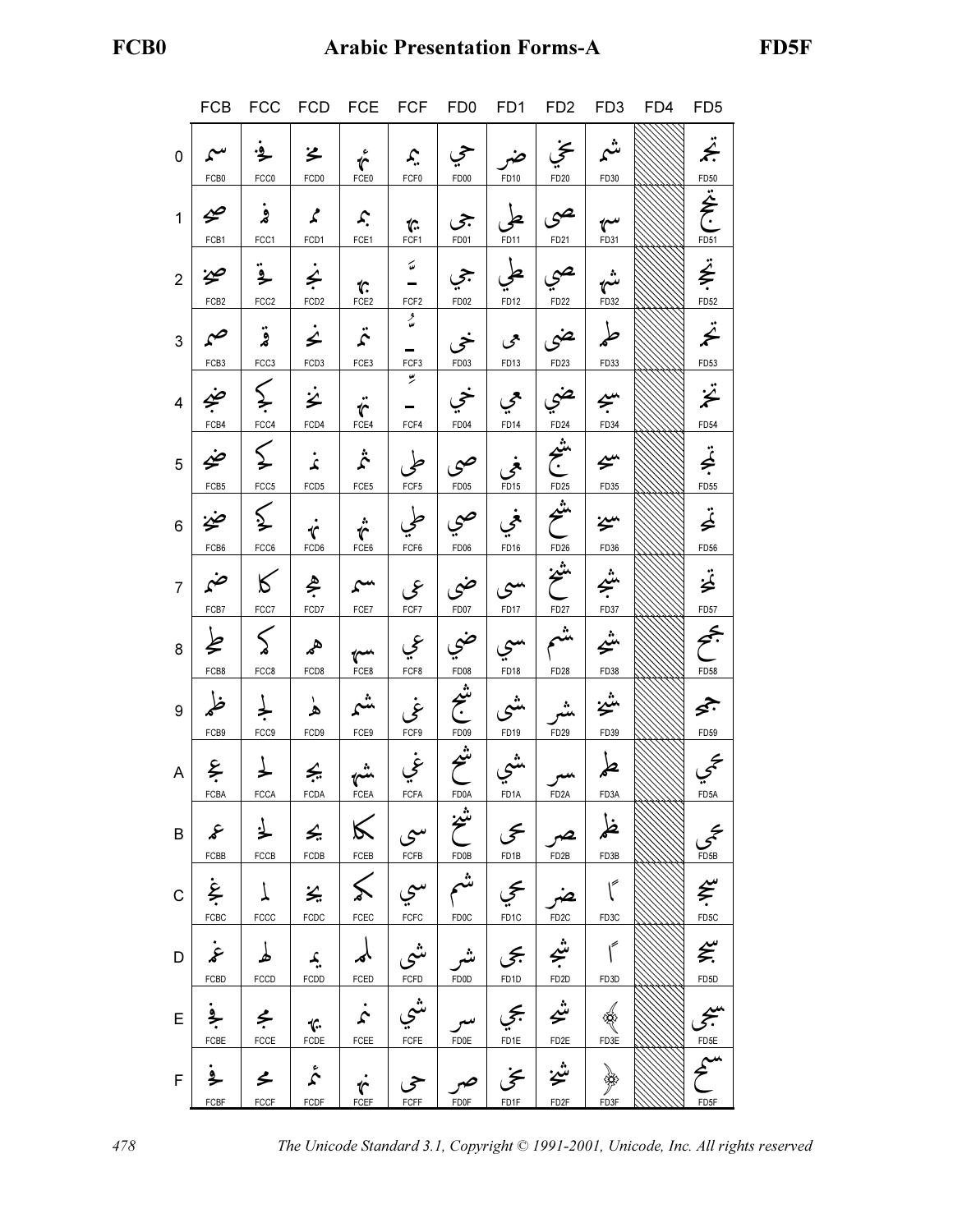|                | FD <sub>6</sub>                  | FD7 FD8                                                                                                                                                                                                                                                                                                                                     |                  | FD <sub>9</sub>                           |                                                                                                          |                    | FDA FDB FDC FDD FDE          |                  |                  | <b>FDF</b>                       |
|----------------|----------------------------------|---------------------------------------------------------------------------------------------------------------------------------------------------------------------------------------------------------------------------------------------------------------------------------------------------------------------------------------------|------------------|-------------------------------------------|----------------------------------------------------------------------------------------------------------|--------------------|------------------------------|------------------|------------------|----------------------------------|
| 0              | $\hat{\bm{\varepsilon}}$<br>FD60 | FD70                                                                                                                                                                                                                                                                                                                                        | FD80             |                                           | FDA0                                                                                                     | يمحمي<br>FDB0      | FDC0                         | FDD <sub>0</sub> | FDE <sub>0</sub> | FDF0                             |
| $\mathbf{1}$   | FD61                             | FD71                                                                                                                                                                                                                                                                                                                                        | FD81             |                                           | FDA1                                                                                                     | FDB1               | FDC1                         | FDD1             | FDE1             | قا<br>FDF1                       |
| $\overline{2}$ | FD62                             | FD72                                                                                                                                                                                                                                                                                                                                        | FD82             | 乏<br>FD92                                 | FDA2                                                                                                     | FDB <sub>2</sub>   | FDC2                         | FDD <sub>2</sub> | FDE2             | الله<br>FDF <sub>2</sub>         |
| 3              | FD63                             | FD73                                                                                                                                                                                                                                                                                                                                        | FD83             | $\Leftrightarrow$<br>FD93                 | FDA3                                                                                                     | FDB3               | FDC3                         | FDD3             | FDE3             | FDF3                             |
| 4              | FD64                             | <b>FD74</b>                                                                                                                                                                                                                                                                                                                                 | FD84             | FD94                                      | FDA4                                                                                                     | قعطا<br>FDB4       | $\tilde{\mathbf{z}}$<br>FDC4 | FDD4             | FDE4             | <sup>وسَ</sup> رِ<br>محک<br>FDF4 |
| 5              | €<br>FD65                        | FD75                                                                                                                                                                                                                                                                                                                                        | FD85             | $\overline{\mathbf{z}}$<br>FD95           | FDA5                                                                                                     | FDB5               | FDC5                         | FDD <sub>5</sub> | FDE <sub>5</sub> | FDF <sub>5</sub>                 |
| 6              | $\sim$<br>FD66                   | FD76                                                                                                                                                                                                                                                                                                                                        | <b>FD86</b>      | FD96                                      | FDA6                                                                                                     | FDB6               | FDC6                         | FDD6             | FDE6             | FDF6                             |
| 7              | FD67                             | FD77                                                                                                                                                                                                                                                                                                                                        | <b>FD87</b>      | FD97                                      | FDA7                                                                                                     | FDB7               | FDC7                         | FDD7             | FDE7             | FDF7                             |
| 8              | ⊭<br>FD68                        | FD78                                                                                                                                                                                                                                                                                                                                        | と<br><b>FD88</b> | $\neq$<br>FD98                            | FDA8                                                                                                     | FDB8               |                              | FDD8             | FDE8             | FDF8                             |
| 9              |                                  |                                                                                                                                                                                                                                                                                                                                             | を                |                                           |                                                                                                          |                    |                              |                  |                  |                                  |
| Α              | FD69                             | FD79                                                                                                                                                                                                                                                                                                                                        | FD89<br>⊁        | FD99                                      | FDA9                                                                                                     | FDB9               |                              | FDD9             | FDE9             | FDF9                             |
| $\sf B$        | FD6A<br>شىخ                      | FD7A                                                                                                                                                                                                                                                                                                                                        | FD8A             | FD9A<br>$\mathcal{L}$                     | FDAA                                                                                                     | FDBA               |                              | <b>FDDA</b>      | <b>FDEA</b>      | <b>FDFA</b>                      |
| $\mathsf C$    | FD6B<br>اشم<br>پ                 | $\begin{picture}(120,115) \put(0,0){\line(1,0){155}} \put(15,0){\line(1,0){155}} \put(15,0){\line(1,0){155}} \put(15,0){\line(1,0){155}} \put(15,0){\line(1,0){155}} \put(15,0){\line(1,0){155}} \put(15,0){\line(1,0){155}} \put(15,0){\line(1,0){155}} \put(15,0){\line(1,0){155}} \put(15,0){\line(1,0){155}} \put(15,0){\line(1,0){155$ |                  | لحجي   يمــم                              | FDAB                                                                                                     | FDBB               |                              | <b>FDDB</b>      | <b>FDEB</b>      | <b>FDFB</b>                      |
| D              | FD6C                             | FD7C FD8C<br>$\frac{1}{2}$                                                                                                                                                                                                                                                                                                                  | $\leq$           | FD9C<br>$\sum_{i=1}^{n}$                  | FDAC<br>$\begin{matrix} 1 \ \frac{1}{\sqrt{2}} \\ \frac{1}{\sqrt{2}} \\ \frac{1}{\sqrt{2}} \end{matrix}$ | $\frac{1}{1}$      |                              | <b>FDDC</b>      | <b>FDEC</b>      |                                  |
| E              | FD6D<br>مخيجي                    | $\epsilon$                                                                                                                                                                                                                                                                                                                                  | FD7D FD8D        | FD9D<br> مچي   بخي   مخچ                  |                                                                                                          | FDBD<br>۔<br>انجمي |                              | <b>FDDD</b>      | <b>FDED</b>      |                                  |
| $\mathsf F$    | FD6E                             | $\ddot{\mathcal{L}}$                                                                                                                                                                                                                                                                                                                        | FD8E<br>氵        | $\overbrace{\mathbf{FDE}}^{\mathsf{FDE}}$ | FDAE<br>اچي                                                                                              | FDBE<br>عجي        |                              | <b>FDDE</b>      | <b>FDEE</b>      |                                  |
|                | FD6F                             | FD7F                                                                                                                                                                                                                                                                                                                                        | FD8F             | FD9F                                      | FDAF                                                                                                     | FDBF               |                              | <b>FDDF</b>      | <b>FDEF</b>      |                                  |

The Unicode Standard 3.1, Copyright © 1991-2001, Unicode, Inc. All rights reserved 479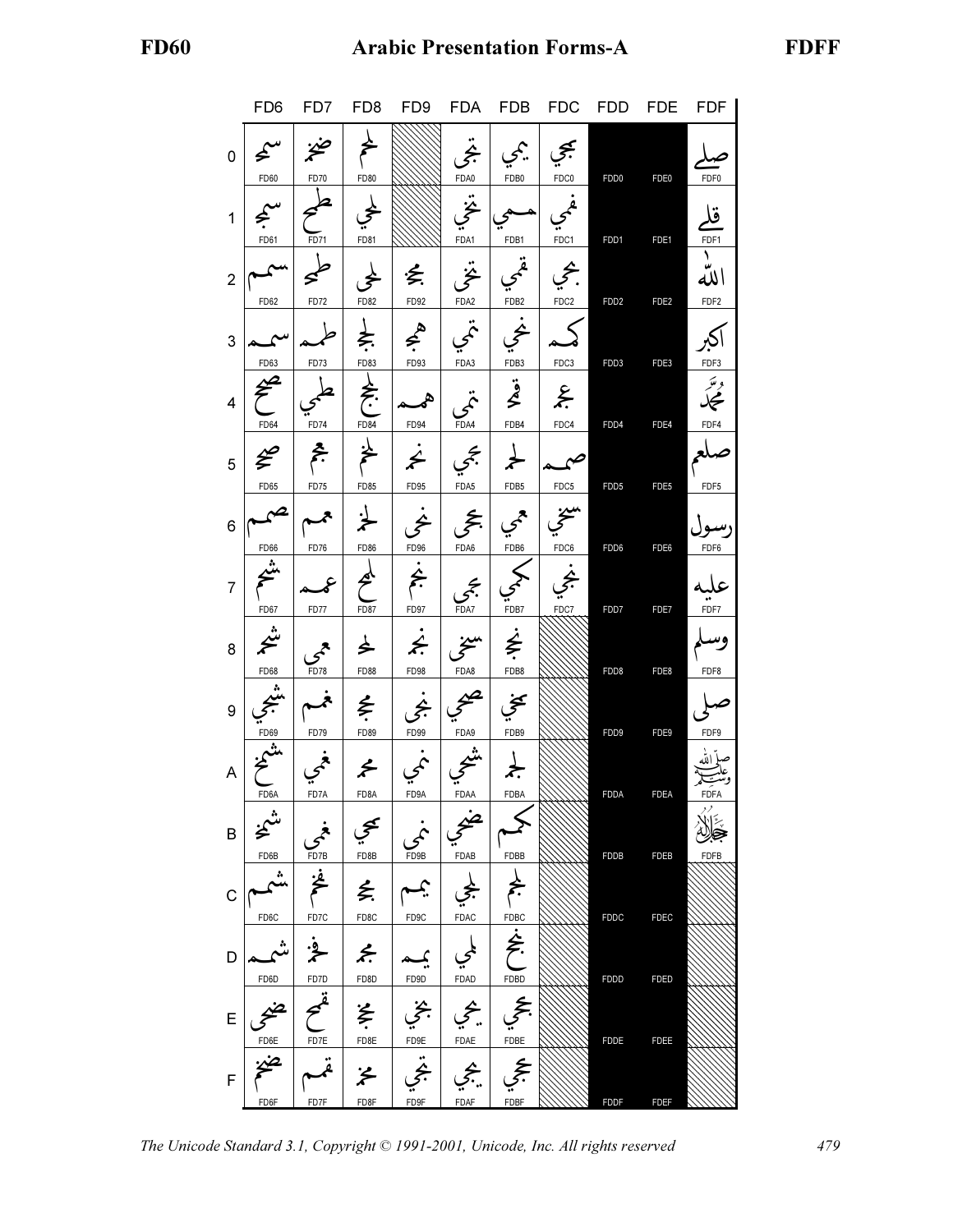| 0600 - 06FF       |               | Preferred characters are found in the Arabic block                                                                          | FB64              | <b>ARABIC LETTER TEHEH INITIAL</b><br><b>FORM</b>                                                                                                                                    |
|-------------------|---------------|-----------------------------------------------------------------------------------------------------------------------------|-------------------|--------------------------------------------------------------------------------------------------------------------------------------------------------------------------------------|
|                   |               | <b>Glyphs for contextual forms of letters</b><br>for Persian, Urdu, Sindhi, etc.                                            | <b>FB65</b>       | ت 067F <initial> 067<br/>* ARABIC LETTER TEHEH MEDIAL<br/><b>FORM</b></initial>                                                                                                      |
| FB50              |               | Í ARABIC LETTER ALEF WASLA<br><b>ISOLATED FORM</b><br>$\approx$ <isolated> 0671 i</isolated>                                | <b>FB66</b>       | ت 067F <medial> 067<br/>ARABIC LETTER TTEH ISOLATED<br/><b>FORM</b></medial>                                                                                                         |
| FB51              |               | <b><i>LARABIC LETTER ALEF WASLA FINAL</i></b><br><b>FORM</b><br>$\approx$ <final> 0671 i</final>                            | FB67              | $\approx$ <isolated> 0679<br/>ARABIC LETTER TTEH FINAL FORM</isolated>                                                                                                               |
| FB52              |               | ARABIC LETTER BEEH ISOLATED<br><b>FORM</b>                                                                                  | FB68              | ٹ 1679 <final⊙ 1679<br=""><b>ARABIC LETTER TTEH INITIAL FORM</b><br/>ٹ 1679 <initial> ב</initial></final⊙>                                                                           |
| FB53              |               | $\approx$ <isolated> 067B<br/>ARABIC LETTER BEEH FINAL FORM</isolated>                                                      | FB69              | <b>ARABIC LETTER TTEH MEDIAL FORM</b><br>ٹ 1679 <medial≫ 0679<="" td=""></medial≫>                                                                                                   |
| FB <sub>54</sub>  |               | $\approx$ <final> 067B →<br/>ARABIC LETTER BEEH INITIAL FORM<br/><math>\approx</math> <initial> 067B &lt;</initial></final> | FB <sub>6</sub> A | ARABIC LETTER VEH ISOLATED ف<br><b>FORM</b><br>ڤ 06A4 <isolated> 06A4</isolated>                                                                                                     |
| FB55              |               | ARABIC LETTER BEEH MEDIAL FORM FB6B<br>$\approx$ <medial> 067B &lt;</medial>                                                |                   | ARABIC LETTER VEH FINAL FORM ث<br>ث 06A4 <rinal> 06A4</rinal>                                                                                                                        |
| FB <sub>56</sub>  |               | ARABIC LETTER PEH ISOLATED ب<br><b>FORM</b>                                                                                 | FB <sub>6</sub> C | ARABIC LETTER VEH INITIAL FORM<br>ف 06A4 <initial> 06A4</initial>                                                                                                                    |
| FB <sub>57</sub>  |               | $\approx$ <isolated> 067E <math>\sim</math><br/>ARABIC LETTER PEH FINAL FORM پ<br/>ب 067E <rinal> 067</rinal></isolated>    | FB <sub>6</sub> D | <b>ARABIC LETTER VEH MEDIAL FORM</b><br>ڤ 06A4 <medial> 06A4</medial>                                                                                                                |
| FB58              | $\mathbf{r}$  | ARABIC LETTER PEH INITIAL FORM<br>$\approx$ <initial> 067E <math>\approx</math></initial>                                   | FB6E              | ARABIC LETTER PEHEH ISOLATED ق<br><b>FORM</b><br>ق 66A6 <isolated> 06A6</isolated>                                                                                                   |
| FB59              |               | ARABIC LETTER PEH MEDIAL FORM<br>$\approx$ <medial> 067E &lt;</medial>                                                      | FB6F              | ARABIC LETTER PEHEH FINAL FORM ق<br>ق 06A6 <final> 06A6</final>                                                                                                                      |
| FB5A              |               | ARABIC LETTER BEHEH ISOLATED ب<br><b>FORM</b><br>پ 1680 <isolated> 0680&gt; ≈</isolated>                                    | <b>FB70</b>       | <b>ARABIC LETTER PEHEH INITIAL</b><br><b>FORM</b><br>ق 06A6 <initial> 06A6</initial>                                                                                                 |
| FB <sub>5</sub> B | ݒ             | ARABIC LETTER BEHEH FINAL FORM<br>پ 0680 <final> 0680</final>                                                               | FB71              | ARABIC LETTER PEHEH MEDIAL<br><b>FORM</b>                                                                                                                                            |
| FB <sub>5</sub> C | $\frac{1}{4}$ | ARABIC LETTER BEHEH INITIAL<br><b>FORM</b><br>$\approx$ <initial> 0680</initial>                                            | FB72              | ق 06A6 <medial> 06A6<br/><b>E ARABIC LETTER DYEH ISOLATED</b><br/><b>FORM</b></medial>                                                                                               |
| FB <sub>5</sub> D |               | ARABIC LETTER BEHEH MEDIAL<br><b>FORM</b>                                                                                   | FB73              | $\approx$ <isolated> 0684<math>\approx</math><br/><b>ARABIC LETTER DYEH FINAL FORM</b></isolated>                                                                                    |
| FB5E              |               | پ 1680 <medial> 0680<br/>ARABIC LETTER TTEHEH ISOLATED<br/><b>FORM</b></medial>                                             | FB74              | $\approx$ <final> 0684<math>\approx</math><br/>ARABIC LETTER DYEH INITIAL FORM<br/><math>\approx</math> <initial> 0684 <math>\approx</math></initial></final>                        |
| FB <sub>5</sub> F |               | ٺ Sisolated> 067A⇔<br>ARABIC LETTER TTEHEH FINAL                                                                            | FB75              | ARABIC LETTER DYEH MEDIAL<br><b>FORM</b>                                                                                                                                             |
| FB60              |               | <b>FORM</b><br>ٺ 167Aڪ ≈ <final><br/><b>: ARABIC LETTER TTEHEH INITIAL</b><br/><b>FORM</b></final>                          | FB76              | $\approx$ <medial> 0684<math>\approx</math><br/><b>E ARABIC LETTER NYEH ISOLATED</b><br/><b>FORM</b></medial>                                                                        |
| FB61              |               | ٺ 167Aڪ ≈ <initial> 067<br/>: ARABIC LETTER TTEHEH MEDIAL</initial>                                                         | FB77              | $\approx$ <isolated> 0683 <math>\approx</math><br/><math>\epsilon</math> ARABIC LETTER NYEH FINAL FORM<br/><math>\approx</math> <final> 0683 <math>\approx</math></final></isolated> |
| FB62              |               | <b>FORM</b><br>ٺ ∩067A <medial> 067<br/>ARABIC LETTER TEHEH ISOLATED</medial>                                               | FB78              | ARABIC LETTER NYEH INITIAL FORM<br>$\approx$ <initial> 0683 <math>\approx</math></initial>                                                                                           |
|                   |               | <b>FORM</b><br>$\approx$ <isolated> 067F ت</isolated>                                                                       | FB79              | ARABIC LETTER NYEH MEDIAL<br><b>FORM</b><br>$\approx$ <medial> 0683 <math>\approx</math></medial>                                                                                    |
| FB <sub>63</sub>  |               | ARABIC LETTER TEHEH FINAL FORM<br>ٿ 67F /c sfinal> 067F                                                                     |                   |                                                                                                                                                                                      |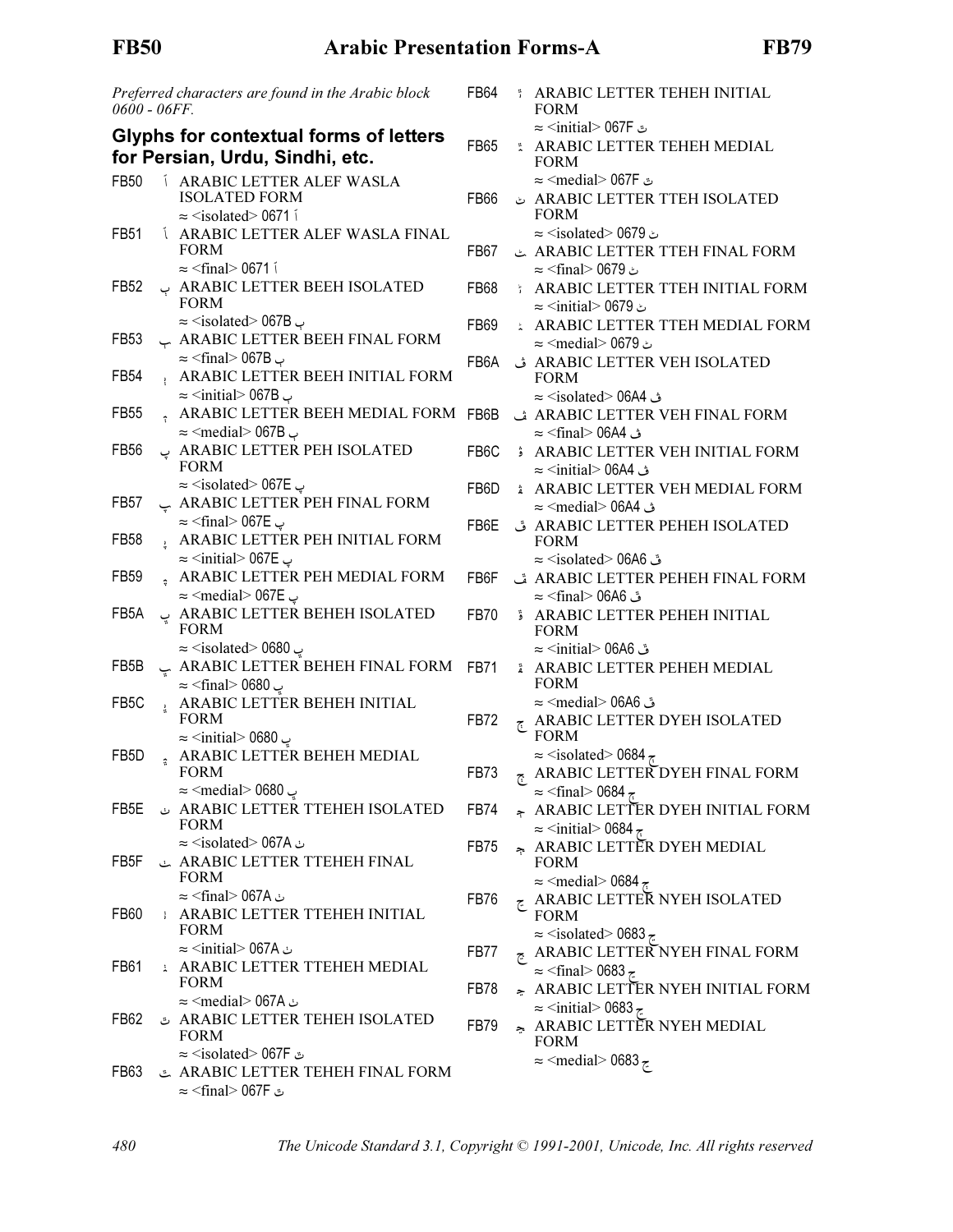# FB7A Arabic Presentation Forms-A FBA3

| FB7A        | چ         | ARABIC LETTER TCHEH ISOLATED<br><b>FORM</b>                                                                                                                                   | FB8F                    |
|-------------|-----------|-------------------------------------------------------------------------------------------------------------------------------------------------------------------------------|-------------------------|
| FB7B        | $\vec{c}$ | $\approx$ <isolated> 0686 <math>\approx</math><br/>ARABIC LETTER TCHEH FINAL FORM</isolated>                                                                                  | FB9(                    |
| FB7C        |           | $\approx$ <final> 0686 <math>\approx</math><br/>* ARABIC LETTER TCHEH INITIAL<br/><b>FORM</b></final>                                                                         | FB9 <sup>-</sup>        |
| FB7D        |           | $\approx$ <initial> 0686<math>\approx</math><br/>* ARABIC LETTER TCHEH MEDIAL<br/><b>FORM</b></initial>                                                                       | FB <sub>92</sub>        |
| FB7E        | ج         | $\approx$ <medial> 0686<math>\approx</math><br/>ARABIC LETTER TCHEHEH ISOLATED FB93<br/><b>FORM</b></medial>                                                                  |                         |
| FB7F        | 7         | $\approx$ <isolated> 0687 <math>\approx</math><br/>ARABIC LETTER TCHEHEH FINAL<br/><b>FORM</b></isolated>                                                                     | FB94<br>FB95            |
| FB80        | چ         | $\approx$ <final> 0687 <math>\approx</math><br/>ARABIC LETTER TCHEHEH INITIAL<br/><b>FORM</b></final>                                                                         | FB96                    |
| FB81        | يج        | $\approx$ <initial> 0687 <math>\approx</math><br/>ARABIC LETTER TCHEHEH MEDIAL<br/><b>FORM</b></initial>                                                                      | FB97                    |
| FB82        | ڍ         | $\approx$ <medial> 0687 <math>\approx</math><br/>ARABIC LETTER DDAHAL ISOLATED<br/><b>FORM</b></medial>                                                                       | FB98                    |
| FB83        |           | $\approx$ <isolated> 068D &gt;<br/>ARABIC LETTER DDAHAL FINAL<br/><b>FORM</b></isolated>                                                                                      | FB <sub>99</sub>        |
| FB84        |           | $\approx$ <final> 068D <math>\approx</math><br/><b>S ARABIC LETTER DAHAL ISOLATED</b><br/><b>FORM</b></final>                                                                 | FB9/                    |
| FB85        |           | $\approx$ <isolated> 068C is<br/><b>ARABIC LETTER DAHAL FINAL FORM</b></isolated>                                                                                             | FB9I<br>FB <sub>9</sub> |
| FB86        |           | $\approx$ <final> 068C i<br/>ARABIC LETTER DUL ISOLATED<br/><b>FORM</b></final>                                                                                               | FB9I                    |
| FB87        | Ĵ.        | $\approx$ <isolated> 068E s<br/>ARABIC LETTER DUL FINAL FORM<br/><math>\approx</math> <final> 068E ث</final></isolated>                                                       |                         |
| <b>FB88</b> |           | ARABIC LETTER DDAL ISOLATED<br><b>FORM</b>                                                                                                                                    | FB9I                    |
| FB89        |           | $\approx$ <isolated> 0688 <math>\frac{1}{2}</math><br/><b>ARABIC LETTER DDAL FINAL FORM</b><br/><math>\approx</math> <final> 0688 <math>\frac{1}{2}</math></final></isolated> | FB <sub>9</sub> F       |
| FB8A        |           | ; ARABIC LETTER JEH ISOLATED<br><b>FORM</b><br>$\approx$ <isolated> 0698;</isolated>                                                                                          | <b>FBA</b>              |
| FB8B        | ۯ         | ARABIC LETTER JEH FINAL FORM<br>$\approx$ <final> 0698;</final>                                                                                                               | FBA                     |
| FB8C        | ڑ         | ARABIC LETTER RREH ISOLATED<br><b>FORM</b><br>ڑ 0691 <isolated> 0691</isolated>                                                                                               | FBA:                    |
| FB8D        | با<br>و   | ARABIC LETTER RREH FINAL FORM<br>$\approx$ <final> 0691 <math>\frac{1}{2}</math></final>                                                                                      | FBA:                    |
| FB8E        |           | S ARABIC LETTER KEHEH ISOLATED<br><b>FORM</b><br>$\approx$ <isolated> 06A9 <math>\leq</math></isolated>                                                                       |                         |
|             |           |                                                                                                                                                                               |                         |

|   | FB8F              |   | S ARABIC LETTER KEHEH FINAL FORM<br>$\approx$ <final> 06A9 <math>\le</math></final>                                                                                            |
|---|-------------------|---|--------------------------------------------------------------------------------------------------------------------------------------------------------------------------------|
|   | FB90              |   | <b>S ARABIC LETTER KEHEH INITIAL</b><br><b>FORM</b>                                                                                                                            |
|   | FB91              |   | $\approx$ <initial> 06A9 <math>\leq</math><br/><math>\leq</math> ARABIC LETTER KEHEH MEDIAL<br/>FORM</initial>                                                                 |
|   | FB92              |   | $\approx$ <medial> 06A9 <math>\leq</math><br/>S ARABIC LETTER GAF ISOLATED<br/><b>FORM</b></medial>                                                                            |
| ١ | FB93              |   | $\approx$ <isolated> 06AF <math>\&amp;</math><br/>ARABIC LETTER GAF FINAL FORM</isolated>                                                                                      |
|   | FB94              |   | $\approx$ <final> 06AF <math>\mathcal</math><br/>≤ ARABIC LETTER GAF INITIAL FORM</final>                                                                                      |
|   | <b>FB95</b>       |   | $\approx$ <initial> 06AF <math>\mathcal</math><br/><b>&lt; ARABIC LETTER GAF MEDIAL FORM</b></initial>                                                                         |
|   | <b>FB96</b>       |   | $\approx$ <medial> 06AF <math>\&amp;</math><br/>ARABIC LETTER GUEH ISOLATED<br/><b>FORM</b></medial>                                                                           |
|   | <b>FB97</b>       |   | $\approx$ <isolated> 06B3 <math>\lessgtr</math><br/>ARABIC LETTER GUEH FINAL FORM</isolated>                                                                                   |
|   | <b>FB98</b>       |   | گ final> 06B3> ≈<br>ARABIC LETTER GUEH INITIAL FORM                                                                                                                            |
|   | FB99              |   | $\approx$ <initial> 06B3 <math>\Im</math><br/>ARABIC LETTER GUEH MEDIAL<br/><b>FORM</b></initial>                                                                              |
|   | FB9A              |   | $\approx$ <medial> 06B3 <math>\sqrt</math><br/><math display="inline">\tilde{\mathcal{S}}</math> ARABIC LETTER NGOEH ISOLATED<br/><b>FORM</b></medial>                         |
|   | FB <sub>9</sub> B |   | $\approx$ <isolated> 06B1 <math>\mathcal{\tilde{S}}</math><br/>Å ARABIC LETTER NGOEH FINAL FORM</isolated>                                                                     |
|   |                   |   | $\approx$ <final> 06B1 <math>\mathcal{\tilde{S}}</math></final>                                                                                                                |
|   | FB <sub>9</sub> C |   | ∛ ARABIC LETTER NGOEH INITIAL<br><b>FORM</b>                                                                                                                                   |
|   | FB9D              |   | گ 06B1  1⊺<br>₹ ARABIC LETTER NGOEH MEDIAL<br><b>FORM</b>                                                                                                                      |
|   |                   |   | $\approx$ <medial> 06B1 <math>\&amp;</math></medial>                                                                                                                           |
|   | FB9E              | ں | <b>ARABIC LETTER NOON GHUNNA</b><br><b>ISOLATED FORM</b>                                                                                                                       |
|   | FB9F              | Ù | $\approx$ <isolated> 06BA <math>_{\odot}</math><br/>ARABIC LETTER NOON GHUNNA<br/><b>FINAL FORM</b></isolated>                                                                 |
|   | FBA0              |   | $\approx$ <final> 06BA <math>\circ</math><br/><b>¿ ARABIC LETTER RNOON ISOLATED</b><br/><b>FORM</b></final>                                                                    |
|   | FBA1              |   | $\approx$ <isolated> 06BB <math>\circ</math><br/>ARABIC LETTER RNOON FINAL FORM<br/><math>\approx</math> <final> 06BB <math>\cdot</math></final></isolated>                    |
|   | FBA2              |   | <b>ARABIC LETTER RNOON INITIAL</b><br><b>FORM</b>                                                                                                                              |
|   | FBA3              |   | $\approx$ <initial> 06BB <math>\circ</math><br/><b>ARABIC LETTER RNOON MEDIAL</b><br/><b>FORM</b><br/><math>\approx</math> <medial> 06BB <math>\circ</math></medial></initial> |
|   |                   |   |                                                                                                                                                                                |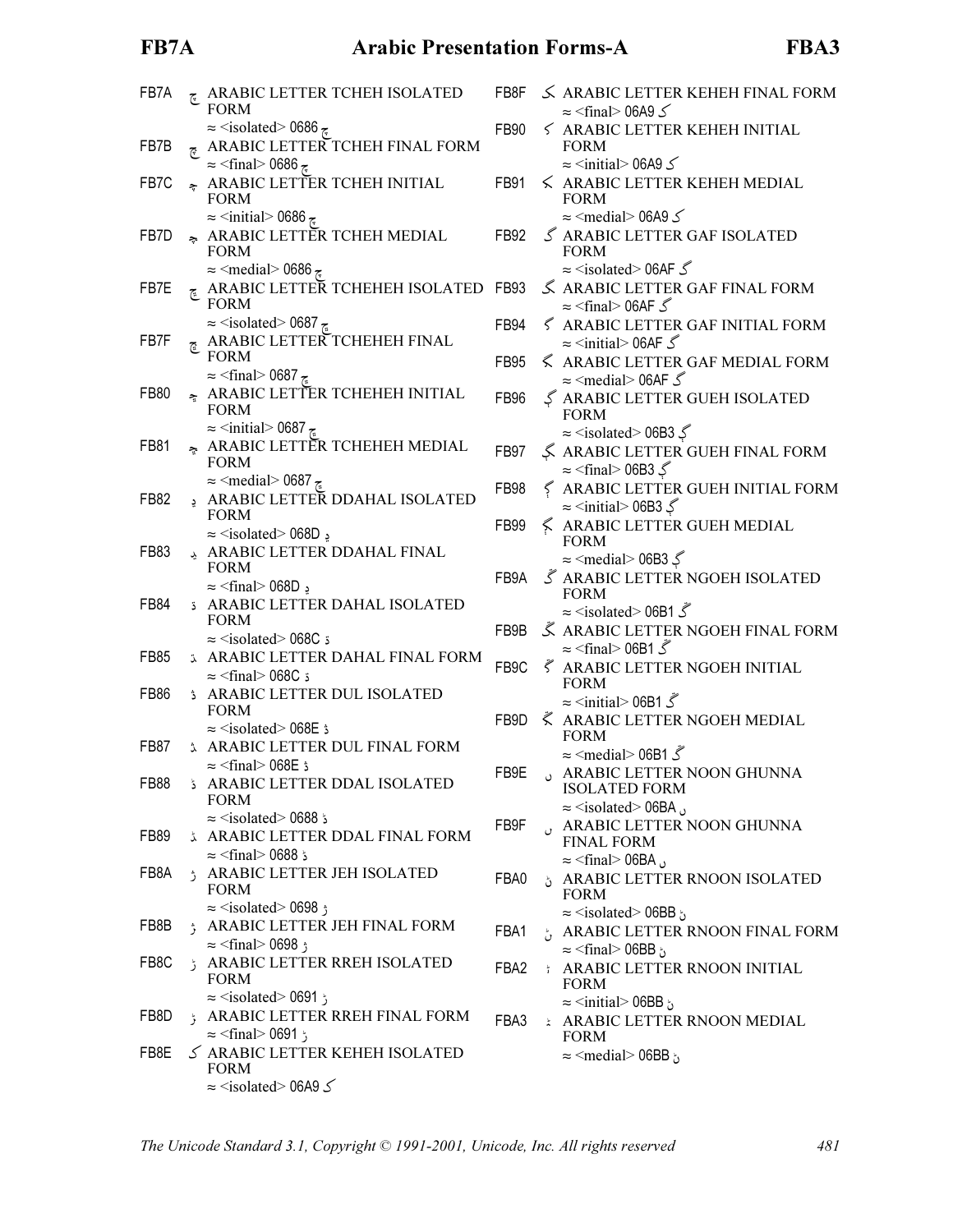## FBA4 Arabic Presentation Forms-A

| ٠   |  |
|-----|--|
| . . |  |

| FBA4 | å.           | ARABIC LETTER HEH WITH YEH<br><b>ABOVE ISOLATED FORM</b>                                                                                                                               | FBD <sub>9</sub>         |
|------|--------------|----------------------------------------------------------------------------------------------------------------------------------------------------------------------------------------|--------------------------|
|      |              | $\approx$ <isolated> 06C0 <math>\epsilon</math></isolated>                                                                                                                             | FBDA                     |
| FBA5 | å            | ARABIC LETTER HEH WITH YEH<br><b>ABOVE FINAL FORM</b>                                                                                                                                  | FBDE                     |
| FBA6 |              | $\approx$ <final> 06C0 s<br/>. ARABIC LETTER HEH GOAL<br/><b>ISOLATED FORM</b></final>                                                                                                 | FBDC                     |
| FBA7 |              | $\approx$ <isolated> 06C1.<br/>ARABIC LETTER HEH GOAL FINAL<br/><b>FORM</b></isolated>                                                                                                 | <b>FBDD</b>              |
| FBA8 | t            | $\approx$ <final> 06C1.<br/>ARABIC LETTER HEH GOAL INITIAL</final>                                                                                                                     | FBDE                     |
|      |              | <b>FORM</b><br>$\approx$ <initial> 06C1.</initial>                                                                                                                                     | <b>FBDF</b>              |
| FBA9 |              | ARABIC LETTER HEH GOAL MEDIAL<br><b>FORM</b>                                                                                                                                           | FBE0                     |
| FBAA |              | $\approx$ <medial> 06C1.<br/>ARABIC LETTER HEH<br/>DOACHASHMEE ISOLATED FORM<br/><math>\approx</math> <isolated> 06BE <math>\approx</math></isolated></medial>                         | FBE1                     |
| FBAB |              | ARABIC LETTER HEH<br>DOACHASHMEE FINAL FORM<br>$\approx$ <final> 06BE <math>\approx</math></final>                                                                                     | FBE <sub>2</sub>         |
| FBAC |              | ARABIC LETTER HEH<br>DOACHASHMEE INITIAL FORM                                                                                                                                          | FBE3                     |
| FBAD | $\mathbf{r}$ | $\approx$ <initial> 06BE <math>\approx</math><br/><b>ARABIC LETTER HEH</b><br/>DOACHASHMEE MEDIAL FORM</initial>                                                                       | FBE4                     |
| FBAE |              | $\approx$ <medial> 06BE <math>\approx</math><br/>ARABIC LETTER YEH BARREE<br/><b>ISOLATED FORM</b></medial>                                                                            | FBE <sub>5</sub>         |
| FBAF |              | $\approx$ <isolated> 06D2<br/>ARABIC LETTER YEH BARREE FINAL<br/><b>FORM</b></isolated>                                                                                                | FBE <sub>6</sub><br>FBE7 |
| FBB0 | $\sim$       | $\approx$ <final> 06D2 <math>\angle</math><br/>ARABIC LETTER YEH BARREE WITH<br/>HAMZA ABOVE ISOLATED FORM</final>                                                                     | FBE8                     |
| FBB1 |              | $\approx$ <isolated> 06D3 <math>\approx</math><br/>ARABIC LETTER YEH BARREE WITH<br/>HAMZA ABOVE FINAL FORM<br/><math>\approx</math> <final> 06D3 <math>\sim</math></final></isolated> | FBE9                     |
|      |              | <b>Glyphs for contextual forms of letters</b>                                                                                                                                          |                          |
|      |              | for Central Asian languages                                                                                                                                                            |                          |
| FBD3 |              | <b>ARABIC LETTER NG ISOLATED FORM</b><br>ڭ isolated> 06AD> ≈                                                                                                                           | Liga<br><b>FBEA</b>      |
| FBD4 |              | ARABIC LETTER NG FINAL FORM<br>ڭ final> 06AD> ⊃                                                                                                                                        |                          |
| FBD5 |              | ∛ ARABIC LETTER NG INITIAL FORM<br>ڭ o6AD> 06AD ≈                                                                                                                                      | <b>FBEB</b>              |
| FBD6 |              | $\zeta$ ARABIC LETTER NG MEDIAL FORM                                                                                                                                                   |                          |
| FBD7 |              | ك 16AD <medial> 06AD<br/>ARABIC LETTER U ISOLATED FORM</medial>                                                                                                                        | <b>FBEC</b>              |
| FBD8 | ۇ            | $\approx$ <isolated> 06C7 ;<br/>ARABIC LETTER U FINAL FORM<br/><math>\approx</math> <final> 06C7 <math>\frac{1}{2}</math></final></isolated>                                           |                          |

| FBD <sub>9</sub> |               | ARABIC LETTER OE ISOLATED FORM                                                                                 |
|------------------|---------------|----------------------------------------------------------------------------------------------------------------|
| <b>FBDA</b>      | $\frac{v}{9}$ | $\approx$ <isolated> 06C6 <math>\frac{1}{2}</math><br/>ARABIC LETTER OE FINAL FORM</isolated>                  |
|                  |               | $\approx$ <final> 06C6 <math>\frac{1}{2}</math></final>                                                        |
| <b>FBDB</b>      | ۈ             | ARABIC LETTER YU ISOLATED FORM                                                                                 |
|                  |               | $\approx$ <isolated> 06C8 ;</isolated>                                                                         |
| <b>FBDC</b>      | $\frac{1}{2}$ | ARABIC LETTER YU FINAL FORM                                                                                    |
|                  |               | $\approx$ <final> 06C8;</final>                                                                                |
| <b>FBDD</b>      |               | 3 ARABIC LETTER U WITH HAMZA<br><b>ABOVE ISOLATED FORM</b>                                                     |
|                  |               | $\approx$ <isolated> 0677 <math>\gamma</math></isolated>                                                       |
| <b>FBDE</b>      |               | ARABIC LETTER VE ISOLATED FORM                                                                                 |
| <b>FBDF</b>      |               | $\approx$ <isolated> 06CB ;<br/><b>ARABIC LETTER VE FINAL FORM</b></isolated>                                  |
|                  |               | $\approx$ <final> 06CB ;</final>                                                                               |
| FBE0             |               | ARABIC LETTER KIRGHIZ OE<br><b>ISOLATED FORM</b>                                                               |
|                  |               | $\approx$ <isolated> 06C5,</isolated>                                                                          |
| FBE1             |               | ARABIC LETTER KIRGHIZ OE FINAL<br><b>FORM</b>                                                                  |
|                  |               | $\approx$ <final> 06C5.</final>                                                                                |
| FBE <sub>2</sub> |               | ARABIC LETTER KIRGHIZ YU<br><b>ISOLATED FORM</b><br>$\approx$ <isolated> 06C9 <math>\epsilon</math></isolated> |
| FBE3             | $\hat{ }$     | ARABIC LETTER KIRGHIZ YU FINAL                                                                                 |
|                  |               | <b>FORM</b>                                                                                                    |
| FBE4             |               | ۇ 1609 <final⊙ 16<br="">ARABIC LETTER E ISOLATED FORM ي</final⊙>                                               |
|                  |               | $\approx$ <isolated> 06D0 <math>\leq</math></isolated>                                                         |
| FBE <sub>5</sub> |               | ARABIC LETTER E FINAL FORM                                                                                     |
|                  | ې             | $\approx$ <final> 06D0 ي</final>                                                                               |
| FBE <sub>6</sub> | ł             | ARABIC LETTER E INITIAL FORM                                                                                   |
|                  |               | $\approx$ <initial> 06D0 ى</initial>                                                                           |
| FBE7             | ÷             | ARABIC LETTER E MEDIAL FORM                                                                                    |
|                  |               | $\approx$ <medial> 06D0 <math>\leq</math></medial>                                                             |
| FBE8             |               | ARABIC LETTER UIGHUR KAZAKH                                                                                    |
|                  |               | KIRGHIZ ALEF MAKSURA INITIAL                                                                                   |
|                  |               | <b>FORM</b>                                                                                                    |
|                  |               | ی 0649 <initial⇒ td="" ∞<=""></initial⇒>                                                                       |
| FBE9             |               | . ARABIC LETTER UIGHUR KAZAKH<br>KIRGHIZ ALEF MAKSURA MEDIAL                                                   |
|                  |               | <b>FORM</b>                                                                                                    |
|                  |               | ک 0649 <medial⇒ 0649="" td="" ≈<=""></medial⇒>                                                                 |
|                  |               | <b>Ligatures (two elements)</b>                                                                                |
| <b>FBEA</b>      |               | <b>&amp; ARABIC LIGATURE YEH WITH</b>                                                                          |
|                  |               | HAMZA ABOVE WITH ALEF                                                                                          |
|                  |               | <b>ISOLATED FORM</b>                                                                                           |
|                  |               | ا 0627 °ڪ 0626 <isolated td="" ⊲s<=""></isolated>                                                              |
| <b>FBEB</b>      |               | LARABIC LIGATURE YEH WITH                                                                                      |
|                  |               | HAMZA ABOVE WITH ALEF FINAL<br><b>FORM</b>                                                                     |

| 0627 ℃ 0626 ⊰final ⊲1626 ≈

FBEC ARABIC LIGATURE YEH WITH HAMZA ABOVE WITH AE ISOLATED FORM  $\approx$  <isolated> 0626  $\text{C}$  06D5.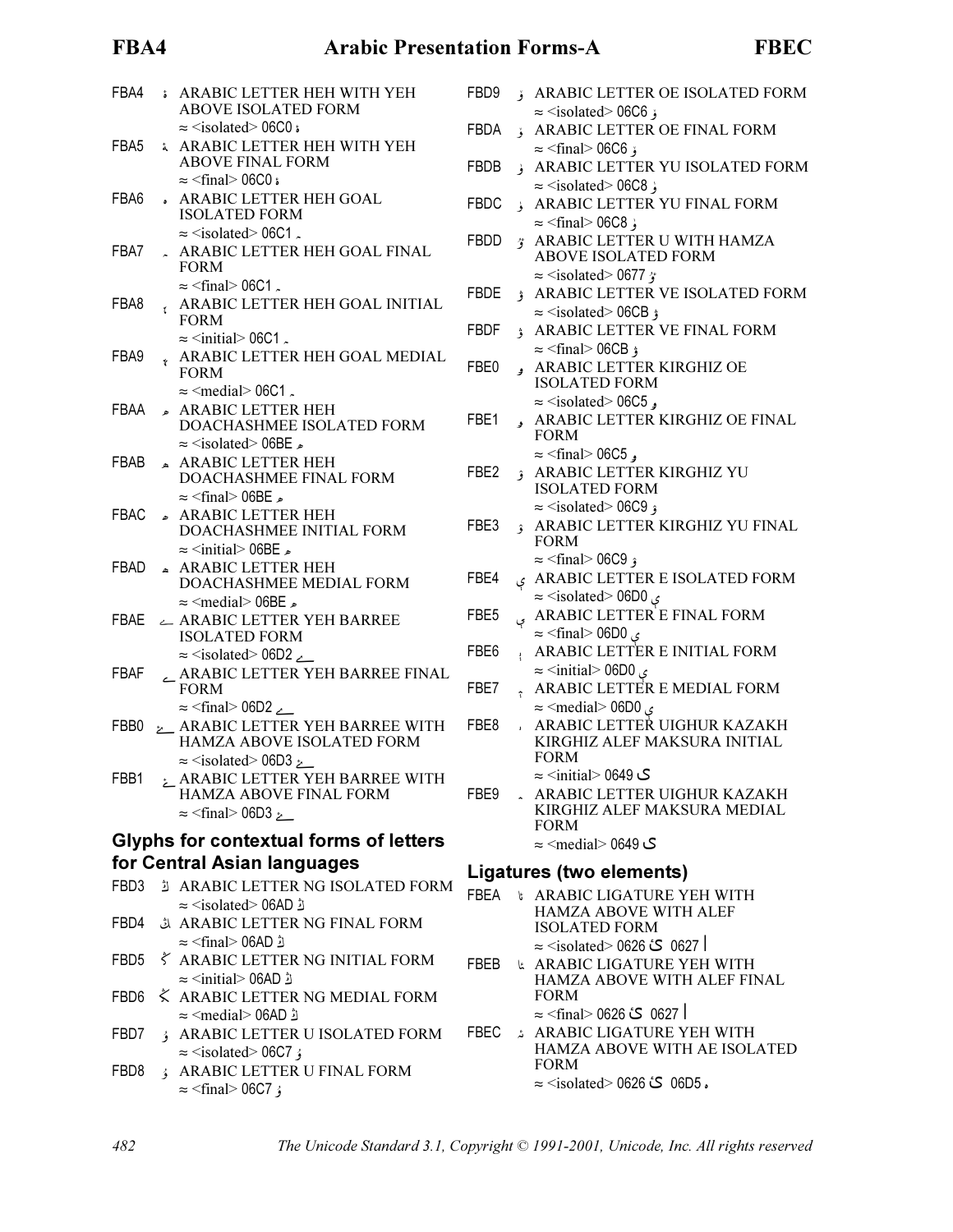#### **FBED**

| FBED |      | ARABIC LIGATURE YEH WITH<br>HAMZA ABOVE WITH AE FINAL<br><b>FORM</b>                                                                                                  | <b>FBFC</b>       |
|------|------|-----------------------------------------------------------------------------------------------------------------------------------------------------------------------|-------------------|
| FBEE |      | ۰ 06D5 كٔ 0626 <final> 0626 ≈<br/>ARABIC LIGATURE YEH WITH<br/>HAMZA ABOVE WITH WAW</final>                                                                           | <b>FBFD</b>       |
| FBEF |      | <b>ISOLATED FORM</b><br>و 0648 گ' 0626 > ⊘solated)<br>ARABIC LIGATURE YEH WITH                                                                                        | FBFE              |
|      |      | HAMZA ABOVE WITH WAW FINAL<br><b>FORM</b>                                                                                                                             | FBFF              |
| FBF0 |      | و 0648  كٔ 0626 <final⊘ 1<br="">ARABIC LIGATURE YEH WITH<br/>HAMZA ABOVE WITH U ISOLATED<br/><b>FORM</b></final⊘>                                                     | FC00              |
| FBF1 |      | ۇ 06C7 \$ئ 0626 > solated> 0626 ≍<br>ARABIC LIGATURE YEH WITH<br>HAMZA ABOVE WITH U FINAL FORM<br>ۇ 06C7 گ 0626 <rinal> 0626 ≈</rinal>                                | FC01              |
| FBF2 |      | ARABIC LIGATURE YEH WITH<br>HAMZA ABOVE WITH OE ISOLATED<br><b>FORM</b>                                                                                               | FC <sub>02</sub>  |
| FBF3 |      | ز 06C6 گٔ 0626 > 626× ≈ <isolated<br>ARABIC LIGATURE YEH WITH<br/>HAMZA ABOVE WITH OE FINAL<br/><b>FORM</b></isolated<br>                                             | FC03              |
| FBF4 | °ة ٍ | ۆ 06C6 گ\$ 0626 <refinal> 0626<br/>ARABIC LIGATURE YEH WITH<br/>HAMZA ABOVE WITH YU ISOLATED<br/><b>FORM</b></refinal>                                                | FC04              |
| FBF5 |      | $\approx$ <isolated> 0626 گا 626 &lt;<br/>ARABIC LIGATURE YEH WITH<br/>HAMZA ABOVE WITH YU FINAL<br/><b>FORM</b></isolated>                                           | FC <sub>05</sub>  |
| FBF6 |      | رْ 06C8 كٔ 0626 <final⊙ 0626="" ≈<br="">ARABIC LIGATURE YEH WITH ئى<br/>HAMZA ABOVE WITH E ISOLATED<br/><b>FORM</b></final⊙>                                          | FC <sub>06</sub>  |
| FBF7 |      | ی 06D0 <b>ت</b> ٰ 0626 ×isolated> 0626 ≈<br>ARABIC LIGATURE YEH WITH ئى<br>HAMZA ABOVE WITH E FINAL FORM                                                              | FC07              |
| FBF8 |      | ي 06D0 گٔ 0626 <final ≈<br="">ARABIC LIGATURE YEH WITH بْ<br/>HAMZA ABOVE WITH E INITIAL<br/><b>FORM</b></final>                                                      | FC08              |
| FBF9 |      | ي 06D0 <b>گ</b> 0626 <initial ⊃<br="">ARABIC LIGATURE UIGHUR KIRGHIZ ئى<br/>YEH WITH HAMZA ABOVE WITH<br/>ALEF MAKSURA ISOLATED FORM</initial>                        | FC09<br>FC0A      |
| FBFA |      | ي 0649  کُ 626  (isolated> 0626 ≈<br>ARABIC LIGATURE UIGHUR KIRGHIZ ئى<br>YEH WITH HAMZA ABOVE WITH<br>ALEF MAKSURA FINAL FORM                                        | FC0B              |
| FBFB |      | ک 0649 ℃ 0626 ≺final> 0626<br>ARABIC LIGATURE UIGHUR KIRGHIZ<br>YEH WITH HAMZA ABOVE WITH<br>ALEF MAKSURA INITIAL FORM<br>ي 0649  کُ 0626  ( <initial> 0626</initial> | FC <sub>0</sub> C |

| BFC  | ARABIC LETTER FARSI YEH                                |
|------|--------------------------------------------------------|
|      | <b>ISOLATED FORM</b>                                   |
|      | $\approx$ <isolated> 06CC <math>\leq</math></isolated> |
| 'BFD | ARABIC LETTER FARSI YEH FINAL                          |
|      | <b>FORM</b>                                            |
|      | $\approx$ <final> 06CC <math>\epsilon</math></final>   |
| RFF  | ARARIC I ETTER EARSI VEH INITIA                        |

- BIC LETTER FARSI YEH INITIAL Ł. **FORM**  $\approx$  <initial> 06CC  $\sim$
- : ARABIC LETTER FARSI YEH MEDIAL **FORM**  $\approx$  <medial> 06CC  $\leq$
- ARABIC LIGATURE YEH WITH **HAMZA ABOVE WITH JEEM ISOLATED FORM** ج 062C کٔ 0626 ×/solated: ≈
- ARABIC LIGATURE YEH WITH HAMZA ABOVE WITH HAH ISOLATED **FORM** ح 062D کٔ 0626 × isolated> 0626
- ARABIC LIGATURE YEH WITH HAMZA ABOVE WITH MEEM **ISOLATED FORM** ⊾ 0645 گٰ 0626 > ⊙solated> 0626 ≍
- ARABIC LIGATURE YEH WITH **HAMZA ABOVE WITH ALEF MAKSURA ISOLATED FORM** ک 0649 گٔ 0626 > ⊘solated ≈
- ¿ ARABIC LIGATURE YEH WITH HAMZA ABOVE WITH YEH ISOLATED **FORM ک 064A کٔ 0626 > 0626> ≈**
- & ARABIC LIGATURE BEH WITH JEEM **ISOLATED FORM** ج 062C ب 0628 lated> 0628≳
- & ARABIC LIGATURE BEH WITH HAH **ISOLATED FORM**
- $\approx$  <isolated> 0628 → 062D < & ARABIC LIGATURE BEH WITH KHAH **ISOLATED FORM** 
	- $\approx$  <isolated> 0628 ب 0628 <
- $\epsilon$  ARABIC LIGATURE BEH WITH MEEM **ISOLATED FORM**  $\approx$  <isolated> 0628  $\sim$  0645
- ARABIC LIGATURE BEH WITH ALEF MAKSURA ISOLATED FORM  $\approx$  1500  $\sim$  0628 $\sim$  0649  $\sim$
- ARABIC LIGATURE BEH WITH YEH **ISOLATED FORM**
- ي 064A ب 0628 > ⊘solated> 0628 ¿ ARABIC LIGATURE TEH WITH JEEM **ISOLATED FORM** ج 062C ت 062A isolated> 062A
- $\mathcal{\mathcal{\mathcal{E}}}$  ARABIC LIGATURE TEH WITH HAH ISOLATED FORM ح 062D ت 062A isolated> 062A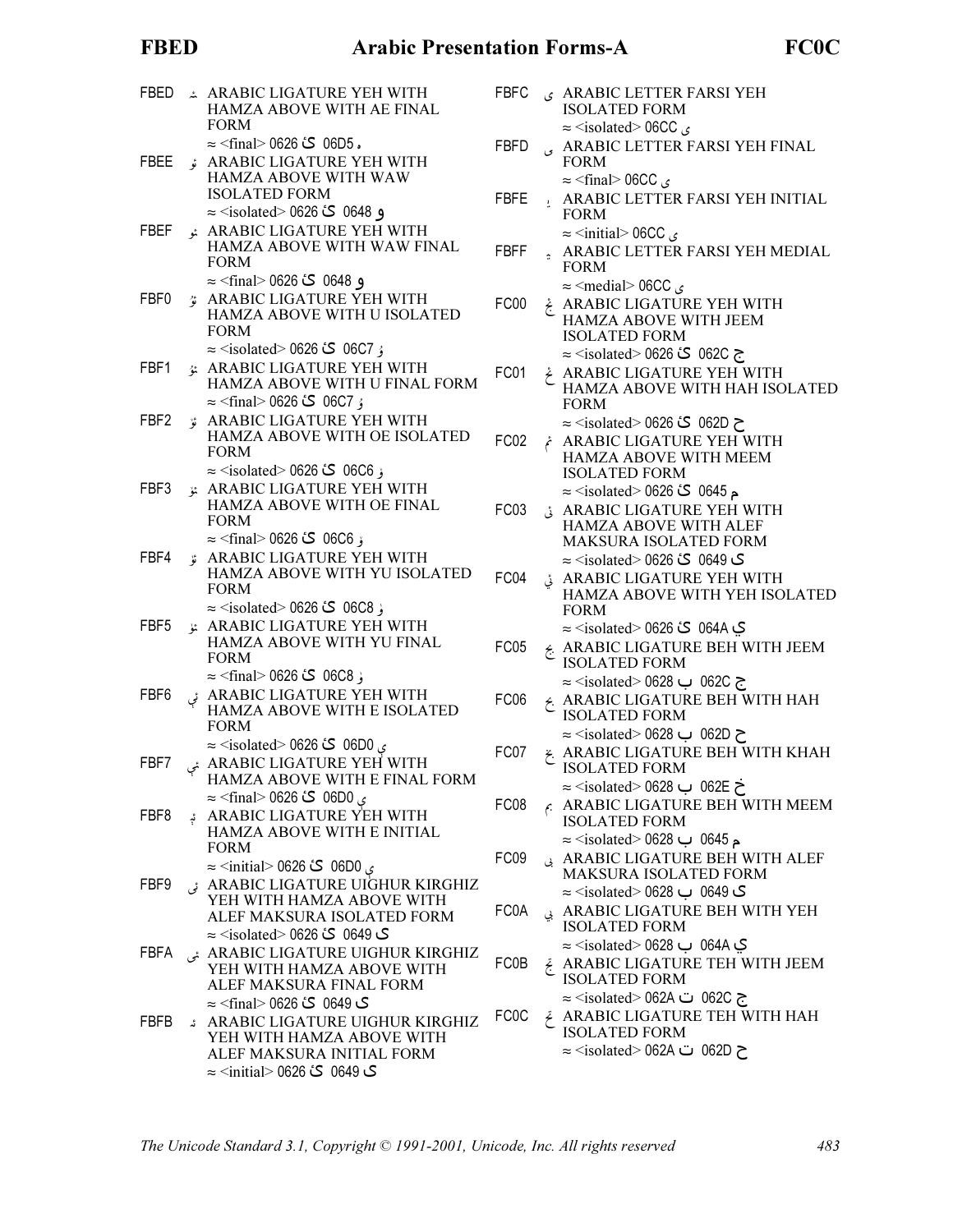## **FC0D**

| FC0D | ARABIC LIGATURE TEH WITH KHAH<br><b>ISOLATED FORM</b>                                                                          | FC <sub>20</sub>  | ARABIC LIGATURE SAD WITH HAH صح<br><b>ISOLATED FORM</b>                                                                |
|------|--------------------------------------------------------------------------------------------------------------------------------|-------------------|------------------------------------------------------------------------------------------------------------------------|
| FC0E | خ 062E ت 062A ت≤isolated> 062A<br>ARABIC LIGATURE TEH WITH MEEM<br><b>ISOLATED FORM</b>                                        | <b>FC21</b>       | ح 062D ص 0635 ∝isolated> 0635<br>ARABIC LIGATURE SAD WITH MEEM صم<br><b>ISOLATED FORM</b>                              |
| FCOF | م 0645 ت 062A ≪isolated > 062A<br><b>ARABIC LIGATURE TEH WITH ALEF</b><br>MAKSURA ISOLATED FORM                                | FC22              | م 0645 ص 0635 >≈ <isolated><br/>ARABIC LIGATURE DAD WITH JEEM خج<br/><b>ISOLATED FORM</b></isolated>                   |
| FC10 | ی 0649 ت 062A ⇔solated> 062A<br>ARABIC LIGATURE TEH WITH YEH ق<br><b>ISOLATED FORM</b>                                         | FC <sub>23</sub>  | ج 062C ض 0636 ×isolated> 0636 ≈<br>ARABIC LIGATURE DAD WITH HAH<br><b>ISOLATED FORM</b>                                |
| FC11 | ي 064A ت 062A isolated> 062A ≈<br>ARABIC LIGATURE THEH WITH JEEM                                                               | FC <sub>24</sub>  | ح 062D ضں 0636 <isolated> 0636<br/>ARABIC LIGATURE DAD WITH KHAH</isolated>                                            |
| FC12 | <b>ISOLATED FORM</b><br>ج 062C ث 062B <isolated> 062B<br/>ARABIC LIGATURE THEH WITH</isolated>                                 | FC25              | <b>ISOLATED FORM</b><br>خ  062E  ض  0636  × isolated>  0636<br>ARABIC LIGATURE DAD WITH MEEM ضم                        |
| FC13 | MEEM ISOLATED FORM<br>م 0645 ث 062B <isolated> 062B<br/>ARABIC LIGATURE THEH WITH ALEF</isolated>                              | FC <sub>26</sub>  | <b>ISOLATED FORM</b><br>م 0645 ض 0636 <isolated ≈<br="">ARABIC LIGATURE TAH WITH HAH</isolated>                        |
|      | MAKSURA ISOLATED FORM<br>ی 0649 ث 062B <isolated> 062B</isolated>                                                              |                   | <b>ISOLATED FORM</b><br>ح 062D ط 0637 ≈ <isolated></isolated>                                                          |
| FC14 | ARABIC LIGATURE THEH WITH YEH<br><b>ISOLATED FORM</b><br>ي 064A ث 062B isolated> 062B∠                                         | FC <sub>27</sub>  | ARABIC LIGATURE TAH WITH MEEM<br><b>ISOLATED FORM</b><br>م 0645 ط 0637 <isolated> 0637</isolated>                      |
| FC15 | ₹ ARABIC LIGATURE JEEM WITH HAH<br><b>ISOLATED FORM</b><br>ح 062D ج isolated> 062C ≈                                           | FC <sub>28</sub>  | ARABIC LIGATURE ZAH WITH MEEM غ<br><b>ISOLATED FORM</b><br>م 0645 ظ 0638 <isolated> 0638</isolated>                    |
| FC16 | ARABIC LIGATURE JEEM WITH<br>MEEM ISOLATED FORM                                                                                | FC <sub>29</sub>  | $\xi$ ARABIC LIGATURE AIN WITH JEEM<br><b>ISOLATED FORM</b>                                                            |
| FC17 | م 0645 ج 262C <isolated> 062C<br/>F ARABIC LIGATURE HAH WITH JEEM<br/><b>ISOLATED FORM</b></isolated>                          | FC <sub>2</sub> A | $\approx$ <isolated> 0639 ح 0620 &lt;<br/><b>ε ARABIC LIGATURE AIN WITH MEEM</b><br/><b>ISOLATED FORM</b></isolated>   |
| FC18 | $\approx$ <isolated> 062D ح 062C ج<br/>ARABIC LIGATURE HAH WITH MEEM<br/><b>ISOLATED FORM</b></isolated>                       | FC <sub>2</sub> B | ¿ ARABIC LIGATURE GHAIN WITH<br>JEEM ISOLATED FORM                                                                     |
| FC19 | $\approx$ <isolated> 062D <math>\geq</math> 0645<br/>₹ ARABIC LIGATURE KHAH WITH JEEM FC2C<br/><b>ISOLATED FORM</b></isolated> |                   | ج 062C غ 1solated> 063A ≈<br>ARABIC LIGATURE GHAIN WITH<br>MEEM ISOLATED FORM                                          |
| FC1A | ج 062C خ 062E ≈ <isolated><br/><math>\neq</math> ARABIC LIGATURE KHAH WITH HAH FC2D<br/><b>ISOLATED FORM</b></isolated>        |                   | $\approx$ <isolated> 063A <math>\geq</math> 0645<br/>ARABIC LIGATURE FEH WITH JEEM<br/><b>ISOLATED FORM</b></isolated> |
| FC1B | ح 062D خ 062E ≈ <isolated><br/>ARABIC LIGATURE KHAH WITH<br/>MEEM ISOLATED FORM</isolated>                                     | FC2E              | ج 062C ف 0641 <isolated> 0641<br/>ARABIC LIGATURE FEH WITH HAH<br/><b>ISOLATED FORM</b></isolated>                     |
| FC1C | م 0645 خ 062E <isolated> 062E<br/>ARABIC LIGATURE SEEN WITH JEEM</isolated>                                                    | FC2F              | ح 062D ف 0641 <isolated> 0641<br/>ARABIC LIGATURE FEH WITH KHAH</isolated>                                             |
| FC1D | <b>ISOLATED FORM</b><br>ج 062C س 0633 — <isolated><br/><math>\sim</math> ARABIC LIGATURE SEEN WITH HAH</isolated>              | FC30              | <b>ISOLATED FORM</b><br>خ 062E ف 0641 <isolated> 0641 ≈<br/>ARABIC LIGATURE FEH WITH MEEM</isolated>                   |
| FC1E | <b>ISOLATED FORM</b><br>ح 062D س 0633 m> ≈ <isolated<br><math>\approx</math> ARABIC LIGATURE SEEN WITH KHAH FC31</isolated<br> |                   | <b>ISOLATED FORM</b><br>م 0645 ف 0641 <isolated> 0641 ≈<br/>ARABIC LIGATURE FEH WITH ALEF ف</isolated>                 |
|      | <b>ISOLATED FORM</b><br>خ 062E س 0633 m sisolated> 0633                                                                        |                   | MAKSURA ISOLATED FORM<br>ی 0649 ف 0641 <isolated> 0641 ≈</isolated>                                                    |
| FC1F | $\sim$ ARABIC LIGATURE SEEN WITH<br>MEEM ISOLATED FORM<br>م 0645 س 0633 ⊙isolated> 0633                                        | FC32              | ARABIC LIGATURE FEH WITH YEH ف<br><b>ISOLATED FORM</b><br>ي 064A ف 0641 <isolated> 0641 ≈</isolated>                   |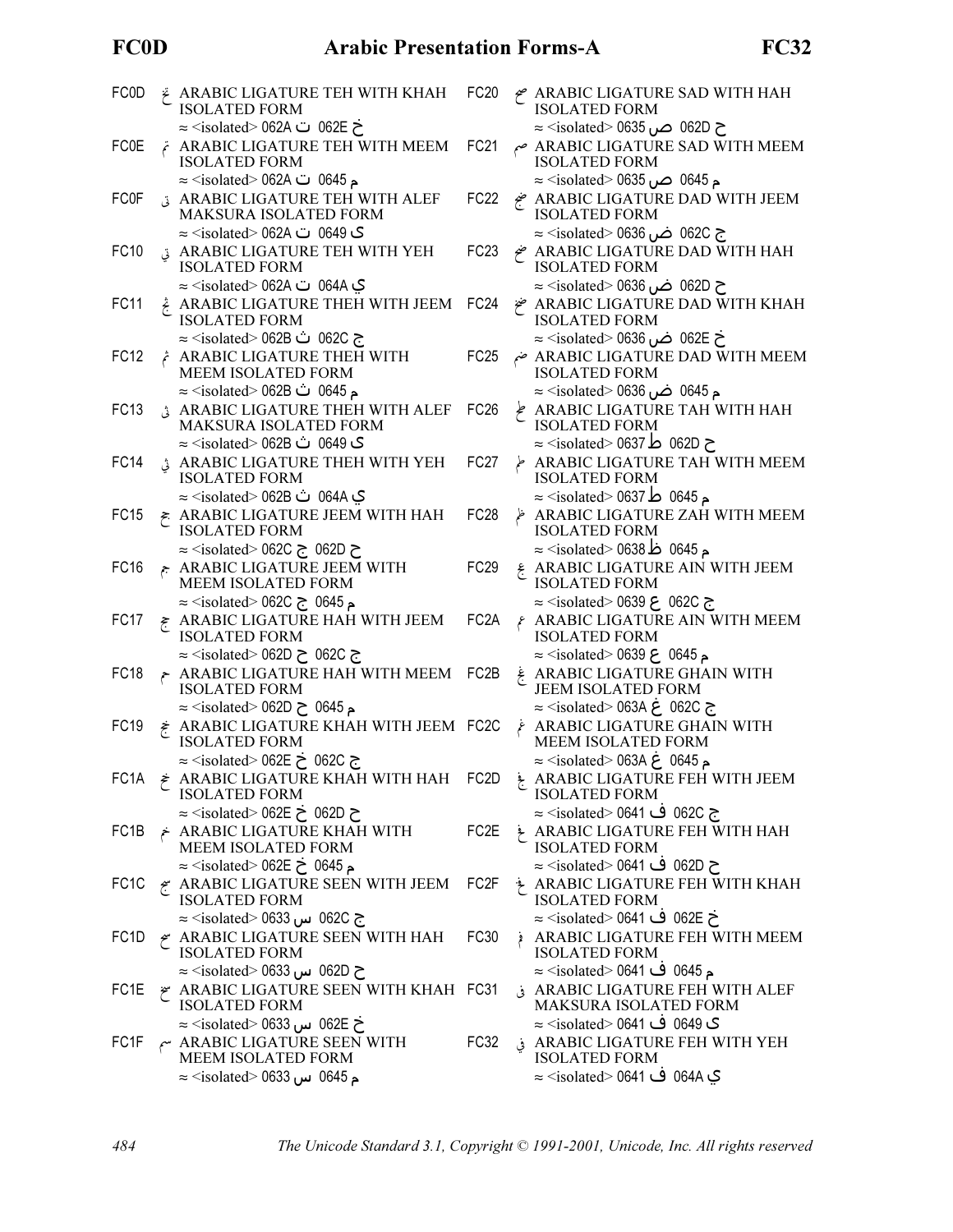### **FC33**

| FC33              |                      | ARABIC LIGATURE QAF WITH HAH<br><b>ISOLATED FORM</b>                                                                         | FC46             |    | ARABIC LIGATURE MEEM WITH HAH<br><b>ISOLATED FORM</b>                                                                        |
|-------------------|----------------------|------------------------------------------------------------------------------------------------------------------------------|------------------|----|------------------------------------------------------------------------------------------------------------------------------|
| FC34              |                      | ح 062D ق 0642 © isolated> 0642<br>ARABIC LIGATURE QAF WITH MEEM<br><b>ISOLATED FORM</b>                                      | FC47             |    | $\approx$ <isolated> 0645 م 0645 <math>\approx</math><br/><b>ARABIC LIGATURE MEEM WITH</b><br/>KHAH ISOLATED FORM</isolated> |
| FC35              |                      | م 0645 ق 0642 > ⊘isolated> 0642<br>ARABIC LIGATURE QAF WITH ALEF<br>MAKSURA ISOLATED FORM                                    | FC48             |    | $\approx$ <isolated> 0645 م 0645&gt;<br/>ARABIC LIGATURE MEEM WITH<br/>MEEM ISOLATED FORM</isolated>                         |
| FC36              |                      | ک 0649 ق 0642 ⊙ isolated> 0642<br>ARABIC LIGATURE QAF WITH YEH ف<br><b>ISOLATED FORM</b>                                     | FC49             |    | م 0645 م 0645> ≈ <isolated><br/>ARABIC LIGATURE MEEM WITH ALEF<br/>MAKSURA ISOLATED FORM</isolated>                          |
| FC37              |                      | ي 064A ق 0642 o642 ≈ <isolated<br><b>6 ARABIC LIGATURE KAF WITH ALEF</b><br/><b>ISOLATED FORM</b></isolated<br>              | FC4A             |    | ک 0649 م 0645 > ≈ <isolated><br/>ARABIC LIGATURE MEEM WITH YEH<br/><b>ISOLATED FORM</b></isolated>                           |
| FC38              |                      | 0627 ك 0643 <isolated> 0643<br/><math>\frac{1}{2}</math> ARABIC LIGATURE KAF WITH JEEM<br/><b>ISOLATED FORM</b></isolated>   | FC4B             |    | ي 064A م 0645 <isolated> 0645<br/>ARABIC LIGATURE NOON WITH JEEM<br/><b>ISOLATED FORM</b></isolated>                         |
| FC39              |                      | ج 062C ك 0643 <isolated> 0643<br/>ARABIC LIGATURE KAF WITH HAH<br/><b>ISOLATED FORM</b></isolated>                           | FC4C             |    | ج 062C ن 0646 <isolated> 0646<br/><math>\neq</math> ARABIC LIGATURE NOON WITH HAH<br/><b>ISOLATED FORM</b></isolated>        |
| FC3A              |                      | ح 062D ك 0643 <isolated> 0643<br/><math>\frac{1}{2}</math> ARABIC LIGATURE KAF WITH KHAH<br/><b>ISOLATED FORM</b></isolated> | FC4D             |    | ح 062D ن 0646 Misolated> 0646<br>ARABIC LIGATURE NOON WITH<br>KHAH ISOLATED FORM                                             |
| FC3B              |                      | خ 062E ك 0643 <isolated> 0643<br/>√ ARABIC LIGATURE KAF WITH LAM<br/><b>ISOLATED FORM</b></isolated>                         | FC4E             |    | خ 062E ن 0646 cisolated> 0646<br>ARABIC LIGATURE NOON WITH<br>MEEM ISOLATED FORM                                             |
| FC <sub>3</sub> C |                      | ل 0644 ك 0643 <isolated> 0643<br/>ARABIC LIGATURE KAF WITH MEEM<br/><b>ISOLATED FORM</b></isolated>                          | FC4F             |    | م 0645 ن 0646 <isolated ≈<br="">¿ ARABIC LIGATURE NOON WITH ALEF<br/>MAKSURA ISOLATED FORM</isolated>                        |
| FC3D              |                      | م 0645 ك 0643 <isolated> 0643<br/>S ARABIC LIGATURE KAF WITH ALEF<br/>MAKSURA ISOLATED FORM</isolated>                       | <b>FC50</b>      |    | ک 0649 ن 0646 ×isolated> 0646<br>ARABIC LIGATURE NOON WITH YEH<br><b>ISOLATED FORM</b>                                       |
| FC3E              |                      | ک 0649 ك 0643 <isolated> 0643<br/><math>\lesssim</math> ARABIC LIGATURE KAF WITH YEH<br/><b>ISOLATED FORM</b></isolated>     | FC <sub>51</sub> |    | ي 064A ن 0646 Misolated> 0646<br>ARABIC LIGATURE HEH WITH JEEM<br><b>ISOLATED FORM</b>                                       |
| FC3F              | $\frac{1}{\sqrt{2}}$ | ي 064A ك 0643 <isolated> 0643<br/>ARABIC LIGATURE LAM WITH JEEM<br/><b>ISOLATED FORM</b></isolated>                          | <b>FC52</b>      | هم | $\approx$ <isolated> 0647 <b>o</b> 062C &lt;<br/>ARABIC LIGATURE HEH WITH MEEM<br/><b>ISOLATED FORM</b></isolated>           |
| FC40              |                      | $\approx$ <isolated> 0644 ∪ 062C<br/>ARABIC LIGATURE LAM WITH HAH<br/><b>ISOLATED FORM</b></isolated>                        | FC53             |    | $\approx$ <isolated> 0647 <b>o</b> 0645<br/>ARABIC LIGATURE HEH WITH ALEF<br/>MAKSURA ISOLATED FORM</isolated>               |
| FC41              |                      | $\approx$ <isolated> 0644 ∪ 062D<br/>ARABIC LIGATURE LAM WITH KHAH<br/><b>ISOLATED FORM</b></isolated>                       | FC54             |    | ی 0649 ہ 0647 <isolated> 0647<br/>ARABIC LIGATURE HEH WITH YEH هی<br/><b>ISOLATED FORM</b></isolated>                        |
| FC42              |                      | خ 062E ل 0644 <isolated> 0644 ≍<br/>ARABIC LIGATURE LAM WITH MEEM<br/><b>ISOLATED FORM</b></isolated>                        | FC55             |    | ي 064A o 1644≻ ≈ <isolated><br/>ARABIC LIGATURE YEH WITH JEEM<br/><b>ISOLATED FORM</b></isolated>                            |
| FC43              |                      | $\approx$ <isolated> 0644 <math>\cup</math> 0645<br/>J ARABIC LIGATURE LAM WITH ALEF<br/>MAKSURA ISOLATED FORM</isolated>    | <b>FC56</b>      |    | ج 062C ي ∧064 <isolated> 064<br/>ARABIC LIGATURE YEH WITH HAH<br/><b>ISOLATED FORM</b></isolated>                            |
| FC44              |                      | ی 0649 ل 0644 <isolated ≍<br="">J ARABIC LIGATURE LAM WITH YEH<br/><b>ISOLATED FORM</b></isolated>                           | FC57             |    | ح 062D ي <isolated> 064A &lt;<br/>&amp; ARABIC LIGATURE YEH WITH KHAH<br/><b>ISOLATED FORM</b></isolated>                    |
| FC45              |                      | ي 064A ل 0644 <isolated> 0644 ≍<br/>&amp; ARABIC LIGATURE MEEM WITH<br/>JEEM ISOLATED FORM</isolated>                        | FC <sub>58</sub> |    | خ 062E ي <isolated> 064A &gt; ≈<br/>ARABIC LIGATURE YEH WITH MEEM<br/><b>ISOLATED FORM</b></isolated>                        |
|                   |                      | $\approx$ <isolated> 0645 م 0625 ≈</isolated>                                                                                |                  |    |                                                                                                                              |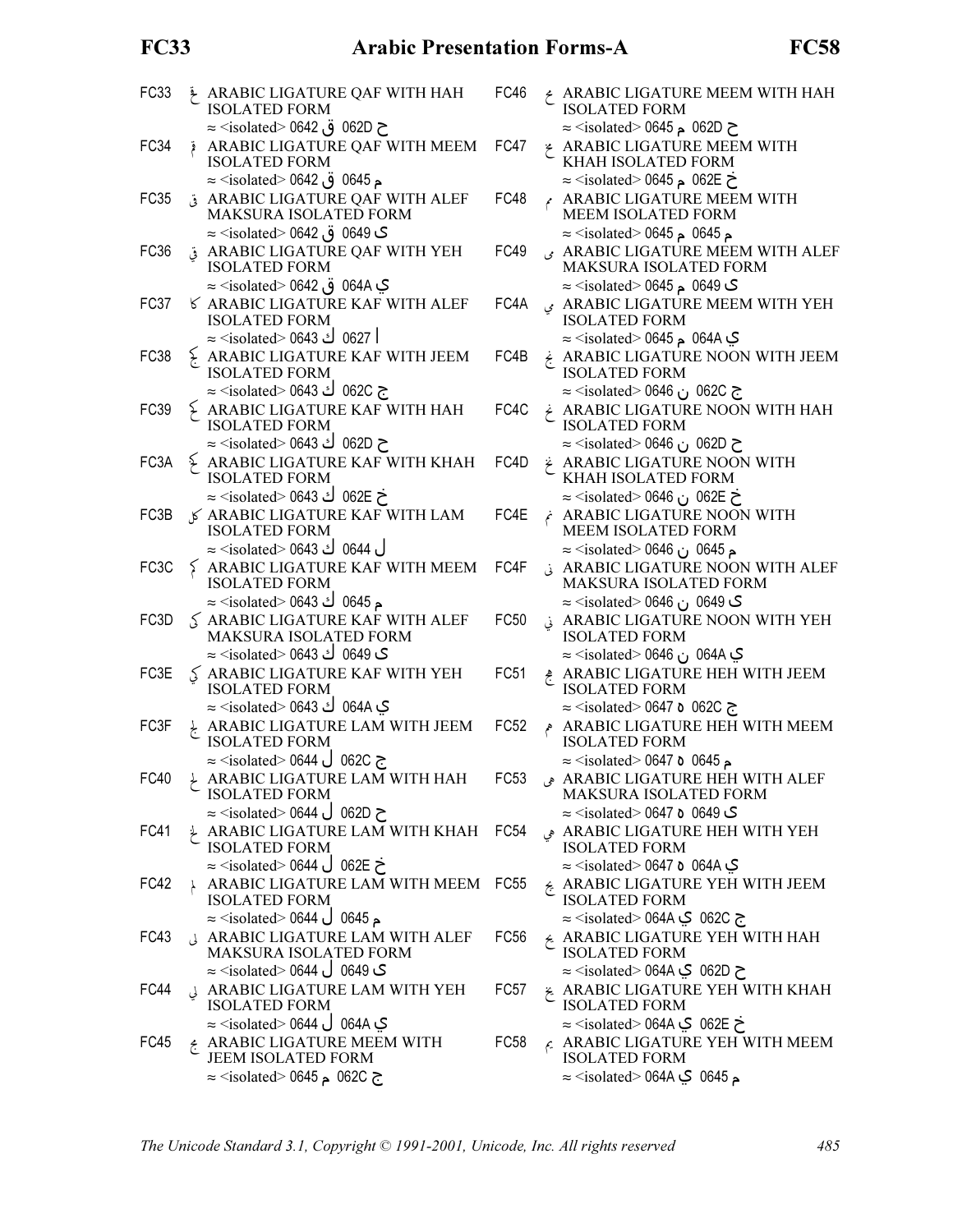## **FC59**

| FC59 |              | ARABIC LIGATURE YEH WITH ALEF<br>MAKSURA ISOLATED FORM                                                                                                             | FC <sub>6</sub> A | 人                | AR/<br>FIN.                                                                       |
|------|--------------|--------------------------------------------------------------------------------------------------------------------------------------------------------------------|-------------------|------------------|-----------------------------------------------------------------------------------|
| FC5A |              | ک 0649  کي 164A <isolated> 064A<br/>ARABIC LIGATURE YEH WITH YEH<br/><b>ISOLATED FORM</b></isolated>                                                               | FC6B              | $\lambda$        | $\approx$ <f<br>AR/<br/>FIN.</f<br>                                               |
| FC5B | َ خُ         | ي 064A Q ي 164A> o64A <isolated><br/>ARABIC LIGATURE THAL WITH<br/>SUPERSCRIPT ALEF ISOLATED FORM</isolated>                                                       | FC6C              | جم               | $\approx$ <f<br>AR/<br/>FIN.</f<br>                                               |
| FC5C | $\mathbf{E}$ | $\approx$ <isolated> 0630 &lt; 0670 \<br/><b>ARABIC LIGATURE REH WITH</b><br/>SUPERSCRIPT ALEF ISOLATED FORM</isolated>                                            | FC6D              | ین               | $\approx$ <f<br>AR/<br/>FIN.</f<br>                                               |
| FC5D |              | $\approx$ <isolated> 0631 ( 0631 × =<br/>¿ ARABIC LIGATURE ALEF MAKSURA<br/>WITH SUPERSCRIPT ALEF ISOLATED<br/><b>FORM</b></isolated>                              | FC6E              | ى                | $\approx$ <f<br>AR/<br/><b>MA</b><br/><math>\approx</math> <f< td=""></f<></f<br> |
| FC5E | Ý,           | ن 0670 ک 0649 <isolated ≈<br="">ARABIC LIGATURE SHADDA WITH<br/>DAMMATAN ISOLATED FORM</isolated>                                                                  | FC6F              | ىي               | AR/<br>FIN.<br>$\approx$ <f< td=""></f<>                                          |
| FC5F | ž            | $\approx$ <isolated> 0020 <math>\boxed{\phantom{1}^{s}</math> 064C 0651<br/>ARABIC LIGATURE SHADDA WITH<br/>KASRATAN ISOLATED FORM</isolated>                      | FC70              | $\ddot{\lambda}$ | AR/<br>FIN.<br>$\approx$ <f< td=""></f<>                                          |
| FC60 | ٤            | $\approx$ <isolated> 0020 <math>\boxed{\phantom{0}</math> sr 064D <math>\phantom{0}</math> 0651<br/>ARABIC LIGATURE SHADDA WITH<br/>FATHA ISOLATED FORM</isolated> | FC71              | 关                | AR/<br>FIN.<br>$\approx$ <f< td=""></f<>                                          |
| FC61 |              | $\approx$ <isolated> 0020 <math>\boxed{\bullet}</math> 064E 0651<br/>ARABIC LIGATURE SHADDA WITH<br/>DAMMA ISOLATED FORM</isolated>                                | FC72              |                  | AR/<br>FIN.<br>$\approx$ <f< td=""></f<>                                          |
| FC62 |              | $\approx$ <isolated> 0020 <math>\boxed{\approx}</math> 064F 0651<br/>ARABIC LIGATURE SHADDA WITH<br/>KASRA ISOLATED FORM</isolated>                                | FC73              | á.               | AR/<br>FIN.<br>$\thickapprox$ <f< td=""></f<>                                     |
| FC63 | ÷,           | $\approx$ <isolated> 0020 [sp] 0650 0651<br/>ARABIC LIGATURE SHADDA WITH<br/>SUPERSCRIPT ALEF ISOLATED FORM</isolated>                                             | FC74              | قى               | AR/<br><b>MA</b><br>$\thickapprox$ <f< td=""></f<>                                |
| FC64 | $\lambda$    | $\approx$ <isolated> 0020 <math>\boxed{\bullet}</math> 0651 0670 <math>\circ</math><br/>ARABIC LIGATURE YEH WITH<br/>HAMZA ABOVE WITH REH FINAL</isolated>         | <b>FC75</b>       | تى               | AR/<br>FIN.<br>$\approx$ <f< td=""></f<>                                          |
| FC65 |              | <b>FORM</b><br>ر 0631 گ' 626 <rinal> 0626 ≈<br/>ARABIC LIGATURE YEH WITH</rinal>                                                                                   | <b>FC76</b>       | 关                | AR/<br>FIN.                                                                       |
|      |              | HAMZA ABOVE WITH ZAIN FINAL<br><b>FORM</b><br>ز 0632 گ' 0626 <final> 0626 ≈</final>                                                                                | FC77              | Â                | $\thickapprox$ <f<br>AR/<br/>FIN.</f<br>                                          |
| FC66 | خم           | ARABIC LIGATURE YEH WITH<br>HAMZA ABOVE WITH MEEM FINAL<br><b>FORM</b>                                                                                             | FC78              | ثم               | $\approx$ <f<br>AR/<br/><b>MEI</b></f<br>                                         |
| FC67 |              | م 0645 <b>گ</b> 0626 <final> 0626   ≈<br/>ARABIC LIGATURE YEH WITH<br/>HAMZA ABOVE WITH NOON FINAL</final>                                                         | FC79              | Â                | $\thickapprox$ <f<br>AR/<br/>NO<sub>0</sub></f<br>                                |
| FC68 |              | <b>FORM</b><br>ن 0646  گٰ 0626 >≈ (final> 0626<br>ARABIC LIGATURE YEH WITH                                                                                         | FC7A              | ڠ                | $\thickapprox$ <f<br>AR/<br/>MA</f<br>                                            |
|      |              | <b>HAMZA ABOVE WITH ALEF</b><br><b>MAKSURA FINAL FORM</b><br><b>ک 0649  گٔ 0626 &gt;≈ &lt;</b> final⊃                                                              | FC7B              | ڨ                | $\approx$ <f<br>AR/<br/>FIN.</f<br>                                               |
| FC69 |              | ARABIC LIGATURE YEH WITH فَ<br>HAMZA ABOVE WITH YEH FINAL<br><b>FORM</b>                                                                                           | FC7C              | فى               | $\thickapprox$ <f<br>AR/<br/>MA</f<br>                                            |
|      |              | ي 064A کٔ 0626 > ∞final> 0626 ≈                                                                                                                                    |                   |                  | $\approx$ <f< td=""></f<>                                                         |

| FC6A        |                     | ARABIC LIGATURE BEH WITH REH<br><b>FINAL FORM</b>                        |
|-------------|---------------------|--------------------------------------------------------------------------|
|             |                     | ر 0631 ب 0628 <final> 0628</final>                                       |
| FC6B        |                     | ARABIC LIGATURE BEH WITH ZAIN<br><b>FINAL FORM</b>                       |
|             |                     | ز 0632 ب 0628 >≈ <final></final>                                         |
| FC6C        | $\hat{\mathcal{L}}$ | ARABIC LIGATURE BEH WITH MEEM<br><b>FINAL FORM</b>                       |
|             |                     | م 0645 ب 0628 <final> 0628</final>                                       |
| FC6D        |                     | ARABIC LIGATURE BEH WITH NOON<br><b>FINAL FORM</b>                       |
|             |                     | ن 0646 ب 0628 linal> 0628                                                |
| FC6E        | بى                  | ARABIC LIGATURE BEH WITH ALEF<br><b>MAKSURA FINAL FORM</b>               |
|             |                     | ی 0649 ب 0628 >≈ <final></final>                                         |
| FC6F        | چ                   | ARABIC LIGATURE BEH WITH YEH<br><b>FINAL FORM</b>                        |
|             |                     | ي 064A ب 0628 > ≈ <final> 0628</final>                                   |
| <b>FC70</b> |                     | ARABIC LIGATURE TEH WITH REH<br><b>FINAL FORM</b>                        |
|             |                     | ر 0631 ت 062A <final> 062A</final>                                       |
| <b>FC71</b> |                     | <b>ARABIC LIGATURE TEH WITH ZAIN</b>                                     |
|             |                     | <b>FINAL FORM</b>                                                        |
|             |                     | ز 0632 ت 062A <rinal> 062A</rinal>                                       |
| FC72        | تم                  | ARABIC LIGATURE TEH WITH MEEM<br><b>FINAL FORM</b>                       |
|             |                     | م 0645 ت 062A <final> 062A ≍</final>                                     |
| FC73        |                     | ARABIC LIGATURE TEH WITH NOON<br><b>FINAL FORM</b>                       |
|             |                     | ن 0646 ت 062A > ≈ <final></final>                                        |
| FC74        | ق                   | ARABIC LIGATURE TEH WITH ALEF                                            |
|             |                     | <b>MAKSURA FINAL FORM</b>                                                |
|             |                     | ک 0649 ت 062A ⇒ <final> 062A</final>                                     |
| <b>FC75</b> | تى                  | ARABIC LIGATURE TEH WITH YEH                                             |
|             |                     | <b>FINAL FORM</b>                                                        |
|             |                     | ي 064A ت 062A <final> 062A</final>                                       |
| FC76        |                     | ARABIC LIGATURE THEH WITH REH<br><b>FINAL FORM</b>                       |
|             |                     |                                                                          |
|             |                     | 0631 ث 062B <final> 062B<br/><math>\overline{\phantom{a}}</math></final> |
| FC77        |                     | ARABIC LIGATURE THEH WITH ZAIN ثر<br><b>FINAL FORM</b>                   |
|             |                     | ز 0632 ث 062B <final> 062B</final>                                       |
| FC78        | ثم                  | ARABIC LIGATURE THEH WITH<br><b>MEEM FINAL FORM</b>                      |
|             |                     | ء 0645 ث 062B <final> 062B</final>                                       |
| FC79        |                     | ARABIC LIGATURE THEH WITH<br><b>NOON FINAL FORM</b>                      |
|             |                     | ن 0646 ث 062B > ≈ <final> 062B</final>                                   |
| FC7A        |                     | ARABIC LIGATURE THEH WITH ALEF في<br><b>MAKSURA FINAL FORM</b>           |
|             |                     | ی 0649 ث 062B <final> 062B</final>                                       |
| FC7B        |                     | ARABIC LIGATURE THEH WITH YEH يَ                                         |
|             |                     | <b>FINAL FORM</b>                                                        |
|             |                     | ي 064A ث 062B > ≈ <final> 062B</final>                                   |
| FC7C        |                     | ARABIC LIGATURE FEH WITH ALEF                                            |

KSURA FINAL FORM ى 0649 ف 1641 <final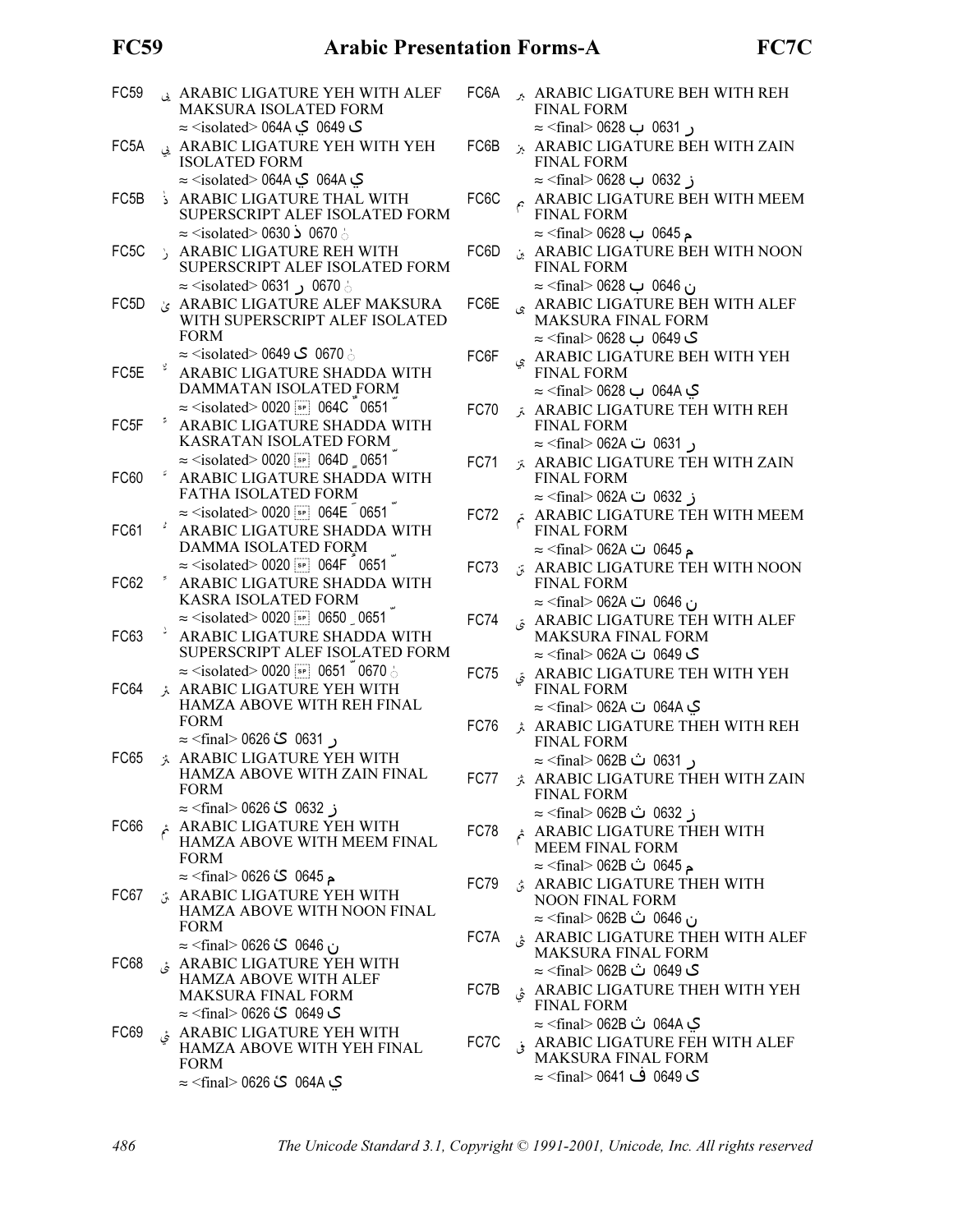## FC7D

| FC7D |    | ARABIC LIGATURE FEH WITH YEH<br><b>FINAL FORM</b>                                                                                                 | FC90              |                                |
|------|----|---------------------------------------------------------------------------------------------------------------------------------------------------|-------------------|--------------------------------|
| FC7E | قى | ک 064A ف 0641> ⊘s ∈ <final<br>ARABIC LIGATURE QAF WITH ALEF<br/>MAKSURA FINAL FORM<br/><b>ک</b> 0649 ق 0642&gt; ≈ <final> 0642</final></final<br> | FC91              | ⋏                              |
| FC7F |    | ARABIC LIGATURE QAF WITH YEH<br><b>FINAL FORM</b>                                                                                                 | FC92              |                                |
| FC80 |    | ي 064A ق 0642 imal> 0642 ≈<br>K ARABIC LIGATURE KAF WITH ALEF<br><b>FINAL FORM</b><br>  0627 ك 0643 <final> 0643</final>                          | FC93              | $\mathop{\rm e}\nolimits^{-1}$ |
| FC81 |    | ≤ ARABIC LIGATURE KAF WITH LAM<br><b>FINAL FORM</b>                                                                                               | FC94              | ين                             |
| FC82 |    | ل 0644 ك 0643 <refinal> 064<br/><math>\frac{1}{2}</math> ARABIC LIGATURE KAF WITH MEEM<br/><b>FINAL FORM</b></refinal>                            | FC95              | چى                             |
| FC83 |    | م 0645 ك 0643> ≈ <final><br/>√ ARABIC LIGATURE KAF WITH ALEF<br/>MAKSURA FINAL FORM<br/>ک 0649 ك 0643 <final> 064</final></final>                 | FC96              | <i>ا</i> يي                    |
| FC84 |    | S ARABIC LIGATURE KAF WITH YEH<br><b>FINAL FORM</b><br>ي 064A ك 0643 <rfinal> 064</rfinal>                                                        | FC97              | ÷                              |
| FC85 |    | ARABIC LIGATURE LAM WITH MEEM<br><b>FINAL FORM</b>                                                                                                |                   |                                |
| FC86 |    | م 0645 ل 0644 <final> 0644 ≂<br/>ARABIC LIGATURE LAM WITH ALEF<br/><b>MAKSURA FINAL FORM</b><br/>ک 0649  ل 0644 <final> 0644</final></final>      | FC98              | ئح                             |
| FC87 |    | ARABIC LIGATURE LAM WITH YEH<br><b>FINAL FORM</b>                                                                                                 | FC99              | Ž.                             |
| FC88 |    | ي 064A ل 0644 <rfinal> 0644 ≂<br/><b>ARABIC LIGATURE MEEM WITH ALEF</b><br/><b>FINAL FORM</b></rfinal>                                            | FC9A              |                                |
| FC89 |    | ا 0627 م 0645> ≈ <final⊃ 0645<br="">ARABIC LIGATURE MEEM WITH<br/><b>MEEM FINAL FORM</b></final⊃>                                                 | FC9B              |                                |
| FC8A |    | م 0645  م 0645  ≧ <final> 0645<br/>ARABIC LIGATURE NOON WITH REH<br/><b>FINAL FORM</b></final>                                                    |                   |                                |
| FC8B |    | ر 0631 ن 0646 <final∻ 064<br="">ARABIC LIGATURE NOON WITH ZAIN<br/><b>FINAL FORM</b></final∻>                                                     | FC <sub>9</sub> C |                                |
| FC8C |    | ز 0632 ن 0646 Minal> 0646<br>ARABIC LIGATURE NOON WITH<br><b>MEEM FINAL FORM</b>                                                                  | FC9D              | $\leq$ /                       |
| FC8D |    | م 0645 ن 0646 ⊠r> ≈<br>ARABIC LIGATURE NOON WITH<br><b>NOON FINAL FORM</b>                                                                        | FC9E              | $\leq$ 1                       |
| FC8E |    | ن 0646 ن 1646≈ ≍<br>¿ ARABIC LIGATURE NOON WITH ALEF<br>MAKSURA FINAL FORM                                                                        | FC9F              | $\frac{1}{2}$                  |
| FC8F |    | <b>ک</b> 0649 ن 0646 >≈ (final<br>ARABIC LIGATURE NOON WITH YEH<br><b>FINAL FORM</b><br>ي 064A ن 0646 Minal> 0646                                 | FCA0              |                                |

| $-C90$           |    | ARABIC LIGATURE ALEF MAKSURA<br>WITH SUPERSCRIPT ALEF FINAL<br><b>FORM</b>                                                                            |
|------------------|----|-------------------------------------------------------------------------------------------------------------------------------------------------------|
| <sup>=</sup> C91 |    | ش 0670  ک 0649 <final⊘ 10649="" ≈<br="">ARABIC LIGATURE YEH WITH REH<br/><b>FINAL FORM</b></final⊘>                                                   |
| C92              |    | ر 0631 ي 164A⊝ ≤final> 064A<br>ARABIC LIGATURE YEH WITH ZAIN<br><b>FINAL FORM</b>                                                                     |
| FC93             | جم | ز 0632 ي 164A⊝ final> 064A ≈<br>ARABIC LIGATURE YEH WITH MEEM<br><b>FINAL FORM</b>                                                                    |
| <sup>-</sup> C94 |    | م 0645  ¶ 164A Vinal> 0645  ≈<br>ARABIC LIGATURE YEH WITH NOON<br><b>FINAL FORM</b>                                                                   |
| =C95             |    | ن 0646  آي 164A <final> 064A  —<br/><b>ARABIC LIGATURE YEH WITH ALEF</b><br/><b>MAKSURA FINAL FORM</b></final>                                        |
| FC96             |    | ی 0649  ک 0644 <final> 0644  ≈<br/><b>ARABIC LIGATURE YEH WITH YEH</b><br/><b>FINAL FORM</b></final>                                                  |
| C97              |    | ي 064A Q ي 164A <final> 064A<br/><b>∠ ARABIC LIGATURE YEH WITH</b><br/>HAMZA ABOVE WITH JEEM INITIAL<br/><b>FORM</b></final>                          |
| <sup>=</sup> C98 |    | ج 062C گ 0626 los26 cinitial> 0626<br><b>ARABIC LIGATURE YEH WITH</b><br>HAMZA ABOVE WITH HAH INITIAL<br><b>FORM</b>                                  |
| <sup>-</sup> C99 |    | ح 062D گٰ 0626 >≈ <initial> 0626<br/><b>Ż ARABIC LIGATURE YEH WITH</b><br/>HAMZA ABOVE WITH KHAH INITIAL<br/><b>FORM</b></initial>                    |
| C <sub>9</sub> A |    | خ 062E گ 0626 <initial> 0626<br/><b>ARABIC LIGATURE YEH WITH</b><br/>HAMZA ABOVE WITH MEEM INITIAL</initial>                                          |
| FC9B             |    | <b>FORM</b><br>م 0645  كٔ 0626 > ⊘initial> 0626 ×<br>ARABIC LIGATURE YEH WITH<br>HAMZA ABOVE WITH HEH INITIAL<br><b>FORM</b>                          |
| C9C              |    | ہ 0647 گ' 0626 <initial> 0626 ≈<br/>ARABIC LIGATURE BEH WITH JEEM<br/><b>INITIAL FORM</b></initial>                                                   |
| C <sub>9</sub> D |    | ج 062C ب 0628 linitial> 0628<br>← ARABIC LIGATURE BEH WITH HAH<br><b>INITIAL FORM</b>                                                                 |
| FC9E             |    | ح 062D ب 0628 <initial> 0628<br/>⊭ ARABIC LIGATURE BEH WITH KHAH<br/><b>INITIAL FORM</b></initial>                                                    |
| FC9F             |    | خ 062E ب 0628 <initial> 0628<br/>ARABIC LIGATURE BEH WITH MEEM<br/><b>INITIAL FORM</b></initial>                                                      |
| FCA0             |    | م 0645 ب 0628 <initial> 0628<br/><math>\kappa</math> ARABIC LIGATURE BEH WITH HEH<br/><b>INITIAL FORM</b><br/>ہ 0647 ب 0628 litial&gt; 0628</initial> |
|                  |    |                                                                                                                                                       |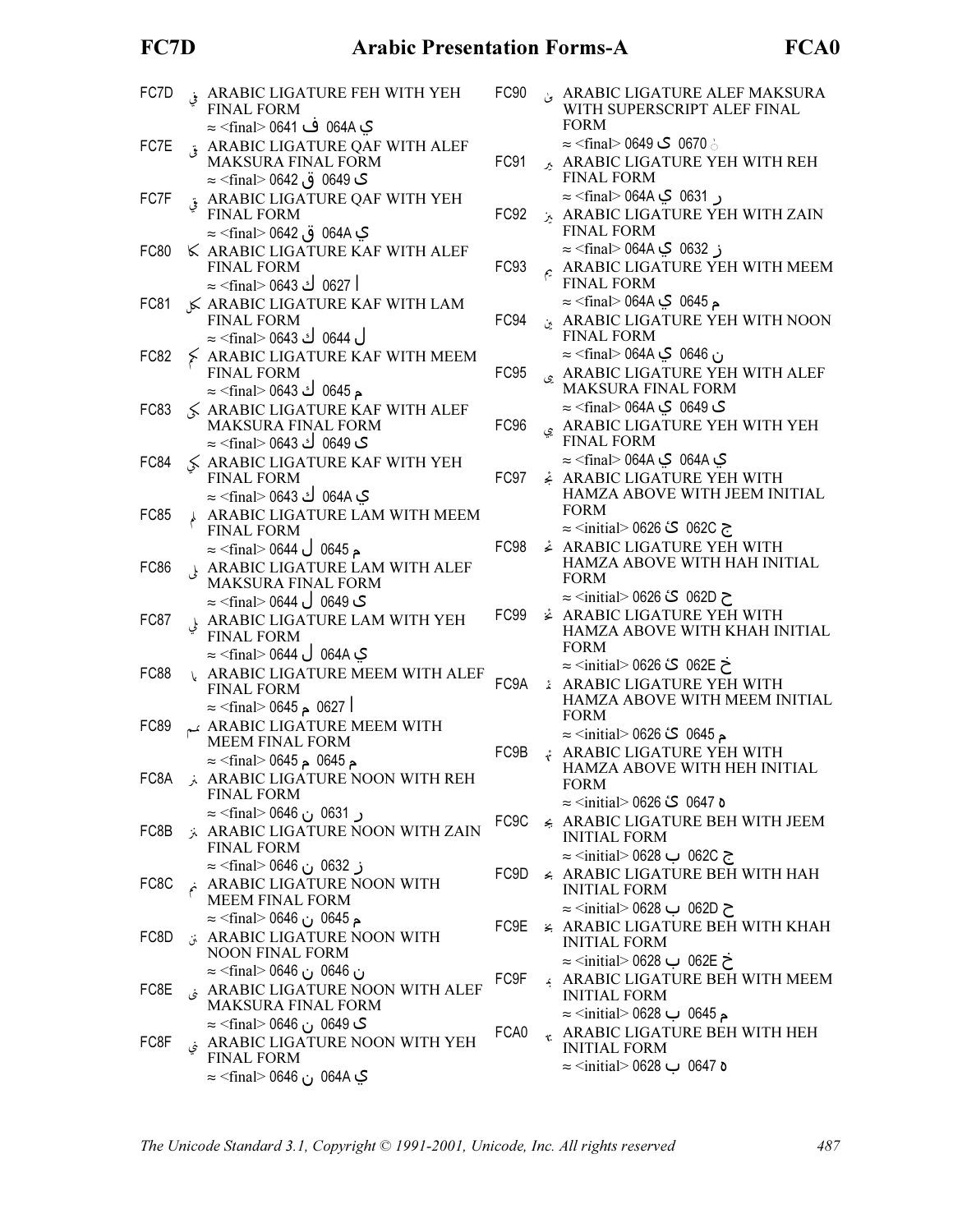## FCA1

| FCA1             | ARABIC LIGATURE TEH WITH JEEM<br><b>INITIAL FORM</b>                                                          |      | FCB4 $\approx$ ARABIC LIGATURE DAD WITH JEEM<br><b>INITIAL FORM</b>                    |
|------------------|---------------------------------------------------------------------------------------------------------------|------|----------------------------------------------------------------------------------------|
|                  | ج 062C ت 062A <initial> 062A</initial>                                                                        |      | ج 062C ضن 0636 <initial> 0636</initial>                                                |
| FCA <sub>2</sub> | <b>¿ ARABIC LIGATURE TEH WITH HAH</b><br><b>INITIAL FORM</b>                                                  | FCB5 | <b>ARABIC LIGATURE DAD WITH HAH</b><br><b>INITIAL FORM</b>                             |
|                  | ح 062D ت 062A ⇔ <initial> 062A</initial>                                                                      |      | ح 062D ضر، 0636 <initial> 0636</initial>                                               |
| FCA3             | <b>Ż ARABIC LIGATURE TEH WITH KHAH</b><br><b>INITIAL FORM</b>                                                 | FCB6 | ie ARABIC LIGATURE DAD WITH KHAH<br><b>INITIAL FORM</b>                                |
|                  | خ 062E ت 062A ≈ <initial> 062A</initial>                                                                      |      | خ 062E ضر 0636 <initial> 0636</initial>                                                |
| FCA4             | <b>ARABIC LIGATURE TEH WITH MEEM</b><br><b>INITIAL FORM</b>                                                   | FCB7 | ARABIC LIGATURE DAD WITH MEEM ضم<br><b>INITIAL FORM</b>                                |
|                  | ⊾ 0645 ت 062A <initial> 062A ≈</initial>                                                                      |      | م 0645 ضں 0636 <initial> 063</initial>                                                 |
| FCA5             | ARABIC LIGATURE TEH WITH HEH<br><b>INITIAL FORM</b>                                                           | FCB8 | $\frac{1}{2}$ ARABIC LIGATURE TAH WITH HAH<br><b>INITIAL FORM</b>                      |
|                  | ہ 0647 ت 062A <initial> 062A —</initial>                                                                      |      | ح 062D ط 0637 <initial> 0637</initial>                                                 |
| FCA6             | <b>ARABIC LIGATURE THEH WITH</b><br>MEEM INITIAL FORM                                                         | FCB9 | ARABIC LIGATURE ZAH WITH MEEM<br><b>INITIAL FORM</b>                                   |
|                  | م 0645 ث 062B <initial> 062B</initial>                                                                        |      | م 0645 ظ 0638 <initial> 0638 ≈</initial>                                               |
| FCA7             | ≥ ARABIC LIGATURE JEEM WITH HAH<br><b>INITIAL FORM</b>                                                        |      | FCBA & ARABIC LIGATURE AIN WITH JEEM<br><b>INITIAL FORM</b>                            |
|                  | ح 062D ج 260C ج≤initial> 062C                                                                                 |      | ج 062C ع 0639 <initial> 0639 ≈</initial>                                               |
| FCA8             | <b>ARABIC LIGATURE JEEM WITH</b><br>MEEM INITIAL FORM                                                         | FCBB | <i>⊱</i> ARABIC LIGATURE AIN WITH MEEM<br><b>INITIAL FORM</b>                          |
|                  | م 0645 ج ∨962C <initial> 062C</initial>                                                                       |      | م 0645 ع 0639 <initial> 0639 ≈</initial>                                               |
| FCA9             | <i>≽</i> ARABIC LIGATURE HAH WITH JEEM<br><b>INITIAL FORM</b>                                                 |      | FCBC & ARABIC LIGATURE GHAIN WITH<br><b>JEEM INITIAL FORM</b>                          |
|                  | ج 062C ح 062D Mitial> 062D                                                                                    |      | ج 062C غ 063A <initial> 063A</initial>                                                 |
|                  | FCAA ARABIC LIGATURE HAH WITH MEEM FCBD<br><b>INITIAL FORM</b>                                                |      | ARABIC LIGATURE GHAIN WITH<br>MEEM INITIAL FORM                                        |
|                  | م 0645 ح 062D <initial> 062D</initial>                                                                        |      | م 0645 غ 063A <initial> 063A</initial>                                                 |
| FCAB             | <i>I</i> ARABIC LIGATURE KHAH WITH JEEM FCBE<br><b>INITIAL FORM</b>                                           |      | ARABIC LIGATURE FEH WITH JEEM<br><b>INITIAL FORM</b>                                   |
|                  | ج 062C خ 062E ≈ <initial> 062E</initial>                                                                      |      | ج 062C ف 0641> ≈ <initial> 0641</initial>                                              |
|                  | FCAC * ARABIC LIGATURE KHAH WITH<br>MEEM INITIAL FORM                                                         | FCBF | ARABIC LIGATURE FEH WITH HAH<br><b>INITIAL FORM</b>                                    |
|                  | م 0645 خ 062E <initial> 062E</initial>                                                                        |      | ح 062D ف 0641> ≈ <initial> 0641</initial>                                              |
|                  | FCAD & ARABIC LIGATURE SEEN WITH JEEM FCC0 $\frac{1}{2}$ ARABIC LIGATURE FEH WITH KHAH<br><b>INITIAL FORM</b> |      | <b>INITIAL FORM</b>                                                                    |
|                  | ج 062C س 0633 initial> 0633<br>FCAE $\leq$ ARABIC LIGATURE SEEN WITH HAH                                      |      | خ 062E ف 0641> ≈ <initial> 0641<br/>FCC1 &amp; ARABIC LIGATURE FEH WITH MEEM</initial> |
|                  | <b>INITIAL FORM</b>                                                                                           |      | <b>INITIAL FORM</b>                                                                    |
| FCAF             | ح 062D س 0633 initial> 0633                                                                                   |      | م 0645 ف 0641> ⊘≤initial> 0641                                                         |
|                  | # ARABIC LIGATURE SEEN WITH KHAH FCC2 → ARABIC LIGATURE QAF WITH HAH<br><b>INITIAL FORM</b>                   |      | <b>INITIAL FORM</b>                                                                    |
|                  | خ 062E س 0633 — <initial> 0633<br/><math>\sim</math> ARABIC LIGATURE SEEN WITH</initial>                      |      | ح 062D ق 0642 initial> 0642 ≈<br>FCC3 à ARABIC LIGATURE QAF WITH MEEM                  |
| FCB0             | <b>MEEM INITIAL FORM</b>                                                                                      |      | <b>INITIAL FORM</b>                                                                    |
|                  | ⊾ 0645 س 0633 / cinitial> 0633<br>FCB1 <del>≤</del> ARABIC LIGATURE SAD WITH HAH                              |      | م 0645  ق 0642 ⊙ initial> 0642<br>FCC4 $\leq$ ARABIC LIGATURE KAF WITH JEEM            |
|                  | <b>INITIAL FORM</b>                                                                                           |      | <b>INITIAL FORM</b><br>ج 062C ك 0643 <initial> 0643</initial>                          |
|                  | ح 062D ص 0635 ∝initial> 0635<br>FCB2 <del>¥</del> ARABIC LIGATURE SAD WITH KHAH                               |      | FCC5  ≨ ARABIC LIGATURE KAF WITH HAH                                                   |
|                  | <b>INITIAL FORM</b><br>خ 062E ص 0635 >≈ <initial> 0635</initial>                                              |      | <b>INITIAL FORM</b><br>ح 062D ك 0643 <initial> 0643</initial>                          |
|                  | FCB3 $\sim$ ARABIC LIGATURE SAD WITH MEEM                                                                     |      | FCC6 $\leq$ ARABIC LIGATURE KAF WITH KHAH                                              |
|                  | <b>INITIAL FORM</b><br>م 0645 صن 0635 <initial> 0635</initial>                                                |      | <b>INITIAL FORM</b><br>خ 062E ك 0643 <initial> 0643</initial>                          |
|                  |                                                                                                               |      |                                                                                        |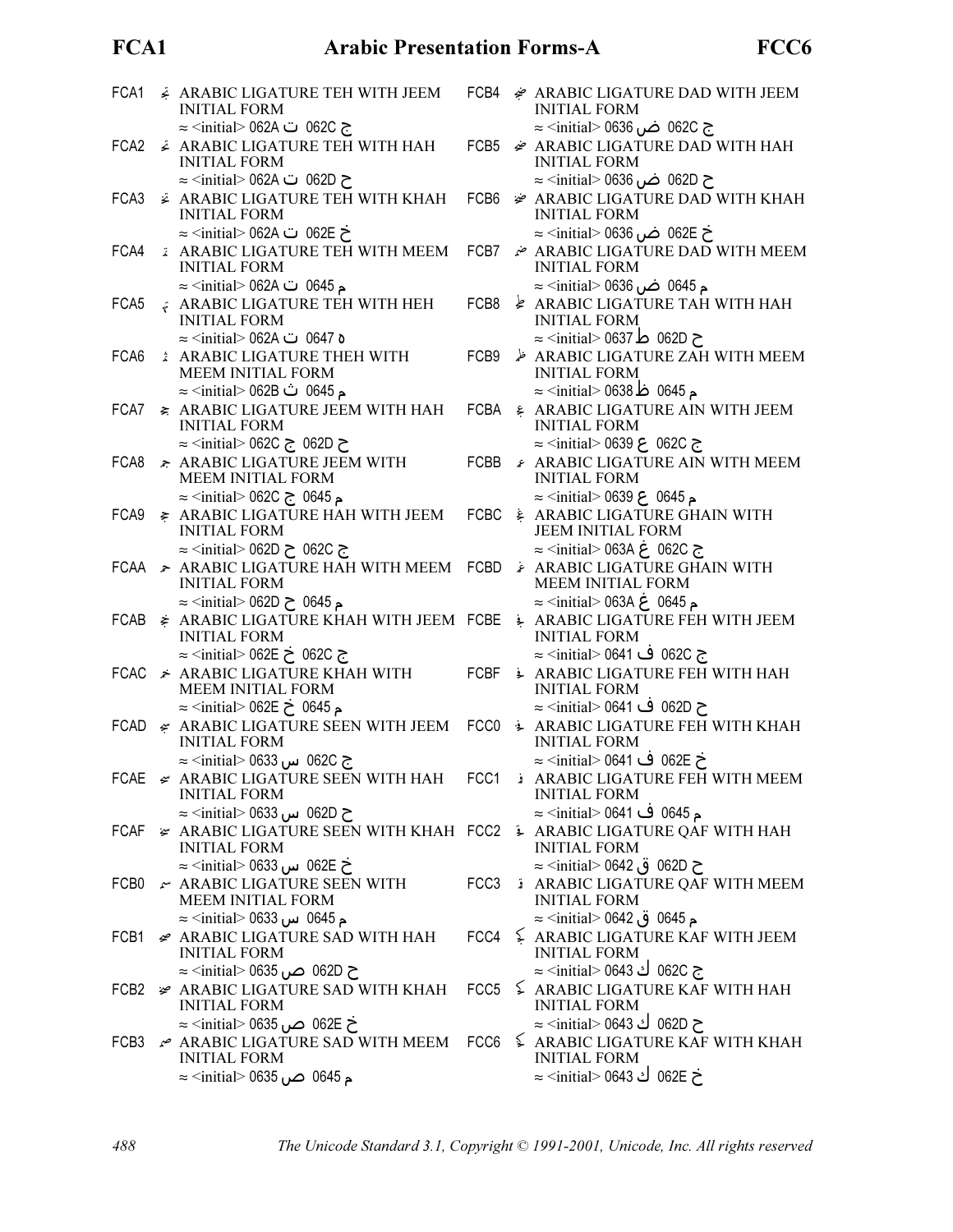## FCC7

# **Arabic Presentation Forms-A**

| FCC7             | <b>6 ARABIC LIGATURE KAF WITH LAM</b><br><b>INITIAL FORM</b><br>ل 0644 ك 0643 <initial> 064</initial>       |                  | FCDA & ARABIC LIGATURE YEH WITH JEEM<br><b>INITIAL FORM</b><br>ج 062C ي 164A <initial> 064A ≈</initial>                      |
|------------------|-------------------------------------------------------------------------------------------------------------|------------------|------------------------------------------------------------------------------------------------------------------------------|
| FCC8             | <b>ARABIC LIGATURE KAF WITH MEEM</b><br><b>INITIAL FORM</b>                                                 | FCDB             | ← ARABIC LIGATURE YEH WITH HAH<br><b>INITIAL FORM</b>                                                                        |
| FCC9             | م 0645 ك 0643 l> ⊘s = <initial<br><b>ARABIC LIGATURE LAM WITH JEEM</b><br/><b>INITIAL FORM</b></initial<br> | FCDC             | ح 062D ڪِ 164Aڪ ≈ <initial><br/>⊭ ARABIC LIGATURE YEH WITH KHAH<br/><b>INITIAL FORM</b></initial>                            |
| FCCA             | ج 062C ل 0644 <initial> 0644<br/>↓ ARABIC LIGATURE LAM WITH HAH<br/><b>INITIAL FORM</b></initial>           | FCDD             | خ 062E ي ∧0644 <initial> 064<br/>ARABIC LIGATURE YEH WITH MEEM<br/><b>INITIAL FORM</b></initial>                             |
| FCCB             | ح 062D ل 0644 <initial> 0644<br/>↓ ARABIC LIGATURE LAM WITH KHAH<br/><b>INITIAL FORM</b></initial>          | <b>FCDE</b>      | م 0645 Q Q O64A ب≦initial> 064A<br>$\epsilon$ ARABIC LIGATURE YEH WITH HEH<br><b>INITIAL FORM</b>                            |
| <b>FCCC</b>      | خ 062E ل 0644 <initial> 0644 ≂<br/><b>L ARABIC LIGATURE LAM WITH MEEM</b><br/><b>INITIAL FORM</b></initial> | FCDF             | ہ 0647 ڪي O64A <initial> 064A ⇒<br/>ARABIC LIGATURE YEH WITH<br/>HAMZA ABOVE WITH MEEM MEDIAL</initial>                      |
| <b>FCCD</b>      | $\approx$ <initial> 0644 U 0645<br/><b>ARABIC LIGATURE LAM WITH HEH</b><br/><b>INITIAL FORM</b></initial>   | FCE <sub>0</sub> | <b>FORM</b><br>م 0645  گٰ 0626 > medial> 0626 ≈<br>* ARABIC LIGATURE YEH WITH                                                |
| <b>FCCE</b>      | $\approx$ <initial> 0644 و 0647<br/>ARABIC LIGATURE MEEM WITH</initial>                                     |                  | HAMZA ABOVE WITH HEH MEDIAL<br><b>FORM</b>                                                                                   |
| <b>FCCF</b>      | <b>JEEM INITIAL FORM</b><br>ج 062C م 0645 > ≈ <initial><br/>← ARABIC LIGATURE MEEM WITH HAH</initial>       | FCE1             | ہ 0647 کٔ 0626 <medial⊘ 0626="" ≈<br="">ARABIC LIGATURE BEH WITH MEEM<br/><b>MEDIAL FORM</b></medial⊘>                       |
| FCD0             | <b>INITIAL FORM</b><br>ح 062D م 0645 > ≈ <initial><br/>≠ ARABIC LIGATURE MEEM WITH</initial>                | FCE <sub>2</sub> | م 0645 ب 0628 lmedial> 0628<br>$\kappa$ ARABIC LIGATURE BEH WITH HEH<br><b>MEDIAL FORM</b>                                   |
|                  | KHAH INITIAL FORM<br>خ 062E م 0645 > ≈ <initial></initial>                                                  | FCE3             | ہ 0647 ب 0628 ⊲medial> 0628<br>ARABIC LIGATURE TEH WITH MEEM<br><b>MEDIAL FORM</b>                                           |
| FCD1             | ARABIC LIGATURE MEEM WITH<br><b>MEEM INITIAL FORM</b><br>م 0645 م 0645 <initial> 0645</initial>             | FCE4             | م 0645 ت 062A <medial> 062A<br/>ARABIC LIGATURE TEH WITH HEH</medial>                                                        |
| FCD <sub>2</sub> | <b>ARABIC LIGATURE NOON WITH JEEM</b><br><b>INITIAL FORM</b><br>ج 062C ن 0646 <initial> 0646</initial>      | FCE <sub>5</sub> | <b>MEDIAL FORM</b><br>ہ 0647 ت 062A <medial> 062A<br/><b>ARABIC LIGATURE THEH WITH</b></medial>                              |
| FCD3             | <b>∠ ARABIC LIGATURE NOON WITH HAH</b><br><b>INITIAL FORM</b><br>ح 062D ن 0646 Mitial> 0646                 | FCE <sub>6</sub> | MEEM MEDIAL FORM<br>م 0645 ث 062B ⇔ <medial> 062B<br/><math>\phi</math> ARABIC LIGATURE THEH WITH HEH</medial>               |
|                  | FCD4 & ARABIC LIGATURE NOON WITH<br>KHAH INITIAL FORM                                                       |                  | MEDIAL FORM<br>ہ 0647 ث 062B <medial> 062B</medial>                                                                          |
| FCD5             | خ 062E ن 0646 ⊙initial> 0646<br>ARABIC LIGATURE NOON WITH<br>MEEM INITIAL FORM                              |                  | FCE7 & ARABIC LIGATURE SEEN WITH<br><b>MEEM MEDIAL FORM</b><br>⊾ 0645 س 0633 ⊙medial> 0633                                   |
| FCD <sub>6</sub> | م 0645 ن 0646 lo conitial> 0646<br>$\cdot$ ARABIC LIGATURE NOON WITH HEH<br><b>INITIAL FORM</b>             | FCE8             | ARABIC LIGATURE SEEN WITH HEH<br><b>MEDIAL FORM</b><br>ہ 0647 س 0633 ⊙medial> 0633                                           |
| FCD7             | ه 0647 ن 0646 Mitial> 0647<br><u>е</u> ARABIC LIGATURE НЕН WITH JEEM<br><b>INITIAL FORM</b>                 |                  | FCE9 $\stackrel{\star}{\star}$ ARABIC LIGATURE SHEEN WITH<br><b>MEEM MEDIAL FORM</b><br>⊾ 0645 ش 0634 <medial> 0634</medial> |
| FCD8             | ج 062C ہ 0647 <initial> 0647<br/>ARABIC LIGATURE HEH WITH MEEM</initial>                                    |                  | FCEA ARABIC LIGATURE SHEEN WITH HEH<br><b>MEDIAL FORM</b><br>ہ 0647 ش 0634 <medial∽ 0634<="" td=""></medial∽>                |
| FCD <sub>9</sub> | <b>INITIAL FORM</b><br>$\approx$ <initial> 0647 o 0645 &gt;<br/>ARABIC LIGATURE HEH WITH</initial>          |                  | FCEB $\ltimes$ ARABIC LIGATURE KAF WITH LAM<br><b>MEDIAL FORM</b>                                                            |
|                  | SUPERSCRIPT ALEF INITIAL FORM<br>$\approx$ <initial> 0647 <b>o</b> 0670 <math>\circ</math></initial>        |                  | ل 0644 ك 0643 <medial∽ 0644<="" td=""></medial∽>                                                                             |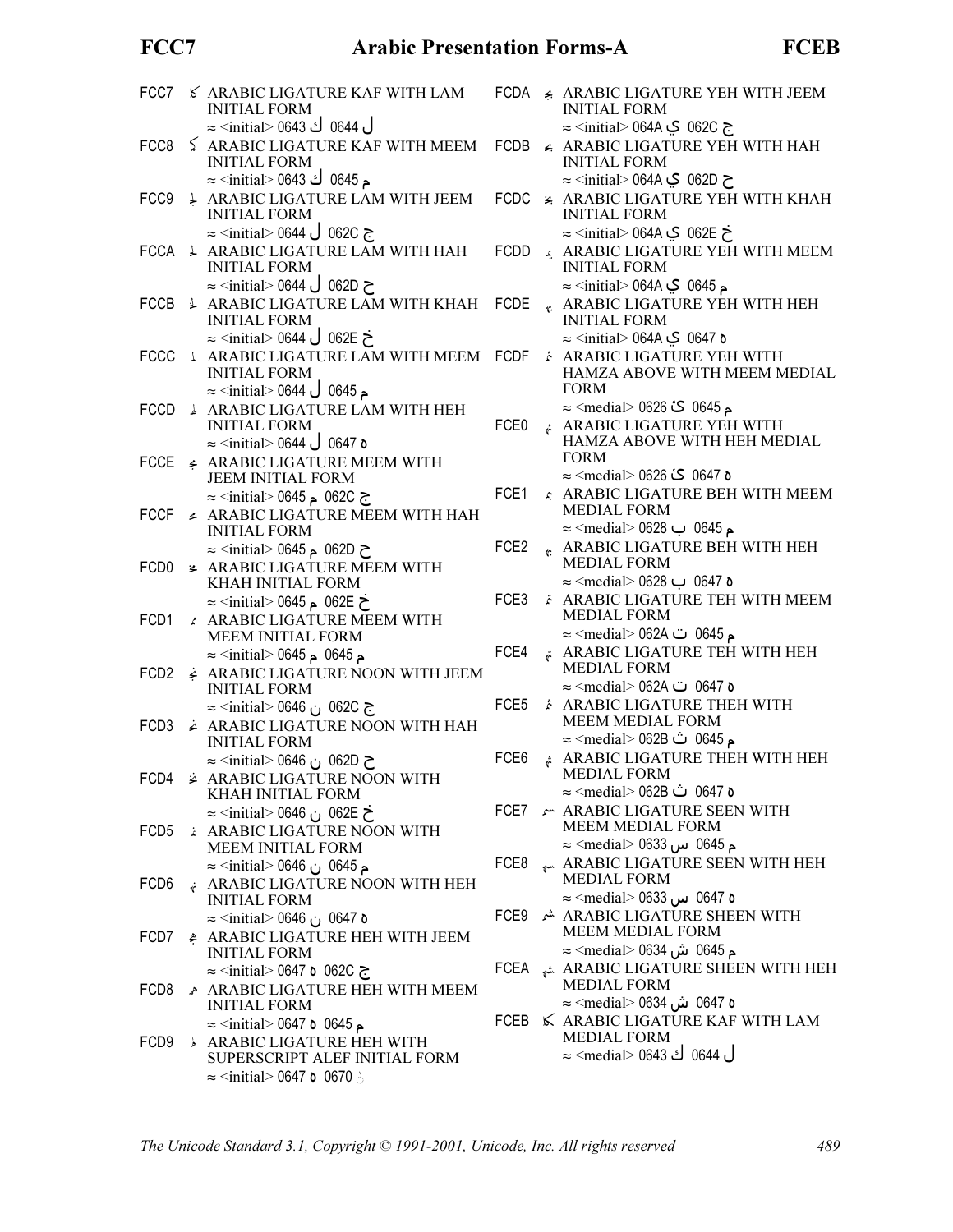## **FCEC**

|                  | FCEC ≤ ARABIC LIGATURE KAF WITH MEEM<br><b>MEDIAL FORM</b>                                                                                                | <b>FCFF</b>       | ARABIC LIGATURE HAH WITH ALEF حى<br>MAKSURA ISOLATED FORM                                                                             |
|------------------|-----------------------------------------------------------------------------------------------------------------------------------------------------------|-------------------|---------------------------------------------------------------------------------------------------------------------------------------|
| <b>FCED</b>      | م 0645 ك 0643 l> ⊘medial><br>A ARABIC LIGATURE LAM WITH MEEM<br><b>MEDIAL FORM</b>                                                                        | FD <sub>00</sub>  | ی 0649 ح 062D ح isolated> 062D<br>ARABIC LIGATURE HAH WITH YEH<br><b>ISOLATED FORM</b>                                                |
| <b>FCEE</b>      | م 0645 ل 0644 <medial∽ 0644="" ≂<br="">ARABIC LIGATURE NOON WITH<br/>MEEM MEDIAL FORM</medial∽>                                                           | FD <sub>01</sub>  | ي 064A ح 62D Misolated> 062D<br>ARABIC LIGATURE JEEM WITH ALEF جى<br>MAKSURA ISOLATED FORM                                            |
| <b>FCEF</b>      | م 0645 ن 0646 >≈ <medial<br><math>\star</math> ARABIC LIGATURE NOON WITH HEH<br/><b>MEDIAL FORM</b></medial<br>                                           | FD <sub>02</sub>  | ک 0649  ج ⊃62C  ج isolated> 062C°<br>ARABIC LIGATURE JEEM WITH YEH جي<br><b>ISOLATED FORM</b>                                         |
| FCF <sub>0</sub> | ہ 0647 ن 0646 km> ≈<br>ARABIC LIGATURE YEH WITH MEEM<br><b>MEDIAL FORM</b>                                                                                | FD <sub>03</sub>  | ي 064A ح 062C <isolated> 062C<br/>ARABIC LIGATURE KHAH WITH ALEF<br/>MAKSURA ISOLATED FORM</isolated>                                 |
| FCF1             | م 0645  ¶ O64A  ب medial> 064A  —<br>$\kappa$ ARABIC LIGATURE YEH WITH HEH<br><b>MEDIAL FORM</b>                                                          | FD <sub>04</sub>  | ک 0649 خ 062E ⇒ isolated> 062E<br>ARABIC LIGATURE KHAH WITH YEH<br><b>ISOLATED FORM</b>                                               |
| FCF <sub>2</sub> | ہ 0647 ڪي 064A <medial> 064A<br/><sup>2</sup> ARABIC LIGATURE SHADDA WITH<br/>FATHA MEDIAL FORM</medial>                                                  | FD <sub>05</sub>  | ي 064A خ 062E <isolated> 062E<br/>ARABIC LIGATURE SAD WITH ALEF صي<br/>MAKSURA ISOLATED FORM</isolated>                               |
| FCF3             | $\approx$ <medial> 0640 = 064E 0651<br/>ARABIC LIGATURE SHADDA WITH<br/>DAMMA MEDIAL FORM</medial>                                                        | FD <sub>06</sub>  | ک 0649 ص 0635 >≈ <isolated ⊃<br="">ARABIC LIGATURE SAD WITH YEH صى<br/><b>ISOLATED FORM</b></isolated>                                |
| FCF4             | $\approx$ <medial> 0640 = 064F 0651<br/>ARABIC LIGATURE SHADDA WITH<br/>KASRA MEDIAL FORM</medial>                                                        | FD07              | ي 064A ص 0635 >≈ <isolated><br/>ARABIC LIGATURE DAD WITH ALEF ضى<br/><b>MAKSURA ISOLATED FORM</b></isolated>                          |
| FCF <sub>5</sub> | $\approx$ <medial> 0640 = 0650 0651<br/>ARABIC LIGATURE TAH WITH ALEF<br/>MAKSURA ISOLATED FORM</medial>                                                  | FD <sub>08</sub>  | ک 0649 ضں 0636 <isolated ≂<br="">ARABIC LIGATURE DAD WITH YEH ضى<br/><b>ISOLATED FORM</b></isolated>                                  |
| FCF <sub>6</sub> | ي 0649 ط 0637 <isolated> 0637 ≈<br/>ARABIC LIGATURE TAH WITH YEH ط<br/><b>ISOLATED FORM</b></isolated>                                                    | FD <sub>09</sub>  | ي 064A ض 0636 >≈ <isolated><br/>ARABIC LIGATURE SHEEN WITH شج<br/><b>JEEM ISOLATED FORM</b></isolated>                                |
| FCF7             | ي 064A ط 0637 <isolated> 0637<br/>ARABIC LIGATURE AIN WITH ALEF<br/>MAKSURA ISOLATED FORM</isolated>                                                      | FD <sub>0</sub> A | ج 062C ش 0634 <isolated> 0634<br/>ARABIC LIGATURE SHEEN WITH HAH<br/><b>ISOLATED FORM</b></isolated>                                  |
| FCF8             | ی 0649 ع 0639 <isolated> 0639<br/><math display="inline">\mathcal S</math> ARABIC LIGATURE AIN WITH YEH<br/><b>ISOLATED FORM</b></isolated>               | FD0B              | ح 062D ش 0634 ≪isolated ⊃ 0634<br>ARABIC LIGATURE SHEEN WITH ثَمْ<br>KHAH ISOLATED FORM                                               |
| FCF <sub>9</sub> | ي 064A ع 0639 <isolated> 0639<br/>ARABIC LIGATURE GHAIN WITH<br/>ALEF MAKSURA ISOLATED FORM</isolated>                                                    | FD0C              | خ 062E ش 0634 ≪isolated ش<br>ARABIC LIGATURE SHEEN WITH<br>MEEM ISOLATED FORM                                                         |
| <b>FCFA</b>      | ی 0649 غ 063A <isolated> 063A<br/>ARABIC LIGATURE GHAIN WITH YEH غ<br/><b>ISOLATED FORM</b></isolated>                                                    | FD0D              | م 0645 ش 0634 <isolated> 0634<br/>ARABIC LIGATURE SHEEN WITH REH شر<br/><b>ISOLATED FORM</b></isolated>                               |
| <b>FCFB</b>      | ي 064A ع 163A ح> solated> 063A =<br>ARABIC LIGATURE SEEN WITH ALEF سى<br>MAKSURA ISOLATED FORM                                                            | FD0E              | ر 0631 ش 0634> ≈ <isolated><br/>ARABIC LIGATURE SEEN WITH REH<br/><b>ISOLATED FORM</b></isolated>                                     |
| <b>FCFC</b>      | گ 0649 س 0633⊙ Sisolated > 0633<br>ARABIC LIGATURE SEEN WITH YEH سى<br><b>ISOLATED FORM</b>                                                               | <b>FD0F</b>       | ر 0631 س 0633> ≈ <isolated<br>ARABIC LIGATURE SAD WITH REH صر<br/><b>ISOLATED FORM</b></isolated<br>                                  |
| FCFD             | ي 064A س 0633 × <isolated><br/>ARABIC LIGATURE SHEEN WITH شى<br/>ALEF MAKSURA ISOLATED FORM</isolated>                                                    | FD <sub>10</sub>  | ر 0631 ص 0635> ≈ <isolated∻<br>ARABIC LIGATURE DAD WITH REH ضر<br/><b>ISOLATED FORM</b></isolated∻<br>                                |
| FCFE             | ک 0649 ش 0634 <isolated> 0634<br/>ARABIC LIGATURE SHEEN WITH YEH FD11 شى<br/><b>ISOLATED FORM</b><br/>ي 064A ش 0634 <isolated> 0634</isolated></isolated> |                   | ر 0631 ضں 0636>≈ (isolated> 0636<br>ARABIC LIGATURE TAH WITH ALEF على<br>MAKSURA FINAL FORM<br>ی 0649 ط 0637 <rfinal> 0637 ≈</rfinal> |
|                  |                                                                                                                                                           |                   |                                                                                                                                       |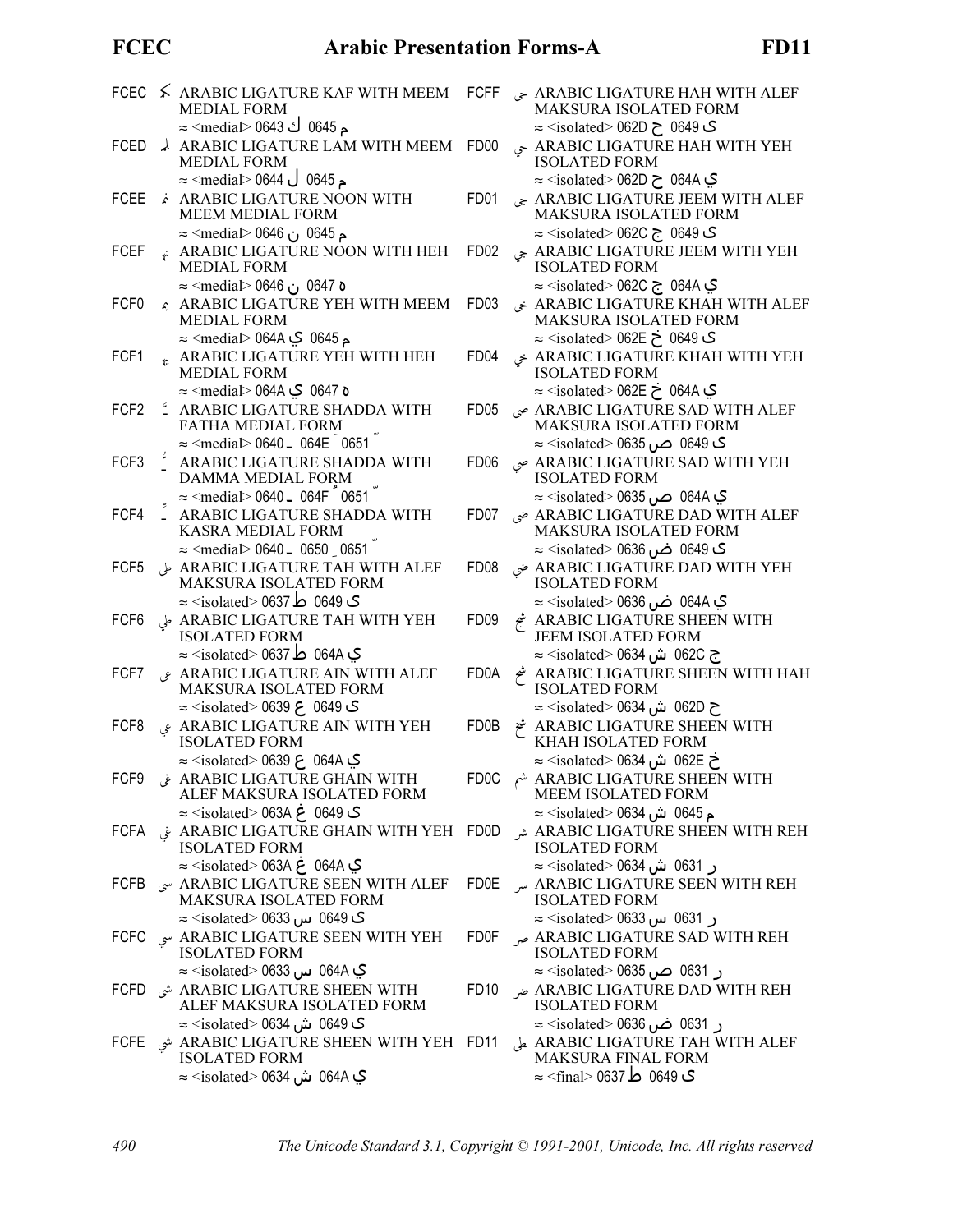## **FD12**

| FD <sub>12</sub>  | ARABIC LIGATURE TAH WITH YEH على<br><b>FINAL FORM</b>                                                     | FD <sub>25</sub>  | ARABIC LIGATURE SHEEN WITH شجع<br><b>JEEM FINAL FORM</b>                                                            |
|-------------------|-----------------------------------------------------------------------------------------------------------|-------------------|---------------------------------------------------------------------------------------------------------------------|
| FD <sub>13</sub>  | ي 064A ط 0637 <rfinal> 0637<br/>ARABIC LIGATURE AIN WITH ALEF<br/>MAKSURA FINAL FORM</rfinal>             | FD <sub>26</sub>  | ج 062C ش 0634⊙ <final> 0634<br/>ARABIC LIGATURE SHEEN WITH HAH<br/><b>FINAL FORM</b></final>                        |
| FD <sub>14</sub>  | ی 0649 ع 0639 <final> 0639<br/>ARABIC LIGATURE AIN WITH YEH<br/><b>FINAL FORM</b></final>                 | FD <sub>27</sub>  | ح 062D ش 0634 ≍final> 0634<br>ARABIC LIGATURE SHEEN WITH<br>KHAH FINAL FORM                                         |
| FD <sub>15</sub>  | ي 064A ع 0639 <final> 0639 ≈<br/>ARABIC LIGATURE GHAIN WITH في<br/>ALEF MAKSURA FINAL FORM</final>        | FD <sub>28</sub>  | خ 062E ش 0634⊙ <final> 0634<br/>ARABIC LIGATURE SHEEN WITH شم<br/><b>MEEM FINAL FORM</b></final>                    |
| FD <sub>16</sub>  | ی 0649 غ 063A <final> 063A ⇒<br/>ARABIC LIGATURE GHAIN WITH YEH فى<br/><b>FINAL FORM</b></final>          | FD <sub>29</sub>  | م 0645  ش 0634 <final> 0634<br/>ARABIC LIGATURE SHEEN WITH REH<br/><b>FINAL FORM</b></final>                        |
| FD <sub>17</sub>  | ي 064A غ 063A <rai> ∞<br/>ARABIC LIGATURE SEEN WITH ALEF MAKSURA FINAL FORM</rai>                         | FD2A              | ر 0631 ش 0634> ≈ <final><br/>ARABIC LIGATURE SEEN WITH REH<br/><b>FINAL FORM</b></final>                            |
| FD <sub>18</sub>  | <b>ک</b> 0649 س 0633⊝ <final∻ 06<br="">ARABIC LIGATURE SEEN WITH YEH<br/><b>FINAL FORM</b></final∻>       | FD <sub>2</sub> B | ر 0631 س 0633⊙ <final∻ 063<br="">ARABIC LIGATURE SAD WITH REH عبر<br/><b>FINAL FORM</b></final∻>                    |
| FD <sub>19</sub>  | ي 064A س 0633 >≈ <final><br/>ARABIC LIGATURE SHEEN WITH شي<br/>ALEF MAKSURA FINAL FORM</final>            | FD <sub>2C</sub>  | ر 0631 صن 0635 <final∻ 0635<br="">ARABIC LIGATURE DAD WITH REH عنر<br/><b>FINAL FORM</b></final∻>                   |
| FD <sub>1</sub> A | <b>ک</b> 0649 ش 0634 <final⊃ 0634<br="">ARABIC LIGATURE SHEEN WITH YEH شي<br/>FINAL FORM</final⊃>         | FD2D              | ر 0631 ضں 0636 <final∻ 063<br=""><u>е</u> ARABIC LIGATURE SHEEN WITH<br/>JEEM INITIAL FORM</final∻>                 |
| FD <sub>1</sub> B | ي 064A ش 0634 <final> 0634<br/>ARABIC LIGATURE HAH WITH ALEF<br/>MAKSURA FINAL FORM</final>               | FD2E              | ج 062C ش 0634 <initial> 0634<br/><b>INITIAL FORM</b></initial>                                                      |
| FD <sub>1</sub> C | ک 0649 ح 062D <rinal> 062D<br/>ARABIC LIGATURE HAH WITH YEH<br/><b>FINAL FORM</b></rinal>                 | FD <sub>2</sub> F | ح 062D ش 0634∂ <initial> 0634<br/>† ARABIC LIGATURE SHEEN WITH<br/>KHAH INITIAL FORM</initial>                      |
| FD <sub>1</sub> D | ي 064A ح 062D <rinal> 062D<br/>&amp; ARABIC LIGATURE JEEM WITH ALEF<br/><b>MAKSURA FINAL FORM</b></rinal> | FD <sub>30</sub>  | خ 062E ش 0634 <initial> 0634<br/>ARABIC LIGATURE SHEEN WITH<br/>MEEM INITIAL FORM</initial>                         |
| FD1E              | ک 0649  ج 062C  ج cfinal> 062C<br>ARABIC LIGATURE JEEM WITH YEH FINAL FORM                                | FD31              | م 0645  ش 0634 <initial> 0634<br/><math>\sim</math> ARABIC LIGATURE SEEN WITH HEH<br/><b>INITIAL FORM</b></initial> |
| FD1F              | ي 064A ج 062C <final> 062C<br/>ARABIC LIGATURE KHAH WITH ALEF FD32 بنى<br/>MAKSURA FINAL FORM</final>     |                   | ه 0647 س 0633 — <initial> 0633<br/>ARABIC LIGATURE SHEEN WITH HEH<br/><b>INITIAL FORM</b></initial>                 |
| FD <sub>20</sub>  | ی 0649 خ 062E ⇒ cfinal> 062E<br>ARABIC LIGATURE KHAH WITH YEH<br><b>FINAL FORM</b>                        | FD <sub>33</sub>  | ہ 0647 ش 0634 <initial> 0634<br/>ARABIC LIGATURE TAH WITH MEEM<br/><b>INITIAL FORM</b></initial>                    |
| FD <sub>21</sub>  | ي 064A خ 062E > ≪final> 062E<br>ARABIC LIGATURE SAD WITH ALEF صي<br><b>MAKSURA FINAL FORM</b>             | FD <sub>34</sub>  | م 0645 ط 0637 <initial> 0637 ∞<br/>∉ ARABIC LIGATURE SEEN WITH JEEM<br/><b>MEDIAL FORM</b></initial>                |
| FD <sub>22</sub>  | ARABIC LIGATURE SAD WITH YEH صى<br><b>FINAL FORM</b>                                                      | FD <sub>35</sub>  | ج 062C س 0633 ⊙medial> 0633<br>$\leq$ ARABIC LIGATURE SEEN WITH HAH<br><b>MEDIAL FORM</b>                           |
| FD <sub>23</sub>  | ي 064A ص 0635 >≈ <final><br/>ARABIC LIGATURE DAD WITH ALEF عنى<br/>MAKSURA FINAL FORM</final>             | FD <sub>36</sub>  | ح 062D س 0633 medial> 0633<br>⊭ ARABIC LIGATURE SEEN WITH KHAH<br><b>MEDIAL FORM</b>                                |
| FD24              | ک 0649 ضں 0636 <final∽ 063<br="">ARABIC LIGATURE DAD WITH YEH عنى<br/><b>FINAL FORM</b></final∽>          | FD37              | ح 062E س 0633 medial> 0633<br>ARABIC LIGATURE SHEEN WITH شجع<br><b>JEEM MEDIAL FORM</b>                             |
|                   | ڳ 064A ضن 0636 <final> 063</final>                                                                        |                   | ج 062C ش 0634 <medial> 0634</medial>                                                                                |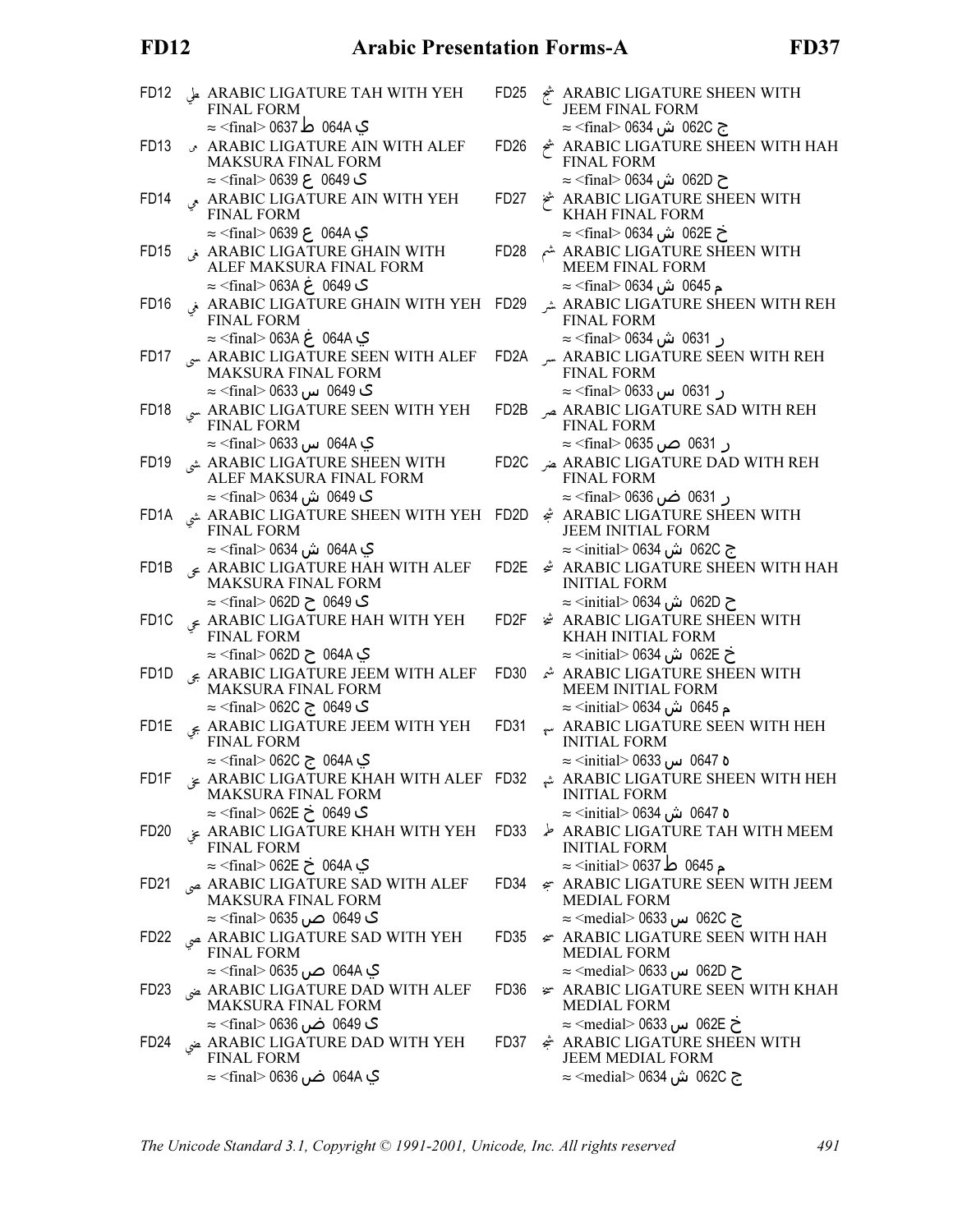#### **FD38**

| FD38              | <b><i><del>₫</del></i></b> ARABIC LIGATURE SHEEN WITH HAH FD5B<br><b>MEDIAL FORM</b>                               |                  | $\epsilon$ ARABIC LIGATURE HAH WITH MEEM<br>WITH ALEF MAKSURA FINAL FORM                                            |
|-------------------|--------------------------------------------------------------------------------------------------------------------|------------------|---------------------------------------------------------------------------------------------------------------------|
| FD39              | ح 062D ش 0634 <medial> 0634<br/>† ARABIC LIGATURE SHEEN WITH<br/>KHAH MEDIAL FORM</medial>                         | FD5C             | ڪ 0649 م 0645 ح 062D ⊝ <final> 062D<br/>€ ARABIC LIGATURE SEEN WITH HAH<br/>WITH JEEM INITIAL FORM</final>          |
| FD3A              | خ 062E ش 0634 <medial> 0634<br/>ARABIC LIGATURE TAH WITH MEEM<br/><b>MEDIAL FORM</b></medial>                      | FD5D             | ج 062C ح 062D س 0625 > ≈ <initial><br/>€ ARABIC LIGATURE SEEN WITH JEEM<br/>WITH HAH INITIAL FORM</initial>         |
| FD3B              | م 0645 ط 0637 <medial> 0637<br/>ARABIC LIGATURE ZAH WITH MEEM</medial>                                             | FD5E             | ح 062D ج 062C س 0633 w <initial><br/>ARABIC LIGATURE SEEN WITH JEEM سبي</initial>                                   |
|                   | <b>MEDIAL FORM</b><br>م 0645 ظ 0638 <medial> 0638</medial>                                                         |                  | WITH ALEF MAKSURA FINAL FORM<br>ڪ 0649  ج 062C س 0633 –≈ <final></final>                                            |
| FD <sub>3</sub> C | <b>( ARABIC LIGATURE ALEF WITH</b><br>FATHATAN FINAL FORM<br>$\approx$ <final> 0627 <math>\mid</math> 064B</final> |                  | FD5F & ARABIC LIGATURE SEEN WITH MEEM WITH HAH FINAL FORM<br>ح 062D م 0645 س 0633⊙ <final⊃ 0633<="" td=""></final⊃> |
| FD3D              | <b>ARABIC LIGATURE ALEF WITH</b><br>FATHATAN ISOLATED FORM                                                         | FD60             | € ARABIC LIGATURE SEEN WITH<br>MEEM WITH HAH INITIAL FORM                                                           |
|                   | $\approx$ <isolated> 0627   064B</isolated>                                                                        |                  | ح 062D م 0645 س 0633⊙ <initial> 0633</initial>                                                                      |
|                   | <b>Punctuation</b>                                                                                                 | FD61             | € ARABIC LIGATURE SEEN WITH<br>MEEM WITH JEEM INITIAL FORM                                                          |
| FD3E              | <b>WORNATE LEFT PARENTHESIS</b>                                                                                    |                  | ج 062C م 0645 س 0633⊙ <initial> 0633</initial>                                                                      |
| FD3F              | <b>DRNATE RIGHT PARENTHESIS</b><br>Ligatures (three elements)                                                      |                  | FD62 ARABIC LIGATURE SEEN WITH<br>MEEM WITH MEEM FINAL FORM                                                         |
|                   |                                                                                                                    |                  | م 0645 م 0645 س 0633⊝ <final> 0633</final>                                                                          |
| FD <sub>50</sub>  | ARABIC LIGATURE TEH WITH JEEM<br>WITH MEEM INITIAL FORM                                                            |                  | FD63 ~ ARABIC LIGATURE SEEN WITH<br>MEEM WITH MEEM INITIAL FORM                                                     |
| FD <sub>51</sub>  | م 0645 ج 062C ت 062A ≫ ≼initial> 062A<br>≹ ARABIC LIGATURE TEH WITH HAH                                            |                  | م 0645 م 0645 س 0633⊙ <initial> 0633</initial>                                                                      |
|                   | WITH JEEM FINAL FORM                                                                                               |                  | FD64 $\neq$ ARABIC LIGATURE SAD WITH HAH<br>WITH HAH FINAL FORM                                                     |
|                   | ج 062C ح 062D ت 062A <rinal> 062A</rinal>                                                                          |                  | ح 062D ح 062D ص 0635 ≈ <final></final>                                                                              |
| FD52              | ≹ ARABIC LIGATURE TEH WITH HAH<br>WITH JEEM INITIAL FORM                                                           | FD65             | € ARABIC LIGATURE SAD WITH HAH<br>WITH HAH INITIAL FORM                                                             |
|                   | ج 062C ح 062D ت 062A ⇔ <initial> 062A</initial>                                                                    |                  | ح 062D ح 062D ص 0635 ∝initial> 0635                                                                                 |
| FD <sub>53</sub>  | <u>҂</u> ARABIC LIGATURE ТЕН WITH НАН<br>WITH MEEM INITIAL FORM                                                    | FD66             | ARABIC LIGATURE SAD WITH MEEM WITH MEEM FINAL FORM                                                                  |
| FD <sub>54</sub>  | م 0645 ح 062D ت 062A ≫ s <initial> 062A<br/><b>≱ ARABIC LIGATURE TEH WITH KHAH</b></initial>                       | FD67             | م 0645 م 0645 ص 0635 >≈ <final><br/>ARABIC LIGATURE SHEEN WITH HAH شح</final>                                       |
|                   | WITH MEEM INITIAL FORM<br>م 0645 خ 062E ت 062A ≪initial> 062A ≈                                                    |                  | WITH MEEM FINAL FORM<br>م 0645 ح 062D ش 0634 <final> 0634</final>                                                   |
| FD <sub>55</sub>  | ARABIC LIGATURE TEH WITH MEEM                                                                                      | FD68             | ARABIC LIGATURE SHEEN WITH HAH تتحد                                                                                 |
|                   | WITH JEEM INITIAL FORM                                                                                             |                  | WITH MEEM INITIAL FORM                                                                                              |
| FD <sub>56</sub>  | ج 062C م 0645 ت 062A <initial> 062A ي<br/>ARABIC LIGATURE TEH WITH MEEM</initial>                                  |                  | م 0645 ح 062D ش 0634 <initial> 0634 ∞</initial>                                                                     |
|                   | WITH HAH INITIAL FORM                                                                                              | FD <sub>69</sub> | ARABIC LIGATURE SHEEN WITH شجى<br>JEEM WITH YEH FINAL FORM                                                          |
|                   | ح 062D م 0645 ت 062A ⇔ <initial> 062A<br/>ARABIC LIGATURE TEH WITH MEEM</initial>                                  |                  | ي 064A ج 062C ش 0634 <final> 0634</final>                                                                           |
| FD57              | WITH KHAH INITIAL FORM                                                                                             | FD6A             | ARABIC LIGATURE SHEEN WITH شحخ<br>MEEM WITH KHAH FINAL FORM                                                         |
| FD <sub>58</sub>  | خ 062E م 0645 ت 062A ⇒ <initial> 062<br/>ARABIC LIGATURE JEEM WITH بجح</initial>                                   | FD6B             | ح 062E م 0645 ش 0634 > ≈ <final> 0634<br/>ARABIC LIGATURE SHEEN WITH شَمْ</final>                                   |
|                   | MEEM WITH HAH FINAL FORM<br>ح 062D م 0645 ج 620\ <final> 062C</final>                                              |                  | MEEM WITH KHAH INITIAL FORM                                                                                         |
| FD <sub>59</sub>  | ← ARABIC LIGATURE JEEM WITH                                                                                        |                  | ح 062E م 0645 ش 0634 > ≈ <initial> 0634</initial>                                                                   |
|                   | MEEM WITH HAH INITIAL FORM                                                                                         |                  | ARABIC LIGATURE SHEEN WITH شمم<br>MEEM WITH MEEM FINAL FORM                                                         |
| FD <sub>5</sub> A | ح 062D م 0645 ج ⊝0645 ≈ <initial> 062</initial>                                                                    |                  | م 0645  م 0645  ش 0634 <final> 0634<br/>FD6D شمہ ARABIC LIGATURE SHEEN WITH</final>                                 |
|                   | ARABIC LIGATURE HAH WITH MEEM مَي<br>WITH YEH FINAL FORM                                                           |                  | <b>MEEM WITH MEEM INITIAL FORM</b>                                                                                  |
|                   | ي 064A م 0645 ح 062D ⇒ <final> 062D</final>                                                                        |                  | م 0645 م 0645 ش 0634 <initial> 0634 ≈</initial>                                                                     |

|      | ک 0649 م 0645 ح 062D ⇒ <final> 062D</final>                                               |
|------|-------------------------------------------------------------------------------------------|
|      | FD5C & ARABIC LIGATURE SEEN WITH HAH<br>WITH JEEM INITIAL FORM                            |
|      | ج 062C ح 062D س 0633 > ≈ <initial></initial>                                              |
|      | FD5D € ARABIC LIGATURE SEEN WITH JEEM<br>WITH HAH INITIAL FORM                            |
|      | ح 062D ج 062C س 0633 س≒≈ <initial< td=""></initial<>                                      |
|      | FD5E $\tilde{\mathcal{F}}$ ARABIC LIGATURE SEEN WITH JEEM<br>WITH ALEF MAKSURA FINAL FORM |
|      | ڪ 0649  ج 062C س 0633 <final> 063</final>                                                 |
|      | FD5F $\approx$ ARABIC LIGATURE SEEN WITH<br>MEEM WITH HAH FINAL FORM                      |
|      |                                                                                           |
|      | ح 062D م 0645 س 0633⊙ <final> 0633</final>                                                |
| FD60 | £™ ARABIC LIGATURE SEEN WITH                                                              |
|      | MEEM WITH HAH INITIAL FORM                                                                |
|      | ح 062D م 0645 س 0633⊙ <initial> 0633</initial>                                            |
| FD61 | ARABIC LIGATURE SEEN WITH                                                                 |
|      | MEEM WITH JEEM INITIAL FORM                                                               |
|      | ج 062C م 0645 س 0633⊙ <initial> ∞</initial>                                               |
|      | FD62 ARABIC LIGATURE SEEN WITH                                                            |
|      | MEEM WITH MEEM FINAL FORM                                                                 |
|      | م 0645 م 0645 س 0633⊙ <final> 0</final>                                                   |
|      | FD63 ~ ARABIC LIGATURE SEEN WITH                                                          |
|      | MEEM WITH MEEM INITIAL FORM                                                               |
|      | م 0645  م 0645  س 0633  ⊙ <initial> 0633</initial>                                        |
|      | FD64 $\neq$ ARABIC LIGATURE SAD WITH HAH                                                  |
|      | WITH HAH FINAL FORM                                                                       |
|      | ح 062D ح 062D ص 0635 ≈ <final> 0635</final>                                               |
|      | FD65 <del>⊈</del> ARABIC LIGATURE SAD WITH HAH                                            |
|      | WITH HAH INITIAL FORM                                                                     |
|      | ح 062D ح 062D ص 0635 ≈ <initial> 0635</initial>                                           |
| FD66 | ARABIC LIGATURE SAD WITH MEEM صميع                                                        |
|      | WITH MEEM FINAL FORM                                                                      |
|      | م 0645  م 0645  ص 0635  ⊠ <final> 0635</final>                                            |
|      | FD67 $\stackrel{\rightarrow}{\sim}$ ARABIC LIGATURE SHEEN WITH HAH                        |
|      | WITH MEEM FINAL FORM                                                                      |
|      | م 0645 ح 062D ش 0634 <rinal> 0634</rinal>                                                 |
| FD68 | ARABIC LIGATURE SHEEN WITH HAH                                                            |
|      | WITH MEEM INITIAL FORM                                                                    |
|      | <sub>,</sub> 0645 ح 062D ش 0634 <initial> 0634</initial>                                  |
|      | ARABIC LIGATURE SHEEN WITH شجى                                                            |
|      | JEEM WITH YEH FINAL FORM                                                                  |
|      | ي 064A ج 062C ش 0634 <rfinal> 0634</rfinal>                                               |
| FD6A | ARABIC LIGATURE SHEEN WITH تشمخ                                                           |
|      | MEEM WITH KHAH FINAL FORM                                                                 |
|      | خ 062E م 0645 ش 0634 <final> 0634</final>                                                 |
|      | FD6B $\approx$ ARABIC LIGATURE SHEEN WITH                                                 |
|      | MEEM WITH KHAH INITIAL FORM                                                               |
|      | خ 062E م 0645 ش 0634 <initial> 0634</initial>                                             |
|      | FD6C شمع ARABIC LIGATURE SHEEN WITH                                                       |
|      | MEEM WITH MEEM FINAL FORM                                                                 |
|      | م 0645  م 0645  ش 0634 <final> 0634</final>                                               |
|      |                                                                                           |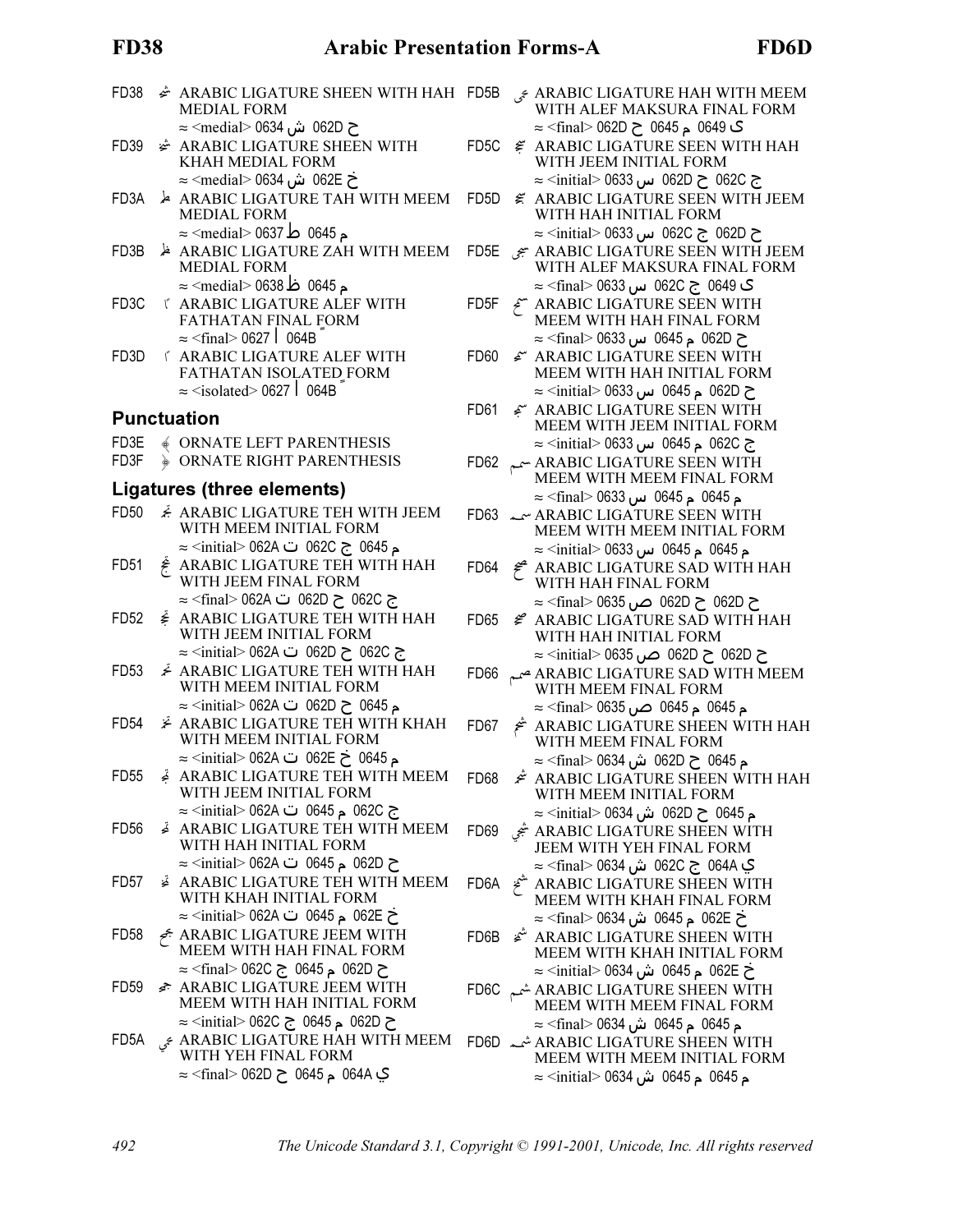# FD6E Arabic Presentation Forms-A FD94

|      | ARABIC LIGATURE DAD WITH HAH هني FD6E<br>WITH ALEF MAKSURA FINAL FORM                                              | FD81             |            | ARABIC LIGATURE LAM WITH HAH لحى<br>WITH YEH FINAL FORM                                                     |
|------|--------------------------------------------------------------------------------------------------------------------|------------------|------------|-------------------------------------------------------------------------------------------------------------|
| FD6F | ک 0649 ح 062D ض 0636 ≈ <final> 0636<br/>≉ ARABIC LIGATURE DAD WITH KHAH<br/>WITH MEEM FINAL FORM</final>           | FD82             |            | ي 064A ح 062D ل 0644 > ≈ (final> 0644<br>ARABIC LIGATURE LAM WITH HAH<br>WITH ALEF MAKSURA FINAL FORM       |
| FD70 | ء 0645 خ 062E ضن 0636 <final> 0636 ≈<br/><b>*</b> ARABIC LIGATURE DAD WITH KHAH<br/>WITH MEEM INITIAL FORM</final> | FD83             |            | ک 0649 ح 062D ل 0644 <final> 0644<br/>ARABIC LIGATURE LAM WITH JEEM<br/>WITH JEEM INITIAL FORM</final>      |
| FD71 | م 0645 خ 062E ضن 0636 <initial> 0636 ≈<br/>ARABIC LIGATURE TAH WITH MEEM</initial>                                 | FD84             |            | ج 062C ج 062C ل 0644 <initial> 0644 ≍<br/>ARABIC LIGATURE LAM WITH JEEM</initial>                           |
|      | WITH HAH FINAL FORM<br>ح 062D م 0645 ط 0637 > ≈ <final></final>                                                    |                  |            | WITH JEEM FINAL FORM<br>ج 062C ج 062C ل 0644 <final> 0644</final>                                           |
|      | FD72 ARABIC LIGATURE TAH WITH MEEM<br>WITH HAH INITIAL FORM<br>ح 062D م 0645 ط 0637 > ≈ <initial></initial>        | FD <sub>85</sub> |            | ARABIC LIGATURE LAM WITH КНАН<br>WITH MEEM FINAL FORM<br>ـم 0645 خ 062E ل 0644 >≈ <final≫< td=""></final≫<> |
|      | FD73 < <a>ARABIC LIGATURE TAH WITH MEEM<br/>WITH MEEM INITIAL FORM</a>                                             | FD <sub>86</sub> |            | ⊁ ARABIC LIGATURE LAM WITH KHAH<br>WITH MEEM INITIAL FORM                                                   |
|      | م 0645 م 0645 ط 0637 <initial> 0637 ∞</initial>                                                                    | FD87             | $\epsilon$ | م 0645 خ 062E ل 0644 <initial> 0644 ≈<br/>ARABIC LIGATURE LAM WITH MEEM<br/>WITH HAH FINAL FORM</initial>   |
|      | ي 064A م 0645 ط 0637 > ≈ <final></final>                                                                           |                  |            | ح 062D م 0645 ل 0644 <rinal> 0644 ≈</rinal>                                                                 |
| FD75 | ARABIC LIGATURE AIN WITH JEEM<br>WITH MEEM FINAL FORM                                                              | FD88             |            | <b>ARABIC LIGATURE LAM WITH MEEM</b><br>WITH HAH INITIAL FORM                                               |
|      | م 0645 ج 062C ع 0639 <final> 0639 ≈</final>                                                                        |                  |            | ح 062D م 0645 ل 0644 > ≈ <initial></initial>                                                                |
|      | FD76 ARABIC LIGATURE AIN WITH MEEM<br>WITH MEEM FINAL FORM                                                         | FD89             |            | € ARABIC LIGATURE MEEM WITH HAH<br>WITH JEEM INITIAL FORM                                                   |
|      | م 0645 م 0645 ع 0639 <rfinal> 0639 ≈<br/>FD77 &amp; ARABIC LIGATURE AIN WITH MEEM</rfinal>                         | FD8A             |            | ج 062C ح 062D م 0645> ≈ <initial> 0645<br/>← ARABIC LIGATURE MEEM WITH HAH</initial>                        |
|      | WITH MEEM INITIAL FORM                                                                                             |                  |            | WITH MEEM INITIAL FORM                                                                                      |
|      | م 0645 م 0645 ع 0639 <initial> 0639 ≈</initial>                                                                    |                  |            | م 0645 ح 062D م 0645 > ≈ <initial></initial>                                                                |
| FD78 | ARABIC LIGATURE AIN WITH MEEM WITH ALEF MAKSURA FINAL FORM                                                         | FD8B             |            | ARABIC LIGATURE MEEM WITH HAH مَعِ<br>WITH YEH FINAL FORM                                                   |
|      | ک 0649 م 0645 ع 0639 <final> 0639 ≈</final>                                                                        |                  |            | ي 064A ح 062D م 0645> ≈ <final> 0645<br/>€ ARABIC LIGATURE MEEM WITH</final>                                |
| FD79 | ARABIC LIGATURE GHAIN WITH MEEM WITH MEEM FINAL FORM                                                               | FD8C             |            | JEEM WITH HAH INITIAL FORM                                                                                  |
|      | م 0645 م 0645 غ 063A <rinal> 063A ح</rinal>                                                                        | FD8D             |            | ح 062D ج 062C ج 062C م 0645> ≈<br><i><b>★ ARABIC LIGATURE MEEM WITH</b></i>                                 |
| FD7A | ARABIC LIGATURE GHAIN WITH خي<br>MEEM WITH YEH FINAL FORM<br>ي 064A م 0645 غ 063A <rinal> 063A ي</rinal>           |                  |            | JEEM WITH MEEM INITIAL FORM<br>م 0645 ج 062C م 0645> ≈ <initial> 0645</initial>                             |
|      | ARABIC LIGATURE GHAIN WITH فِي PD7B                                                                                | FD8E             |            | ≱ ARABIC LIGATURE MEEM WITH                                                                                 |
|      | MEEM WITH ALEF MAKSURA FINAL                                                                                       |                  |            | KHAH WITH JEEM INITIAL FORM                                                                                 |
|      | <b>FORM</b><br>ڪ 0649 م 0645 غ 063A <rinal> 063A م</rinal>                                                         | FD8F             |            | ج 062C خ 062E م 0645 > ≈ <initial><br/>⊁ ARABIC LIGATURE MEEM WITH</initial>                                |
| FD7C | ዾ゙<br>АRABIC LIGATURE FEH WITH KHAH                                                                                |                  |            | KHAH WITH MEEM INITIAL FORM                                                                                 |
|      | WITH MEEM FINAL FORM                                                                                               |                  |            | م 0645 خ 062E م 0645> ≈ <initial> 0645</initial>                                                            |
|      | م 0645 خ 062E ف 0641> ∞ final> 0641                                                                                | FD <sub>90</sub> |            | $\otimes$ <reserved></reserved>                                                                             |
| FD7D | <b>ARABIC LIGATURE FEH WITH KHAH</b><br>WITH MEEM INITIAL FORM                                                     | FD91             |            | $\mathbb{S}$ <reserved></reserved>                                                                          |
|      | م 0645 خ 062E ف 0641> ≈ <initial> 0641</initial>                                                                   | FD92             |            | € ARABIC LIGATURE MEEM WITH<br>JEEM WITH KHAH INITIAL FORM                                                  |
| FD7E | ARABIC LIGATURE QAF WITH MEEM                                                                                      |                  |            | خ 062E ج 062C ج 062C م 0645> ≈ <initial></initial>                                                          |
|      | WITH HAH FINAL FORM                                                                                                | FD <sub>93</sub> |            | АRABIC LIGATURE НЕН WITH МЕЕМ                                                                               |
|      | ح 062D م 0645 ق 0642 > ≈ <final></final>                                                                           |                  |            | WITH JEEM INITIAL FORM                                                                                      |
| FD7F | ARABIC LIGATURE QAF WITH MEEM تمم<br>WITH MEEM FINAL FORM                                                          |                  |            | ج 062C م 0645 ہ 0647 > ≈ <initial><br/>FD94 هــه ARABIC LIGATURE HEH WITH MEEM</initial>                    |
|      | م 0645 م 0645 ق 0642> ≈ <final> 0642</final>                                                                       |                  |            | WITH MEEM INITIAL FORM                                                                                      |
| FD80 | ARABIC LIGATURE LAM WITH HAH                                                                                       |                  |            | م 0645 م 0645 0 1647> ≈ <initial> 0647</initial>                                                            |
|      | WITH MEEM FINAL FORM<br>م 0645 ح 062D ل 0644 <rfinal> 0644 ≈</rfinal>                                              |                  |            |                                                                                                             |
|      |                                                                                                                    |                  |            |                                                                                                             |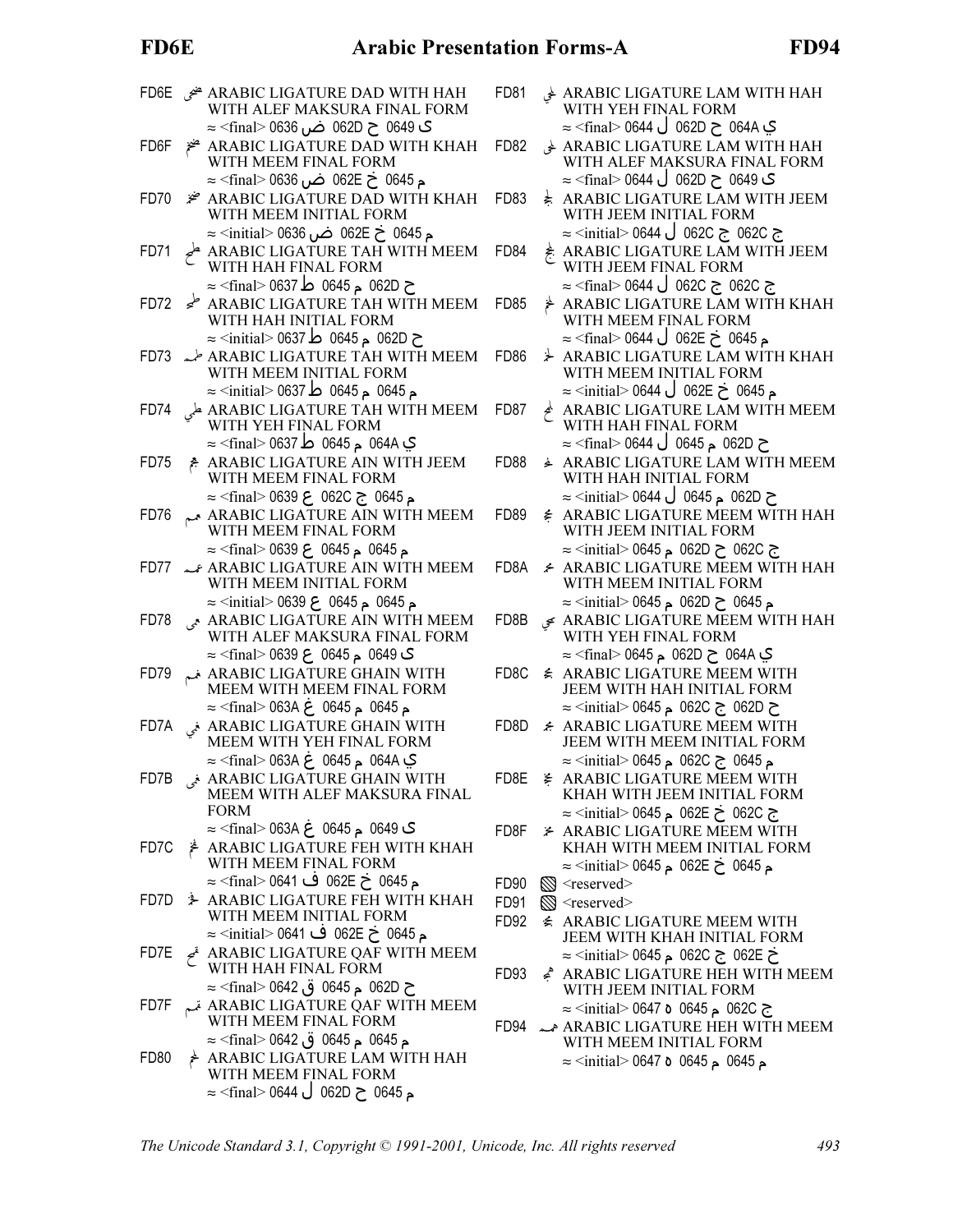## **FD95**

| FD <sub>95</sub>  | <b>ARABIC LIGATURE NOON WITH HAH</b><br>WITH MEEM INITIAL FORM<br>م 0645 ح 062D ن 0646 ⊗initial> 0646                                                                                                           | FDA7             | ARABIC LIGATURE JEEM WITH جي<br>MEEM WITH ALEF MAKSURA FINAL<br><b>FORM</b>                                                                                    |
|-------------------|-----------------------------------------------------------------------------------------------------------------------------------------------------------------------------------------------------------------|------------------|----------------------------------------------------------------------------------------------------------------------------------------------------------------|
| FD <sub>96</sub>  | ARABIC LIGATURE NOON WITH HAH غى<br>WITH ALEF MAKSURA FINAL FORM                                                                                                                                                |                  | ڪ 0649 م 0645 ج 062C ⇒ <final> 062C<br/>ARABIC LIGATURE SEEN WITH KHAH سحتى PDA8<br/>WITH ALEF MAKSURA FINAL FORM</final>                                      |
| FD97              | ک 0649 ح 062D ن 0646 ⊠ <final> 064<br/>ARABIC LIGATURE NOON WITH JEEM بجم<br/>WITH MEEM FINAL FORM</final>                                                                                                      |                  | گ 0649 خ 062E س 0633 >≈ <final<br>ARABIC LIGATURE SAD WITH HAH هيي</final<br>                                                                                  |
| FD <sub>98</sub>  | م 0645  ج 062C  ن 0646 ⊠ <final> 064<br/><i>A</i> ARABIC LIGATURE NOON WITH JEEM<br/>WITH MEEM INITIAL FORM</final>                                                                                             |                  | WITH YEH FINAL FORM<br>ي 064A ح 062D ص 0635 ≈ <final> 0635<br/>ARABIC LIGATURE SHEEN WITH HAH شحى</final>                                                      |
| FD <sub>99</sub>  | م 0645 ج 062C ن 0646 >≈ (initial> 0646<br>ARABIC LIGATURE NOON WITH JEEM بَجى                                                                                                                                   |                  | WITH YEH FINAL FORM<br>ي 064A ح 062D ش 0634> ≈ <final> 0634</final>                                                                                            |
| FD9A              | WITH ALEF MAKSURA FINAL FORM<br>ڪ 0649  ج 062C  ن 0646 >≈ <final< td=""><td></td><td>FDAB هني ARABIC LIGATURE DAD WITH HAH<br/>WITH YEH FINAL FORM<br/>ي 064A ح 062D ض 0636 ≈<final> 0636</final></td></final<> |                  | FDAB هني ARABIC LIGATURE DAD WITH HAH<br>WITH YEH FINAL FORM<br>ي 064A ح 062D ض 0636 ≈ <final> 0636</final>                                                    |
|                   | ARABIC LIGATURE NOON WITH غي<br>MEEM WITH YEH FINAL FORM<br>ي 064A م 0645 ن 0646 ⊠r <final> 064<br/>ARABIC LIGATURE NOON WITH</final>                                                                           | FDAC             | ARABIC LIGATURE LAM WITH JEEM لِمْ<br>WITH YEH FINAL FORM<br>ي 064A ج 062C ل 0644 <rfinal> 0644 ≈</rfinal>                                                     |
| FD <sub>9</sub> B | MEEM WITH ALEF MAKSURA FINAL<br><b>FORM</b>                                                                                                                                                                     | <b>FDAD</b>      | ARABIC LIGATURE LAM WITH MEEM<br>WITH YEH FINAL FORM                                                                                                           |
| FD <sub>9</sub> C | ڪ 0649  م 0645  ن 0646 ⊠mal> 0646  چ<br>ARABIC LIGATURE YEH WITH MEEM يمم<br>WITH MEEM FINAL FORM                                                                                                               | <b>FDAE</b>      | ي 064A م 0645 ل 0644 <r̃inal ≂<br="">ARABIC LIGATURE YEH WITH HAH جى<br/>WITH YEH FINAL FORM</r̃inal>                                                          |
| FD9D              | م 0645  م 0645  ي 064A ⊘final> 064A  —<br>ARABIC LIGATURE YEH WITH MEEM يمه<br>WITH MEEM INITIAL FORM                                                                                                           | FDAF             | ي 064A ح 062D ي final> 064A <<br>ARABIC LIGATURE YEH WITH JEEM بجي<br>WITH YEH FINAL FORM                                                                      |
| FD <sub>9E</sub>  | م 0645 م 0645 كي 064A <initial> 064<br/>ARABIC LIGATURE BEH WITH KHAH بخى</initial>                                                                                                                             | FDB <sub>0</sub> | ي 064A ج 062C ي final> 064A <<br>ARABIC LIGATURE YEH WITH MEEM يي ARABIC LIGATURE YEH WITH MEEM                                                                |
| FD <sub>9F</sub>  | WITH YEH FINAL FORM<br>ي 064A خ 062E ب 0628 > ≈ <final> 0628<br/>ARABIC LIGATURE TEH WITH JEEM بَقى</final>                                                                                                     | FDB1             | ي 064A م 0645  ي. cfinal> 064A  چـ<br>ARABIC LIGATURE MEEM WITH ــي                                                                                            |
|                   | WITH YEH FINAL FORM<br>ي 064A ج 062C ت 062A > ≈ <final> 062A<br/>ARABIC LIGATURE TEH WITH JEEM بِجْي</final>                                                                                                    |                  | <b>MEEM WITH YEH FINAL FORM</b><br>ي 064A م 0645 م 0645 ≍ ⊂final> 0645                                                                                         |
| FDA0              | WITH ALEF MAKSURA FINAL FORM<br>گ 0649  ج 062C  ت 062A ≍ <final> 062A</final>                                                                                                                                   | FDB2             | ARABIC LIGATURE QAF WITH MEEM تحى<br>WITH YEH FINAL FORM<br>ي 064A م 0645 ق 0642 > ≈ <final></final>                                                           |
| FDA1              | ARABIC LIGATURE TEH WITH KHAH غَ<br>WITH YEH FINAL FORM<br>ي 064A خ 062E ت 062A ≈ <final> 062A</final>                                                                                                          | FDB3             | ARABIC LIGATURE NOON WITH HAH غى<br>WITH YEH FINAL FORM<br>ي 064A ح 062D ن 0646 >≈ <final></final>                                                             |
| FDA2              | ARABIC LIGATURE TEH WITH KHAH غَ<br>WITH ALEF MAKSURA FINAL FORM                                                                                                                                                | FDB4             | ARABIC LIGATURE QAF WITH MEEM<br>WITH HAH INITIAL FORM                                                                                                         |
| FDA3              | ی 0649 خ 062E ت 062A ⇒ <final> 062A<br/>ARABIC LIGATURE TEH WITH MEEM تمى<br/>WITH YEH FINAL FORM</final>                                                                                                       | FDB <sub>5</sub> | ح 062D م 0645 ق 0642 > ≈ <initial><br/><math>\downarrow</math> ARABIC LIGATURE LAM WITH HAH<br/>WITH MEEM INITIAL FORM</initial>                               |
| FDA4              | ي 064A م 0645 ت 062A ت cfinal> 062A ≈<br>ARABIC LIGATURE TEH WITH MEEM تمى<br>WITH ALEF MAKSURA FINAL FORM                                                                                                      | FDB <sub>6</sub> | ⊾ 0645 ح 062D ل 0644 <initial> 0644<br/>ARABIC LIGATURE AIN WITH MEEM محمى<br/>WITH YEH FINAL FORM</initial>                                                   |
| FDA5              | ک 0649 م 0645 ت 062A ت cfinal> 062A ≈<br>ARABIC LIGATURE JEEM WITH بجى<br>MEEM WITH YEH FINAL FORM                                                                                                              | FDB7             | ي 064A م 0645 ع 0639 <refinal> 0639 ≈<br/>ARABIC LIGATURE KAF WITH MEEM WITH YEH FINAL FORM</refinal>                                                          |
| FDA6              | ي 064A م 0645 ج 062C ⇒ <final> 062C<br/>ARABIC LIGATURE JEEM WITH HAH عجى<br/>WITH ALEF MAKSURA FINAL FORM</final>                                                                                              | FDB8             | ي 064A م 0645 ك 0643 <rfinal> 064<br/><b>≹ ARABIC LIGATURE NOON WITH JEEM</b><br/>WITH HAH INITIAL FORM</rfinal>                                               |
|                   | ڪ 0649 ح 062D ج 62C∖ cfinal> 062C                                                                                                                                                                               | FDB9             | ح 062D ج 062C ن 0646 >≈ <initial<br>ARABIC LIGATURE MEEM WITH ہي<br/>KHAH WITH YEH FINAL FORM<br/>ي 064A خ 062E م 0645&gt; ≈ <final> 0645</final></initial<br> |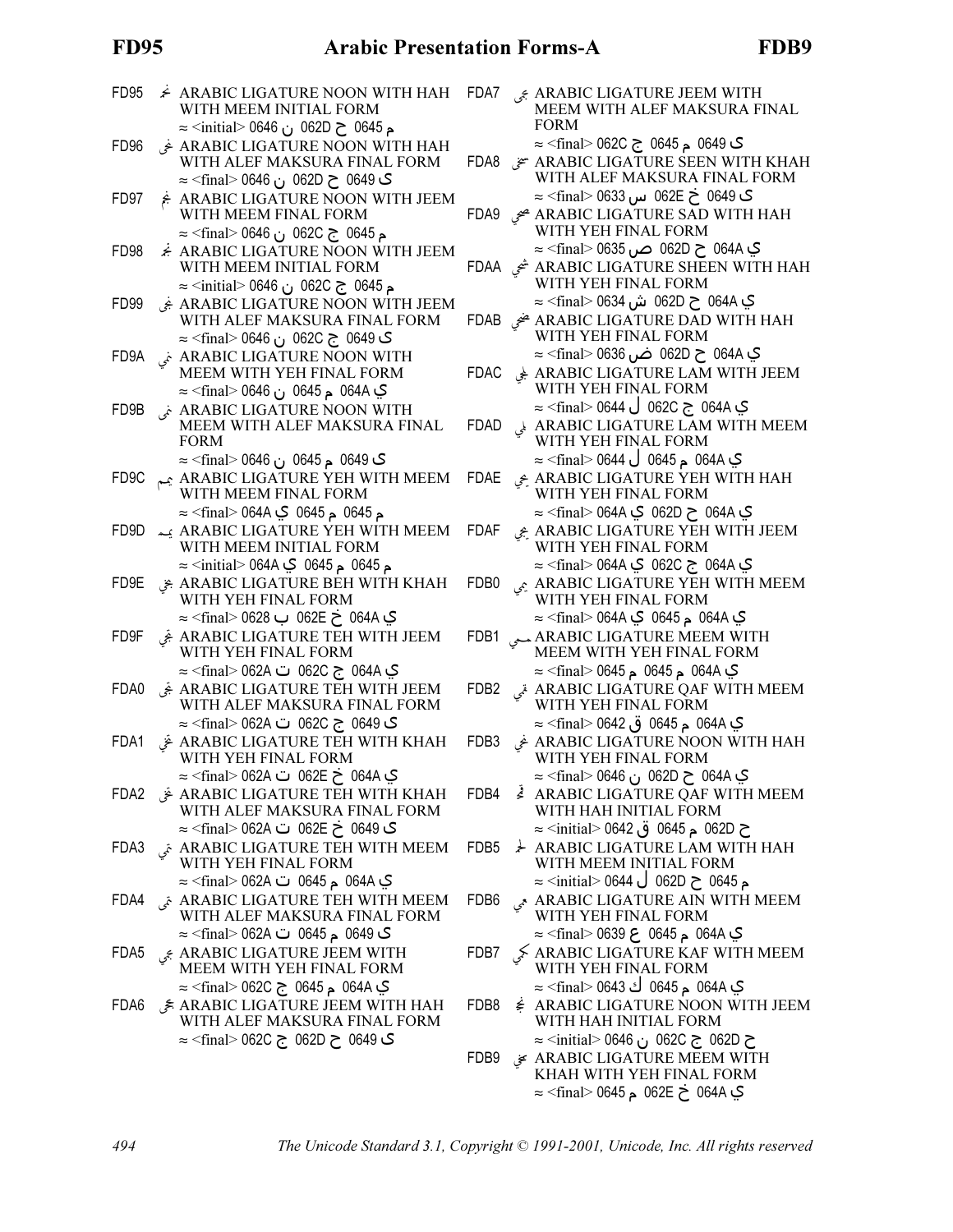### **FDBA**

|                      | FDBA : ARABIC LIGATURE LAM WITH JEEM<br>WITH MEEM INITIAL FORM                                                                                                                                                                                                               | FDD7<br>FDD8                                      | $\blacksquare$<br>$\blacksquare$                             |
|----------------------|------------------------------------------------------------------------------------------------------------------------------------------------------------------------------------------------------------------------------------------------------------------------------|---------------------------------------------------|--------------------------------------------------------------|
| FDBB                 | م 0645  ج 062C ل 0644 <initial> 0644 ≈<br/><math>\leq</math> ARABIC LIGATURE KAF WITH MEEM<br/>WITH MEEM FINAL FORM</initial>                                                                                                                                                | FDD9<br>FDDA<br><b>FDDB</b>                       | $\blacksquare$<br>$\blacksquare$<br>$\bullet$                |
| FDBC                 | م 0645 م 0645 ك 0643> ≈ <final> 0643<br/>ARABIC LIGATURE LAM WITH JEEM<br/>WITH MEEM FINAL FORM</final>                                                                                                                                                                      | <b>FDDC</b><br>FDDD<br>FDDE                       | $\bullet$<br>$\blacksquare$<br>$\blacksquare$                |
| FDBD                 | ⊾ 0645 ج 062C ل 0644 > ≈ (final> 0644<br>ARABIC LIGATURE NOON WITH JEEM<br>WITH HAH FINAL FORM                                                                                                                                                                               | <b>FDDF</b><br>FDE0                               | $\bullet$<br>$\bullet$                                       |
| FDBE                 | ح 062D ج 062C ن 0646 ن≤final> 0646<br>ARABIC LIGATURE JEEM WITH HAH جَي<br>WITH YEH FINAL FORM                                                                                                                                                                               | FDE1<br>FDE <sub>2</sub><br>FDE3                  | $\blacksquare$<br>$\blacksquare$<br>$\blacksquare$           |
| FDBF                 | ي 064A ح 062D ج 062C ج final> 062C≻<br>ARABIC LIGATURE HAH WITH JEEM WITH YEH FINAL FORM                                                                                                                                                                                     | FDE4<br>FDE5<br>FDE6                              | $\blacksquare$<br>$\blacksquare$<br>$\blacksquare$           |
| FDC0                 | ي 064A ج 062C ح 62D اnal> 062D ≈<br>ARABIC LIGATURE MEEM WITH ہي<br>JEEM WITH YEH FINAL FORM                                                                                                                                                                                 | FDE7<br>FDE8<br>FDE9                              | $\blacksquare$<br>$\blacksquare$<br>$\blacksquare$           |
| FDC1                 | ي 064A ج 062C م 0645> ≈ <final> 0645<br/>ARABIC LIGATURE FEH WITH MEEM فبي<br/>WITH YEH FINAL FORM</final>                                                                                                                                                                   | FDEA<br><b>FDEB</b><br>FDEC                       | $\blacksquare$<br>$\blacksquare$<br>Ķ<br>$\blacksquare$<br>ś |
| FDC2                 | ي 064A م 0645 ف 0641> ≈ <final> 0641<br/>ARABIC LIGATURE BEH WITH HAH بحى<br/>WITH YEH FINAL FORM</final>                                                                                                                                                                    | FDED <b>O</b><br>FDEE<br>FDEF                     | ś<br>п                                                       |
|                      | ي 064A ح 062D ب 0628 > ≈ <final> 0628<br/>ARABIC LIGATURE KAF WITH MEEM کہ FDC3</final>                                                                                                                                                                                      | <b>Word lig</b>                                   |                                                              |
|                      | WITH MEEM INITIAL FORM                                                                                                                                                                                                                                                       | FDF0                                              |                                                              |
|                      | م 0645 م 0645 ك 0643 > ≈ <initial> 0643<br/>FDC4 &amp; ARABIC LIGATURE AIN WITH JEEM<br/>WITH MEEM INITIAL FORM</initial>                                                                                                                                                    |                                                   |                                                              |
|                      | م 0645 ج 062C ح 0639  0639<br>ARABIC LIGATURE SAD WITH MEEM صمه FDC5<br>WITH MEEM INITIAL FORM                                                                                                                                                                               | FDF1                                              | قلے                                                          |
|                      | م 0645  م 0645  ص 0635  ⊠ <initial> 0635</initial>                                                                                                                                                                                                                           |                                                   |                                                              |
|                      | ي 064A خ 062E س 0633 ∞ا <final> 0633<br/>ا کابر ARABIC LIGATURE NOON WITH JEEM FDF3 کچ FDC7 نیکه ARABIC LIGATURE<br/>WITH YEH FINAL FORM</final>                                                                                                                             |                                                   |                                                              |
|                      | ي 064A ج 062C ن 0646 >≈ <final> 0646<br/>FDC8 <math>\otimes</math> <reserved><br/><math>FDC9 \quad \textcircled{S} \leq</math>reserved&gt;</reserved></final>                                                                                                                |                                                   |                                                              |
|                      | $\mathsf{FDCA}\ \ \bigotimes \ \leq \mathsf{reserved} \geq$<br>$FDCB \quad \textcircled{S} \leq$ reserved><br>$FDCC \quad \textcircled{S} \leq$ reserved>                                                                                                                    | )<br>4 نجگ FDF4<br>1                              |                                                              |
| FDCF<br>FDD0         | $FDCD \quad \textcircled{S} \leq$ reserved><br>$FDCE \quad \textcircled{S} \leq$ reserved><br>S <reserved><br/><math>\blacksquare</math> <not a="" character=""></not></reserved>                                                                                            | ر<br>اسلم FDF5<br>I<br>FDF6                       | م<br>)<br>/ رسول<br>]                                        |
| FDD1<br>FDD4<br>FDD5 | $\blacksquare$ <not a="" character=""><br/>FDD2 <math>\blacksquare</math> <not a="" character=""><br/>FDD3 <math>\Box</math> <not a="" character=""><br/><math>\blacksquare</math> <not a="" character=""><br/><math>\sim</math> not a character&gt;</not></not></not></not> | <sup>ء</sup><br>)<br><sub>/</sub> عليه  FDF7<br>] |                                                              |

| FDD7 | <not a="" character=""></not> |
|------|-------------------------------|
| FDD8 | <not a="" character=""></not> |
| FDD9 | <not a="" character=""></not> |
| FDDA | <not a="" character=""></not> |
| FDDB | <not a="" character=""></not> |
| FDDC | <not a="" character=""></not> |
| FDDD | $\leq$ not a character $\geq$ |
| FDDE | $\leq$ not a character $\geq$ |
| FDDF | $\leq$ not a character $\geq$ |
| FDE0 | $\leq$ not a character $\geq$ |
| FDE1 | <not a="" character=""></not> |
| FDE2 | <not a="" character=""></not> |
| FDE3 | <not a="" character=""></not> |
| FDF4 | <not a="" character=""></not> |
| FDE5 | <not a="" character=""></not> |
| FDE6 | $\leq$ not a character $\geq$ |
| FDE7 | <not a="" character=""></not> |
| FDE8 | <not a="" character=""></not> |
| FDE9 | $\leq$ not a character $\geq$ |
| FDFA | <not a="" character=""></not> |
| FDEB | $\leq$ not a character $\geq$ |
| FDFC | <not a="" character=""></not> |
| FDED | $\leq$ not a character $\geq$ |
| FDFF | $\leq$ not a character $\geq$ |
| FDEF | $\leq$ not a character $\geq$ |
|      |                               |

#### gatures

|       | ARABIC LIGATURE SALLA USED AS صلى PARABIC LIGATURE SALLA USED S                           |
|-------|-------------------------------------------------------------------------------------------|
|       |                                                                                           |
|       | <b>FORM</b>                                                                               |
|       | $\approx$ <isolated> 0635 ص 0635 0644 <math>\sim</math> 06D2 <math>\sim</math></isolated> |
| DF1 I | ARABIC LIGATURE QALA USED AS قل                                                           |
|       |                                                                                           |

- KORANIC STOP SIGN ISOLATED **FORM** 
	- \_ے 06D2 ل 0644 ق 0642> ≈<isolated ق
- ARABIC LIGATURE ALLAH ISOLATED **FORM** 
	- ہ 0647 ل 0644 ل 0644 l o644 <isolated> 0627
	- ARABIC LIGATURE AKBAR ISOLATED **FORM** ب 0628 ك 0643 l 0643> ≈

ر 0631

- ARABIC LIGATURE MOHAMMAD **ISOLATED FORM** 
	- د 062F م 0645 ح 062D م 1solated> 0645 ≈
- ARABIC LIGATURE SALAM ISOLATED **FORM** ِع 0639 ل 0644 ص 0635> ≈ <isolated> م 0645
- ARABIC LIGATURE RASOUL **ISOLATED FORM** و 0648 س 0633 ر 0631 <isoḷated > ل 0644
- **ARABIC LIGATURE ALAYHE ISOLATED FORM** ي 064A ل 0644 ع 0639 <isolated> 0639 ≈ ە 0647